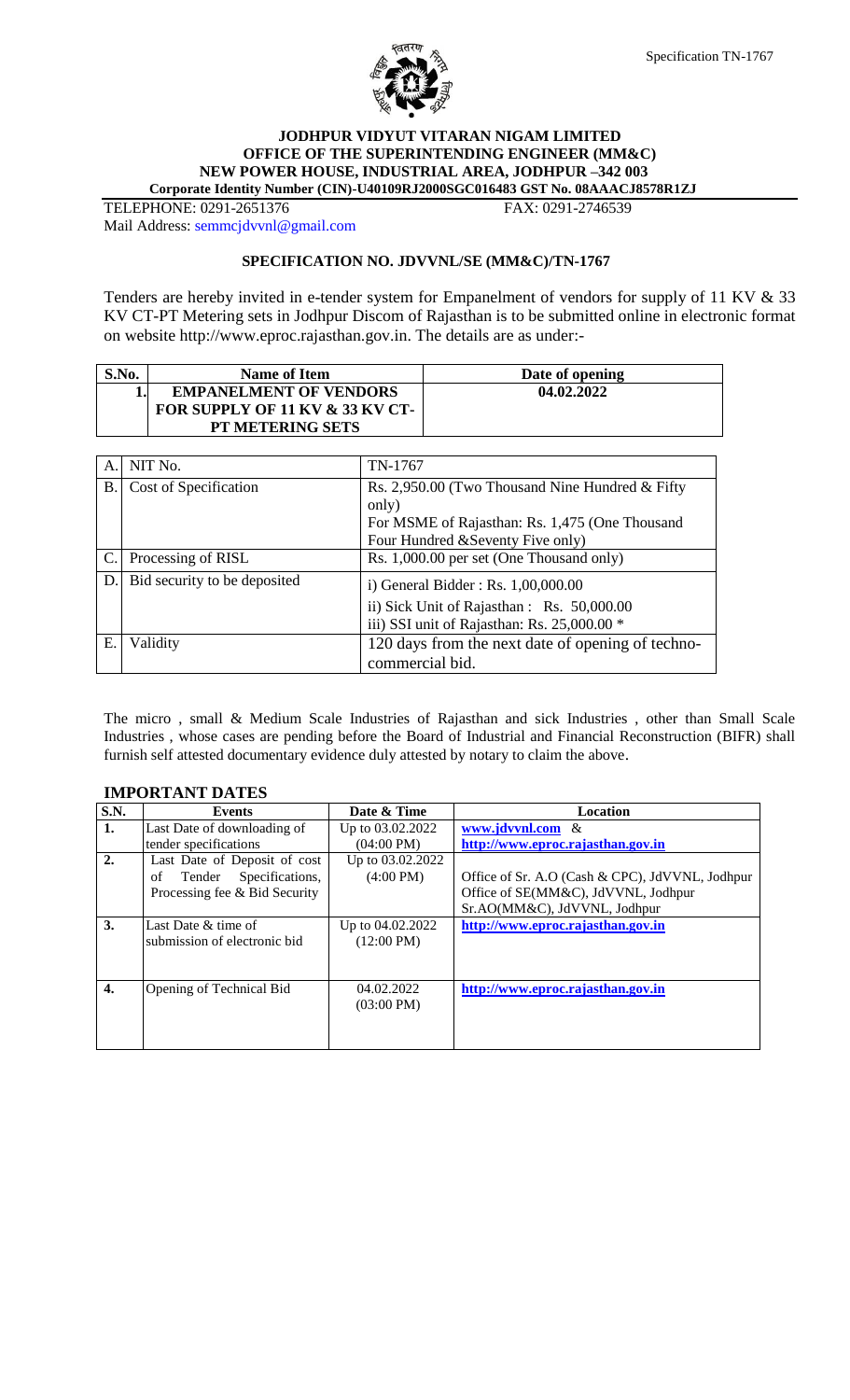| ID. |  |
|-----|--|

| Section-I       | Instructions to bidders                          |  |
|-----------------|--------------------------------------------------|--|
| Section-II      | <b>General Conditions of Contract</b>            |  |
| Section III     | <b>Technical Specification</b>                   |  |
| Schedule-III    | <b>Details of Standards</b>                      |  |
| Schedule-III A  | Pre Qualification Requirement (PQR)              |  |
| Schedule V      | Technical<br>Departure<br>from<br>Guaranteed     |  |
|                 | Particulars                                      |  |
| Schedule VI (A) | Departure from the requirement of Technical      |  |
|                 | Specification.                                   |  |
| Schedule VI (B) | $\&$<br>from<br>Departure<br>commercial<br>terms |  |
|                 | conditions of specification                      |  |
| Schedule VII    | <b>List of Past Supplies</b>                     |  |
| Schedule VII A  | C.A. Certificate for Quantity Justification.     |  |
| Schedule IX     | List of equipment $&$ technical hands available  |  |
|                 | with the biding firm.                            |  |
| Schedule X      | General Particulars about the bid in brief.      |  |
| Schedule XI     | Format of Affidavit for Rajasthan MSME           |  |
| General         | Amendments in ITB & GCC and addendum in          |  |
|                 | <b>ITB</b>                                       |  |
| Appendix-A      | Performa for Bank Guarantee in lieu of Bid       |  |
|                 | Security                                         |  |
| Appendix-B      | Declaration by the bidder                        |  |
| Annexure-A      | Self attested undertaking                        |  |

- 1. Tender documents will be made available on e-Tendering portal [www.eproc.rajasthan.gov.in](http://www.eproc.rajasthan.gov.in/) The bidders, in their own interest are requested to read very carefully the tender document before submitting the bid only through online on website [www.eproc.rajasthan.gov.in](http://www.eproc.rajasthan.gov.in/) . The bidders can download bid up to 04:00 p.m. one day prior to schedule date of opening of respective bid mentioned above documents and submit their bids online up to 12:00 p.m. on schedule of respective bid mentioned above.
- 2. Eligible bidders should submit their bid well in advance instead of waiting till last date, JdVVNL will not be responsible for non-submission of bids due to any website related problems.
- 3. The cost of Tender specification **Rs. 2950/-**(Non-Refundable) (50% for MSME of Rajasthan) to be paid by Demand Draft in Favour of the Sr. Accounts officer (Cash & CPC), JdVVNL, Jodhpur and tender processing fees Rs. **1000/-** shall be payable by demand draft in favour of The Managing Director RISL, Jaipur ( Non-Refundable). The bidders are required to deposit all these payments in the office of the SE(MM&C), JdVVNL, Jodhpur up to 4.00 PM one day prior to date of tendering otherwise their bids are liable to be rejected.
- 4. The Bid Security amount (as applicable) to be paid by demand draft/banker"s cheque in favour of SR.AO(CASH & CPC), JDVVNL, Jodhpur (Payable at jodhpur) 342003 **up to 4.00 p.mupto one WORKING day prior to schedule date of opening** of respective bid or Bank guarantee, in specified format, of a scheduled bank in favour of superintending Engineer (MM&C), JDVVNL, Jodhpur be deposited to the Sr. Accounts Officer (MM&C), JdVVNL, New Power House, Industrial Area,Jodhpur-342003 **up to 4.00 p.m. up to one WORKING day prior to schedule date of opening**of respective bid and obtain a receipt/acknowledgement thereof. No other mode of deposit shall be accepted. At the time of depositing the Bid Security amount or Bank Guarantee, the bidder shall also furnish self attested and duly attested by Notary, the documentary evidence of SSI/MSME unit of Rajasthan or of sick unit (as applicable) along with affidavit as per schedule XI on Non-Judicial Stamp of Rs. 100/-.

The Bank Guarantee against Bid Security be issued by Nationalized / Scheduled Bank. The same may be accepted after confirmation by issuing Bank. If any Bid Security Bank Guarantee not is proper format / not confirmed by the issuing Bank the same would not be accepted and the bidder would be immediately shorted out from bid process.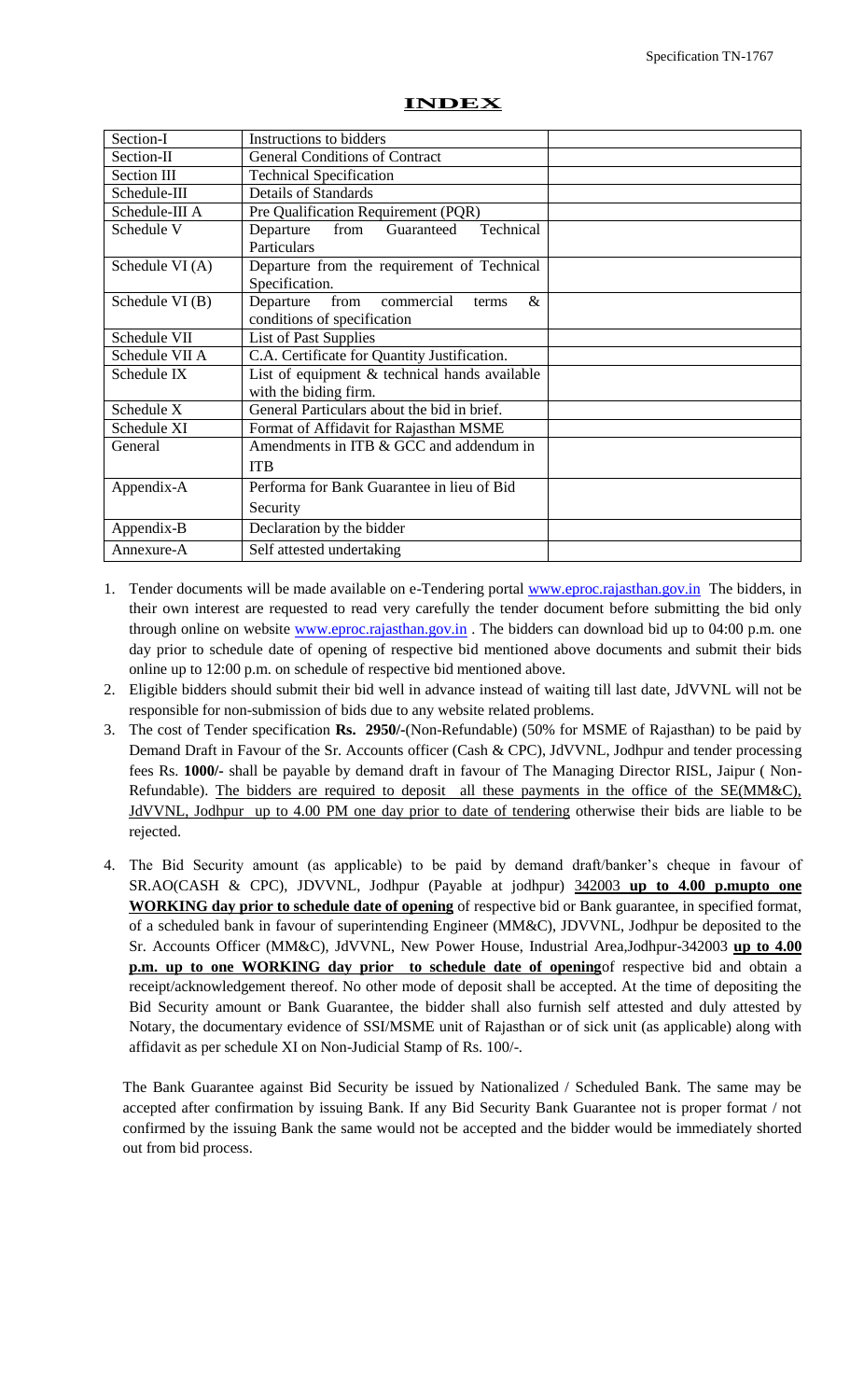## **TECHNICAL SPECIFICATION FOR EMPANELMENT OF VENDORS FOR SUPPLY OF 11 KV & 33 KV CT-PT METERING SETS IN JODHPUR DISCOM OF RAJASTHAN, FROM WHOM THE APPLICANT CAN PURCHASE THE SAME FOR ELECTRIC CONNECTION AGAINST TN-1767.**

## **A. TECHNICAL SPECIFICATION OF 11 KV CT-PT METERING SETS**

#### **1. SCOPE**:

This specification covers the design, manufacture, assembly, testing and delivery of three phase four wire 11 KV/ 110V oil cooled outdoor type combined CTPT units for feeder metering & Indoor type combined CT-PT unit for consumer metering purpose having 1 No. Three phase potential transformer and 3 Nos. single phase paper impregnated oil immersed current transformers for different phases in common tank equipped with weather proof bushing for outdoor use as per technical data incorporated in this specification.

#### **2. APPLICABLE STANDARDS**:

Unless otherwise modified in this specification, 11 KV CTPT Metering Sets shall comply with the following Indian Standard Specification (latest version):

| IS:2705-1992 | Specification for current transformers. |
|--------------|-----------------------------------------|
| IS:3156-1992 | Specification for voltage transformers. |
| IS:5621-1980 | Specification for Insulators/Bushing    |
| IS:2099-1986 | Specification for insulators/ bushing   |
| IS:3347-1986 | Specification for Insulators/bushing    |
| IS:335-1983  | Specification for new insulating oil    |
| IS : 5561    | Specification for terminal connectors.  |
|              |                                         |

Equipments conforming to any other international standard(s) which ensure(s) equal or better quality than the standard(s) mentioned above will also be acceptable and in such case(s) the copy of standards (English version) adopted should be provided.

#### **3. 11 KV CTPT Metering Sets**:

A) 11 KV Single Phase Current Transformer (3 Nos. for R Y & B phases).

The 11 KV current Transformer shall be paper impregnate oil immersed type, single phase 50 HZ confirming to IS:2705/1992 with latest amendment in all respect except where ever modified in this specification.

| Sr.             | Particulars                                                                                                                                                                                                                         | Parameters                                     |
|-----------------|-------------------------------------------------------------------------------------------------------------------------------------------------------------------------------------------------------------------------------------|------------------------------------------------|
| No.             |                                                                                                                                                                                                                                     |                                                |
| i)              | Normal system voltage (KV rms)                                                                                                                                                                                                      | 11                                             |
| $\mathbf{ii}$   | Highest system voltage (KV rms)                                                                                                                                                                                                     | 12                                             |
| iii)            | Frequency                                                                                                                                                                                                                           | 50 Hz                                          |
| iv)             | Impulse withstand voltage                                                                                                                                                                                                           | 95 KV (Peak)                                   |
| V)              | i) One minute power frequency dry<br>withstand voltage (on assembled CT-PT<br>set)<br>a) primary $(KV r.m.s.)$<br>b) secondary $(KV r.m.s.)$<br>ii) One minute frequency wet withstand<br>voltage (KV Peak)<br>(On assembled CT-PT) | 28<br>3<br>Root 2x28 rms                       |
| $\overline{vi}$ | Transformation ratio (CT Ratio)<br>a) For Consumer Metering<br>For Feeder Metering<br>b)                                                                                                                                            | $100/5$ A, 50/5 A, 15/5 A & 5/5 A<br>$200/5$ A |
| vii)            | Rated output (VA burden)                                                                                                                                                                                                            | 10 VA                                          |
| viii)           | Class of accuracy                                                                                                                                                                                                                   | 0.5S                                           |
| ix)             | Rated continuous thermal current                                                                                                                                                                                                    | 1.2 times of rated primary current             |

The 11 KV current Transformer shall have the following technical characteristics/ parameters.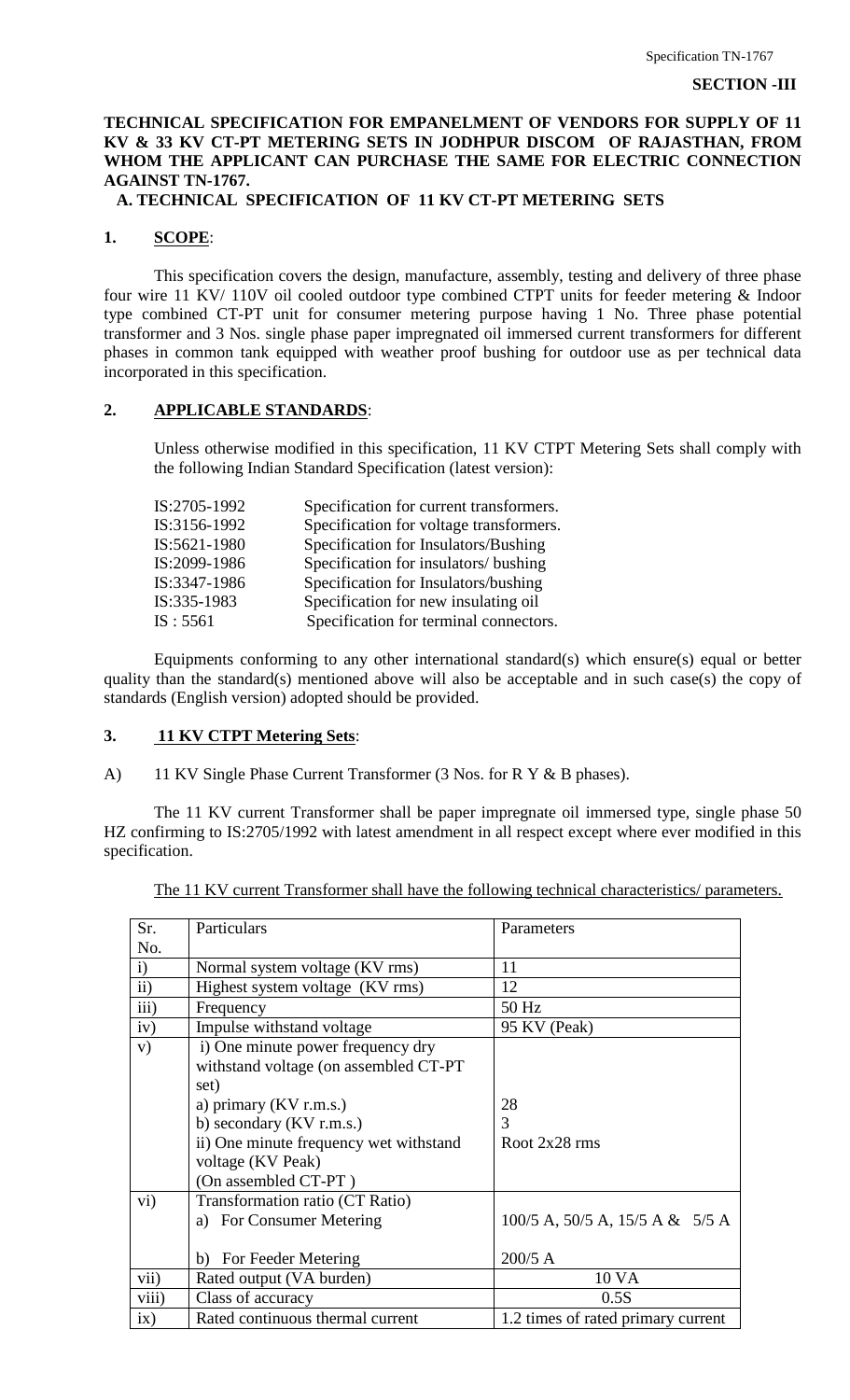| $\mathbf{x})$            | Short time thermal current rating                                                                                                           | 6.4 KA for one second for CT<br>ratio 5/5 A & 15/5 A, 18 KA for<br>one second for CT Ratio 50/5 A &<br>$100/5$ A<br>18 KA for 3 seconds for CT ratio<br>$200/5$ A |
|--------------------------|---------------------------------------------------------------------------------------------------------------------------------------------|-------------------------------------------------------------------------------------------------------------------------------------------------------------------|
| xi)                      | Rated dynamic current                                                                                                                       | 2.5 times of short time thermal<br>current rating.                                                                                                                |
| xii)                     | Number of cores                                                                                                                             | One                                                                                                                                                               |
| xii)                     | Instrument security factor                                                                                                                  | Not exceeding 5                                                                                                                                                   |
| xiii)                    | Max. ratio error                                                                                                                            | As per IS:2705/1992                                                                                                                                               |
| xiv)                     | Max. phase angle error                                                                                                                      | As per IS:2705/1992                                                                                                                                               |
| $\mathbf{X}(\mathbf{V})$ | Max. temp. rise over max. ambient temp.<br>of 50 deg. C at rated continuous thermal<br>current at rated frequency and with rated<br>burden. | As per IS:2705/1992                                                                                                                                               |

#### B) 11 KV Voltage Transformer:

11 KV voltage Transformer will be used along with CTs of description stated above. This shall be paper impregnate oil immersed type conforming in all respect to the Indian Standards specification IS:3156/1992 with latest amendment except where modified in this specification.

The 11 KV voltage transformer shall have the following ratings/ technical parameters:

| Sr.No.            | Particulars                         | Parameters                 |
|-------------------|-------------------------------------|----------------------------|
| $\mathbf{i}$      | Nominal system voltage (KV rms)     | 11                         |
| $\overline{h}$    | Highest system voltage (KV rms)     | 12                         |
| lii)              | Nos. of phases                      | Three                      |
| iv)               | Impulse withstand voltage (KVP)     | 95                         |
|                   | (on assembled CTPT set)             |                            |
| V)                | a) One minute power frequency dry   |                            |
|                   | withstand voltage (on assembled CT- |                            |
|                   | PT set)                             |                            |
|                   | i) primary (KV r.m.s.)              | 28                         |
|                   | ii) secondary (KV r.m.s.)           | 3                          |
|                   |                                     |                            |
|                   | b) One minute frequency wet         | Root $2x28$                |
|                   | withstand voltage (KV Peak)         | rms                        |
|                   | (On assembled CT-PT set)            |                            |
| vi)               | Frequency                           | 50 Hz                      |
| vii)              | <b>Transformation ratio</b>         | 11 KV/110V                 |
|                   | (PT Ratio)                          |                            |
| $\overline{viii}$ | Rated output (VA burden)            | 30 VA per phase            |
| ix)               | Class of accuracy                   | 0.5 (As per IS:3156/1992)  |
| X)                | Winding connection                  | Star/Star with HT neutral  |
|                   |                                     | earthed.                   |
| xi)               | Rated voltage factor and time       | 1.2 continuous and 1.9 for |
|                   |                                     | 30 seconds.                |
| xii)              | Temp. rise over max. ambient temp.  | Within limits of           |
|                   |                                     | IS:3156/1992               |
| xiii)             | Max. Phase angle error              | Within limits of           |
|                   |                                     | IS:3156/1992               |
| xiv)              | Ratio error (Max.)                  | Within limits of           |
|                   |                                     | IS:3156/1992               |

## **4. GENERAL TECHNICAL DESCRIPTION OF 11 KV CT-PT METERING SETS**:

- i) The CT PT Metering set shall comply to the latest standards mentioned in the specification and guaranteed technical particulars.
- ii) High voltage winding of 11 KV instrument transformers shall have paper insulation impregnated with oil under vacuum. The paper used for insulation shall be of high insulation grade. The process of impregnation shall be detailed out in the tender.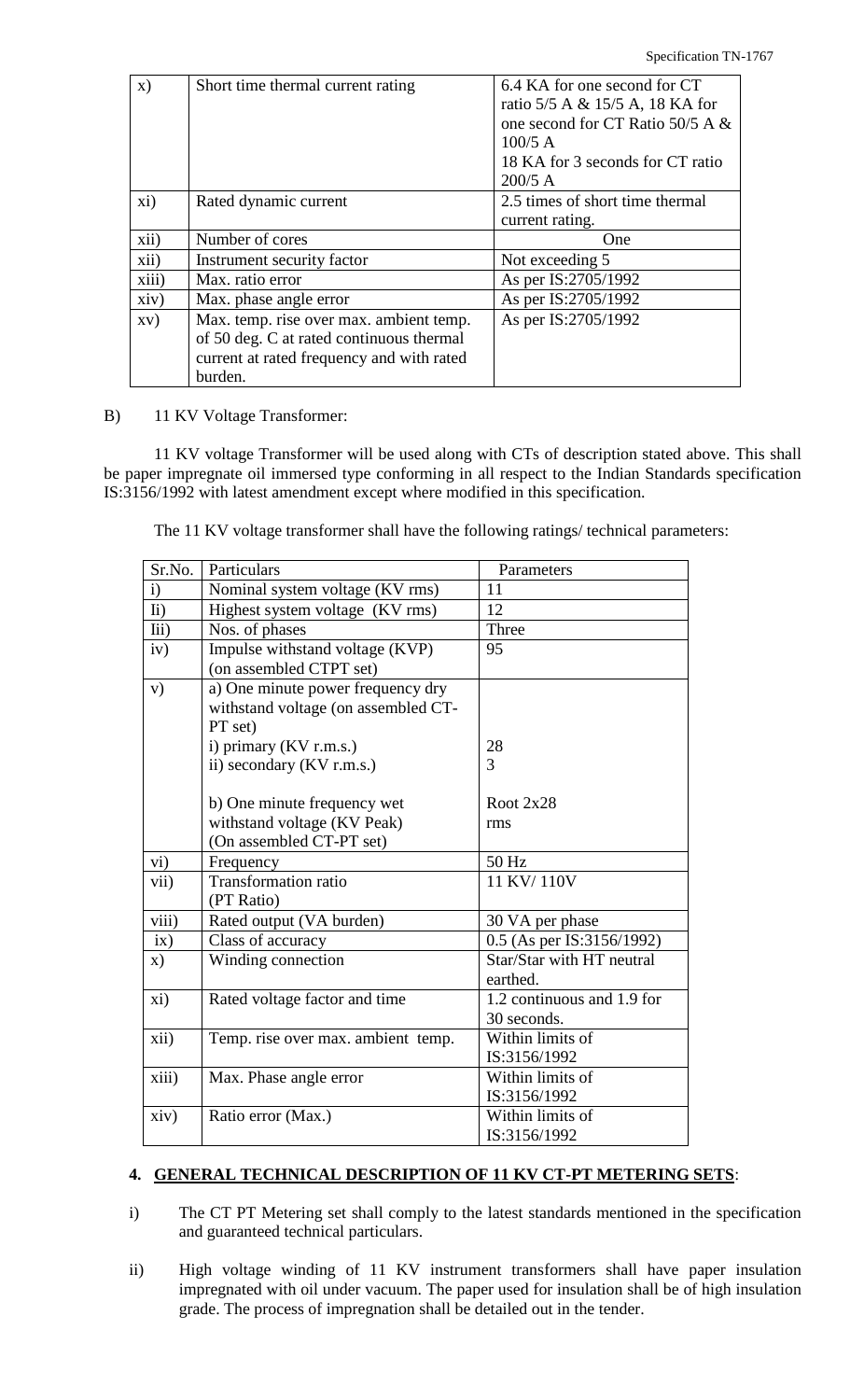- iii) The core material of CT-PT sets shall be of high grade, non-ageing, electrical silicon steel having low hysteresis loss and high permeability to ensure accuracy at both normal and over current/ voltage.
- iv) The instrument transformers shall be contained in a fully weather proof, outdoor type, platform mounting and also suitable for pole mounting type tank with 6 Nos. of 12 KV class weather proof bushing for incoming and outgoing connections.
- v) The thickness of MS sheet used for fabrication of tank shall be minimum 3.15 MM for sides and bottom and 5 MM for top cover.
- vi) The external surfaces of tanks of CT-PT sets shall be painted with one coat of primer and two coats of synthetic enamel paint of shade No.631 of IS:5. The internal surfaces of the tank shall be painted with two coats of a suitable heat resistant oil insoluble paint.
- vii) The metering sets shall be supplied with first filling of insulating oil conforming to IS:335 (with latest amendment).
- viii) The bushings used in the CT-PT sets shall confirm to IS:2099, IS:5621 and IS:3347 (latest amendments). These shall be suitable for operation in heavily polluted atmosphere with creepage distance of 25 MM/KV.
- ix) The minimum clearance between phases and phase to earth as specified in the relevant ISS should be maintained.
- x) The paper impregnated oil immersed type instrument transformers shall be complete with all fittings and accessories mentioned at Clause No. 5 of this specification.
- xi) The 11 KV CT-PT sets shall be hermetically sealed type (should not communicate with atmospheric air) in construction without any oil conservator. The quality and work-man-ship shall be of high standard.
- xii) CT-PT sets shall be used for 3 phase 4 wire KWH metering. As such 11 KV CT PT sets shall have 3 Nos. CTs.
- xiii) The 11 KV CT PT sets shall have one No. of Three Phase Potential Transformer. The primary winding of single phase PT shall be connected in star formation in the tank with common external neutral.

#### **xiv) The neutral of primary PT winding shall be floating. The neutral of PT Secondary winding shall be earthed.**

- xv) The secondary winding neutral of PT and secondary terminals of CTs and PTs shall be brought out in one single secondary terminal box through 3 KV bushings. The terminals shall be marked as per ISS and supporting marking plate with earth terminal shall be provided. The secondary terminal box compartment shall be divided in two portions - One portion containing secondary of all CTs and the other portion shall contain all secondary PT connections with neutral and one body earthed. The whole compartment shall be covered by one bolted cover with sealing arrangement. At least two bolts at diagonally opposite corners of secondary terminal box shall be suitable for sealing arrangement. All other bolted covers and inspection windows covers, where provided shall also have sealing bolts for sealing purpose. Suitably shorting links shall be provided for individual CT shorting and PT secondary neutral.
- xvi) The secondary terminal box shall have cable gland/ flange suitable to receive two Nos. control cable of size 6 core  $X$  4 sq.mm. and 4 core  $x$  2.5 sq. mm at the bottom of the secondary box for metering connections to secondary winding of 11 KV CT-PT circuits respectively.
- xvii) The 11 KV CT PT Set shall have 3 Nos. incoming and 3 Nos. outgoing outdoor type bushing. The 11 KV CT-PT Sets shall have 6 Nos. bimetallic terminal connectors suitable for Dog Conductor for ratio 200/5 Amp. These should be type tested from CPRI/ NABL accredited Labs. These test reports should not be older than **7 years** for Short Circuit Test. The dimension & drawing shall be furnished along with tender duly signed and sealed by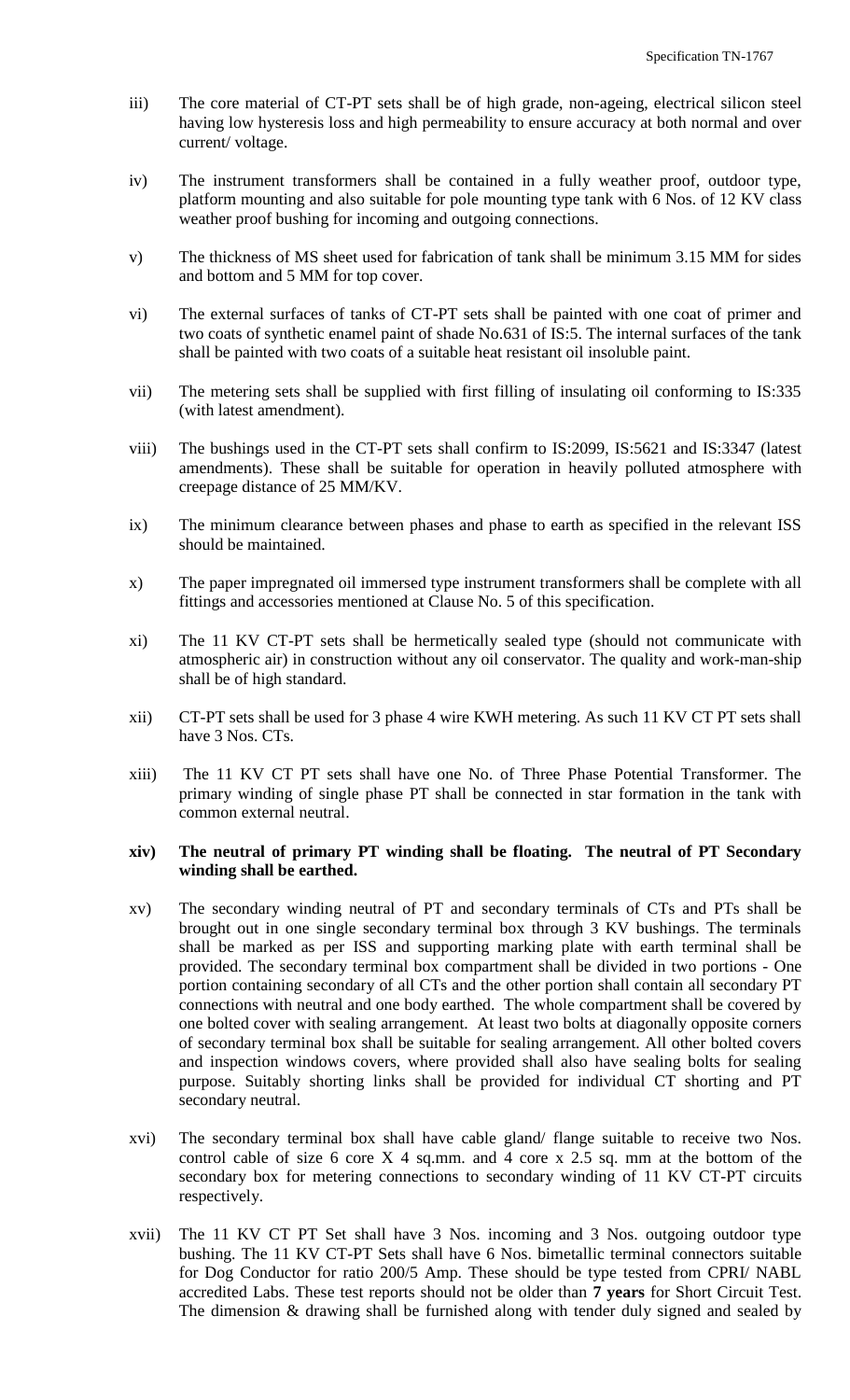testing authority. Inspecting officer shall verify the original type test reports at the time of inspection for terminal connectors & bushings.

- xviii) No oil drain plug at the bottom of the CT-PT Sets be provided.
- xix) Embossing/ punching with minimum height of 10mm of Sr. No. & ratio be done on the tank of the CT-PT Sets.
- xx) Manufacturer"s name in short should be embossed/ punched.
- xxi) CT Ratio should be painted on tank body so that it should be visible clearly.
- xxii) The under base of CT-PT Sets of 11 KV shall be provided with 2 Nos. 75x40x6mm channels to make them suitable for fixing to a plate form or plinth. These channels shall be provided through continuous welding with tank of the CT-PT Sets.
- xxiii) For 200/5 A Amp CT-PT set, HV Metal parts (Primary terminal) shall be of 20 mm dia and made of copper. The primary terminal shall be along the entire length of bushing. However brass may be used for consumer metering CT-PT sets for which HV Metal parts (Primary terminal) shall be of 16 mm dia.
- xxiv) The equipment shall be suitable to withstand for loading conditions when supply for one phase is disconnected from primary side.
- xxv) Bushing rod of 20 mm dia made of copper shall be used for 11KV CT-PT Sets for 200/5 Amp. ratio.
- xxvi) 2 Nos., 5/8" dia, 3" length earthing bolts with 2 nuts, 2 flat & 2 Nos. Spring washers shall be provided with each CT-PT Set.
- xxvii) Spring loaded pressure release device shall be provided on each 11KV CT-PT Set for releasing of accumulated gases.
- xxviii) The CT-PT Set (for outdoor installation) top shall be taper / slanting with minimum slant of 10 mm.
- xxix) The following sealing arrangement for providing seals on each 33 KV CT-PT set shall be made by the manufacturer.
	- i) 4 Nos. holes of 2.5 mm dia on each bushing clamp bolts of 6 nos. HT bushings for providing two polycarbonate seals at diagonally opposite bolts of each bushing clamp in M&P lab after successful testing as required.
	- ii) 4 Nos. holes of 2.5 mm dia on the bolts provided at four corners of top cover for providing two polycarbonate seals at diagonally opposite corner of CT-PT set by the inspecting officer after successful testing and providing polycarbonate seals in M&P lab after successful testing as required.
	- iii) 4 nos. sealing holes on the name plate (R&D plate so that our inspecting officer may provide numbered seal on one side of the plate covering top & bottom holes whereas on the remaining two holes of other side, the one numbered seal will be provided by MT Lab after successful testing.

#### **5. FITTING AND ACCESSORIES**:

The outdoor platform/ pole mounting type metering equipments shall be complete with tank, fittings and accessories as detailed below:

1 No. Electrically welded sheet steel tank/ enclosure for accommodating above instrument transformers with suitable bolted cover.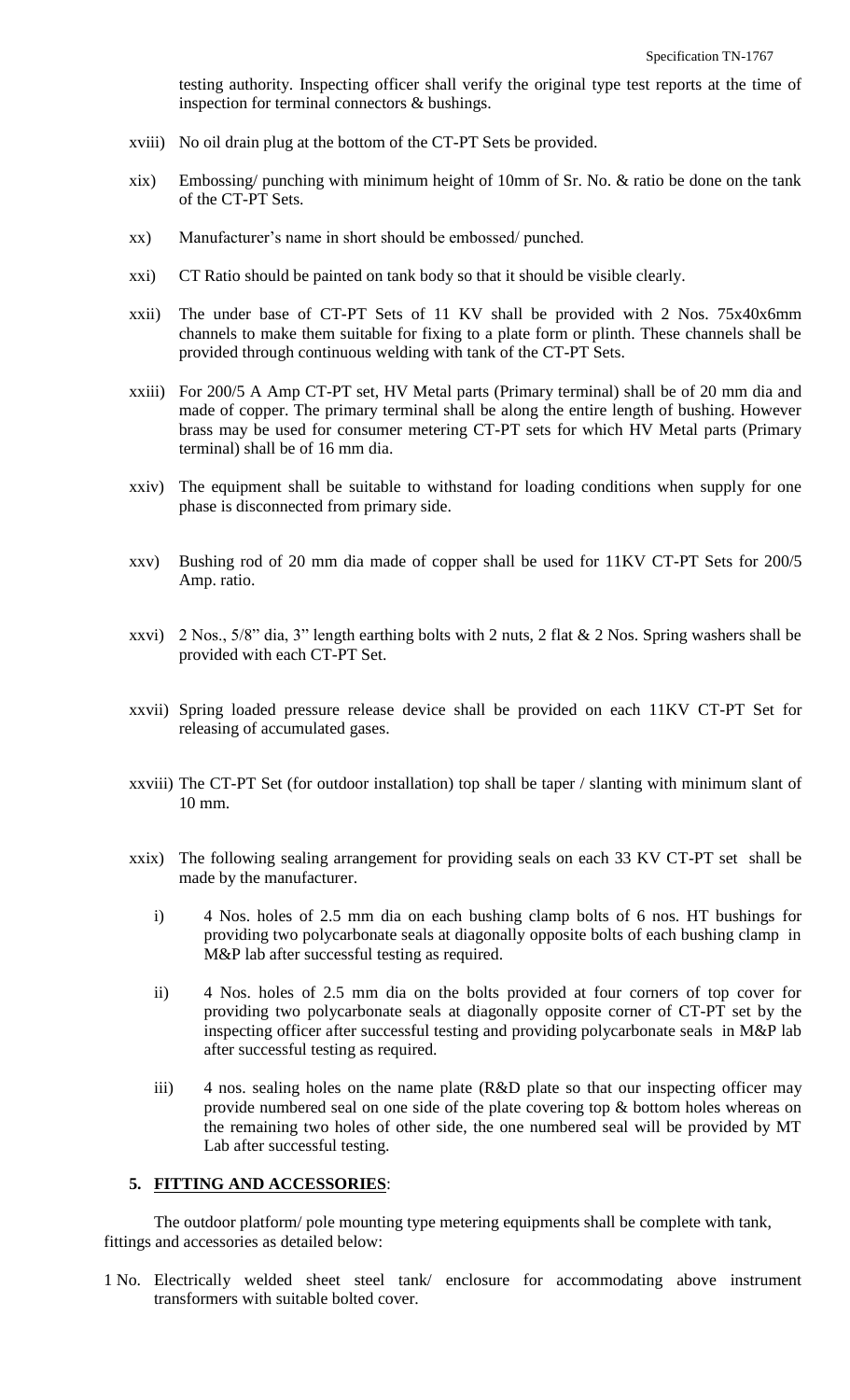6 Nos. Outdoor single terminal porcelain/ **Cycloaliphatic** bushing of reputed make without arcing horns. 3 Nos. for incoming and 3 Nos. for outgoing.

- 1 No. Secondary terminal box. The terminal box opening door/cover shall have suitable sealing arrangement. The necessary gland/ socket shall be in the scope of supply.
- 1 No. Oil filling hole with cap/plug.
- 1 No. Toughened prismatic oil level indicator with min. oil level marking.
- 2 No. Lifting lugs for lifting the complete CT-PT unit.
- 2 Nos. Earthing terminals.
- 1 Set Under base channels with suitable fixing holes for mounting on plat-form/poles.
- 1 Set Detachable coller assembly.
- 1 No. Rating and diagram plate.

6 Nos. Bimetallic Terminal Connectors. [For each 11 KV CT-PT Set of ratio 200/5 Amp.]

#### **6. BUSHING**:

The bushing shall confirm to IS:5621-1980 and IS:2099-1986 and its subsequent amendment, if any, the bushing shall be of standard make. The make and catalogue No. of bushing shall be clearly stated in the guaranteed technical particulars. The type tests certificates of bushings not older than **seven years** shall also be furnished along with tender. The dimensions of 12 KV class bushings and their related parts shall conform to the relevant Indian Standards as detailed below:

| Voltage class | Indian Standard                             |                          |
|---------------|---------------------------------------------|--------------------------|
|               | 12 KV bushing   For porcelain parts IS:3347 | For metal parts IS:3347  |
|               | (Part-III) Sec.I-1972 or the                | (Part-III) Sec.II-1967). |
|               | latest version thereof                      |                          |

The minimum electrical clearance of 255 mm between phases shall be obtained with the bushings mounted and phase to earth clearance should be maintained as specified in relevant IS/ Indian Electricity rules.

On the bushings clamp bolt of CT-PT Sets two holes on two bolts of size 2.5mm (total 12 holes on 12 bolts) at diagonally opposite sides be provided to enable metering wing to seal these bolts after successful testing in Meter Labs.

#### **7. GUARANTEED TECHNICAL PARTICULARS, DRAWINGS AND QUALITY ASSURANCE PLAN**:

Guaranteed Technical Particulars in the proforma enclosed with this specification shall be furnished along with the detailed general arrangement dimensional drawings mounting arrangements, connection diagrams and quality assurance plan etc. at the time of inspection offer.

#### **8. INSTRUCTION MANUALS**:

One set of operation and maintenance instruction manuals along with the requisite sets of drawings shall be sent along with the delivery of 11 KV CT PT unit to the consignee.

#### **9. INSPECTION, TESTING AND CHECKING**:

- i) Routine tests as per relevant standard along with accuracy test of CT as per IS:2705 (Pt-II)-1992 and that of PT IS:3156 (Pt.II)-1992 shall be carried out on each equipment covered by this specification in the presence of inspecting officer nominated by respective SE(M&P). All test reports shall be submitted and got approved from the respective S.E.(M&P) before despatch of the equipment.
- ii) The supplier shall simulate single phase condition in their laboratory for testing one 11 KV CT-PT set of any ratio from each lot offered for inspection under such condition for 24 hours. The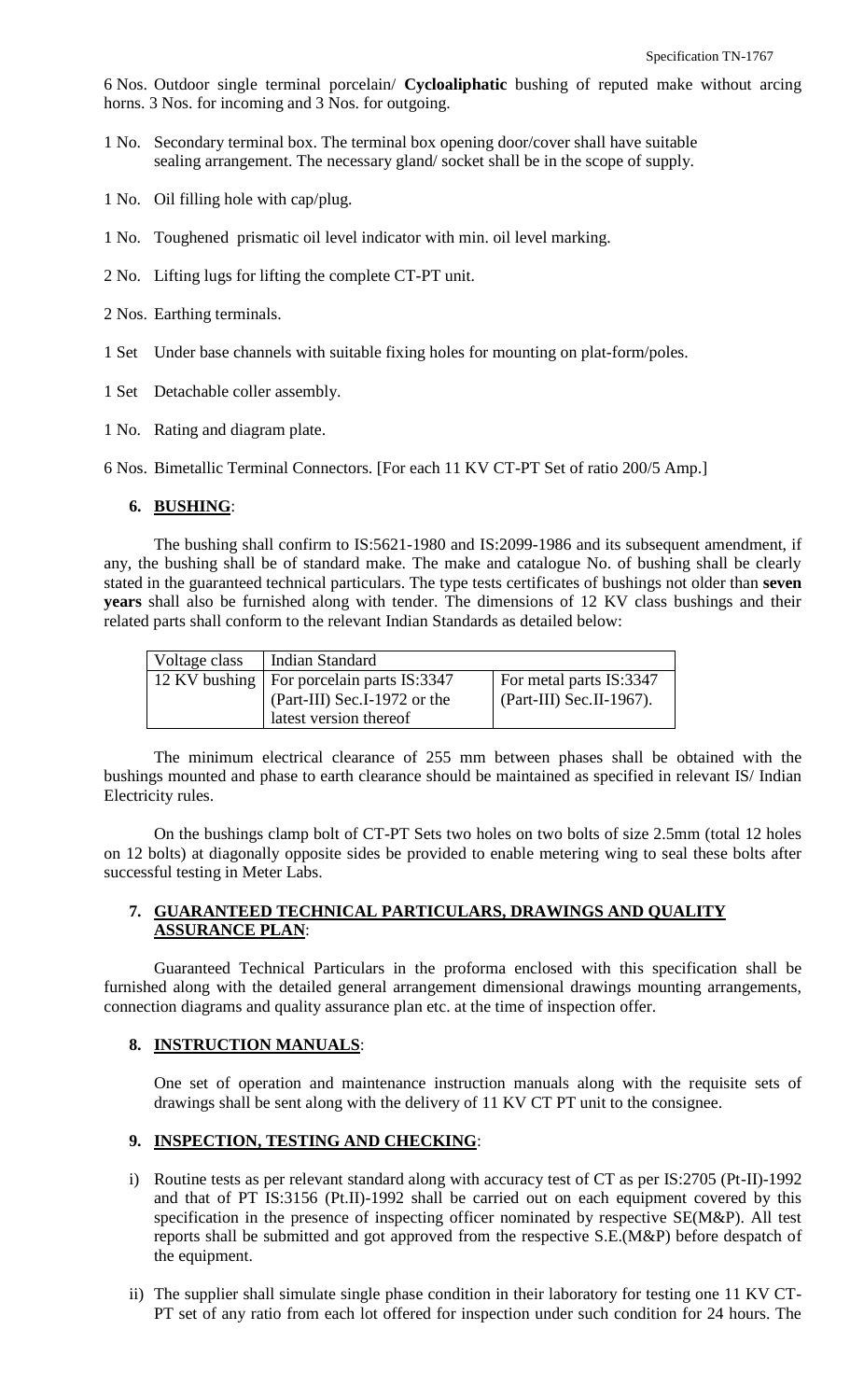errors of PT shall be measured before and after application of single phasing condition for at least 24 hours and results shall be within permissible limits of specified accuracy class. This test shall be done as acceptance test.

- iii) One CT-PT set of each ratio in each offered lot should be subjected to temperature rise test .The test shall be carried out simultaneously application of rated current (1.2 lb) and rated voltage (12 KV) and also ISF test, at firm"s works free of cost.
- iv) During routine/ acceptance test, errors for CTs shall be conducted at 1 %, 5%, 20%, 100% and 120% of rated current and in case of PT at 80%, 100% and 120% of rated voltage.
- v) Algebraic summation of errors of standard CTs/PTs to the errors observed on CTs/PTs under test should be made to get final errors on specified percentage current/ voltage/ burden. If class of accuracy of standard CT-PT is less than 10 times of the accuracy of CT-PT set under test.
- vi) Leak test :- One CT-PT set of each rating in each offered lot should be subjected to "Leak Test" through Nitrogen gas for a pressure of 10 PSI (Pound sq. inch) for half an hour and pressure shall not drop more than 2 PSI. There should be no leakage observed at any part of CT-PT set.
- vii)One CT-PT set of each rating in each offered lot shall be opened for verifying the diameter and cross sectional area of primary coil conductors including verification of GTP.
- viii) One sample of oil shall be selected for each ratio and shall be tested for a) Break down voltage b) Tan delta at 90 Deg.C.

The oil supplied with CT PT set shall be of EHV grade Transformer oil suitable for insulation and coding of the electric transformers of extra high voltage and shall conform to IS 335 (with latest amendments)

If CT-PT set fails in any of the above tests/verification at works, entire lot shall be rejected.

During the inspection at firm"s works, inspecting officer / agency shall provide polycarbonate seals on each CT-PT set as under -

- i) One polycarbonate seal on one side of the plate covering top & bottom holes.
- ii) Two polycarbonate seal at diagonally opposite corner of top cover of CT-PT set.

Further, it shall be ensured that all meters and instruments used during inspection/ testing are calibrated from NABL approved test house and date of calibration should not be older than one year at the date of presenting the same to the inspecting officer.

## **10. COMPLETENESS OF EQUIPMENT**:

Any fittings, accessories or apparatus which may not have been specifically mentioned in the specification for 11 KV CT-PT metering sets covered under the scope of this enquiry-, but which are usual or necessary in the equipment of similar type shall be deemed to be included in the contract and shall be supplied by the contractor without extra charges. All plants and equipment shall be complete in all respect whether such details are mentioned in the specification or not.

#### **11. NAME PLATE AND MARKING**:

- a) The equipment shall have a non detachable type name plate which should be clearly visible and effectively secured against removal having markings as per requirement of IS. In addition, Sr.No., Ratio and date of despatch shall have to be engraved on bushing side of tank with letters of suitable depth & 25 mm height filled with red colour.
- b) The- main and load are to be stencilled on top cover on main and load side respectively.
- c) Two additional identification plates of size 4"x4" duly welded on both sides smaller vertical faces of the tank of CT-PT set with the following details engraved may be provided:
	- i) Sr. No.
	- ii) Ratio
	- iii) Make
	- iv) TN No.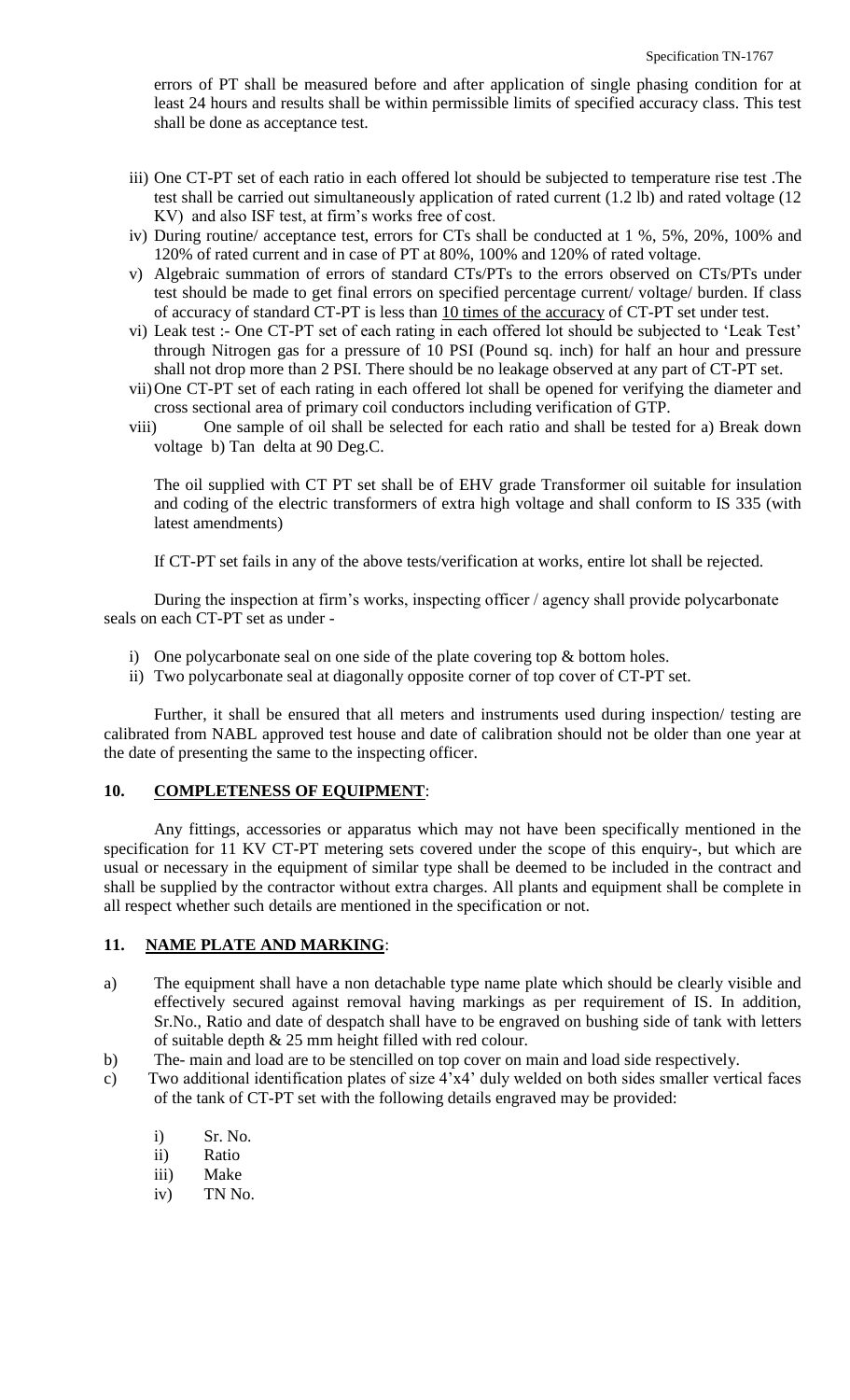# **B. TECHNICAL SPECIFICATION OF 33 KV CT-PT METERING SETS**

# **1. SCOPE**:

This specification covers the design, manufacture, assembly, testing and delivery of three phase four wire 33 KV/110V oil cooled outdoor type combined CTPT units for metering purpose having one No. three phase potential transformers and 3 Nos. single phase paper impregnated oil immersed current transformers for different phases in common tank equipped with weather proof bushing for outdoor use as per technical data incorporated in this specification.

## **2. APPLICABLE STANDARDS**:

Unless otherwise modified in this specification, the 33 KV CTPT Metering Sets shall comply with the following Indian Standard Specification (latest version):

| IS:2705-1992 | Specification for current transformers. |
|--------------|-----------------------------------------|
| IS:3156-1992 | Specification for voltage transformers. |
| IS:5621-1980 | Specification for Insulators/Bushings   |
| IS:2099-1986 | Specification for insulators/ bushing   |
| IS:3347-1986 | Specification for Insulators/Bushings   |
| IS:335-1983  | Specification for new insulating oil    |
| IS :5561     | Specification for Insulators/Bushings   |

Equipments conforming to any other international standard(s) which ensure(s) equal or better quality than the standard(s) mentioned above will also be acceptable and in such case(s) the copy of standards (English version) adopted should be provided.

# **3. 33 KV CTPT Metering Sets**:

A) 33 KV Single Phase Current Transformer (3 Nos. for R, Y & B phases).

The 33 KV current Transformer shall be paper impregnate oil immersed type, single phase 50 HZ confirming to IS:2705/1992 with latest amendment in all respect except where ever modified in this specification.

The 33 KV current Transformer shall have the following technical characteristics/ parameters.

| Sr.No.        | Particulars                                                                        | Parameters                                         |
|---------------|------------------------------------------------------------------------------------|----------------------------------------------------|
| $\mathbf{i}$  | Normal system voltage (KV rms)                                                     | 33                                                 |
| $\mathbf{ii}$ | Highest system voltage (KV rms)                                                    | 36                                                 |
| iii)          | Frequency                                                                          | 50 Hz                                              |
| iv)           | Impulse withstand voltage (KVP)<br>(on assembled CTPT set)                         | 170                                                |
| V)            | i) One minute power frequency dry<br>withstand voltage (on assembled CT-PT<br>set) |                                                    |
|               | a) primary (KV r.m.s.)                                                             | 70                                                 |
|               | b) secondary $(KV r.m.s.)$                                                         | 3                                                  |
|               | ii) One minute frequency wet withstand                                             | Root $2x70$                                        |
|               | voltage (KV Peak)                                                                  | <b>Rms</b>                                         |
|               | (On assembled CT-PT set)                                                           |                                                    |
| vi)           | Transformation ratio (CT Ratio)                                                    | 200/5 A, 150/5 A, 100/5 A, 50/5 A &<br>25/5A       |
| vii)          | Rated output (VA burden)                                                           | 15 VA                                              |
| viii)         | Class of accuracy                                                                  | 0.5S                                               |
| ix)           | Rated continuous thermal current                                                   | 1.2 times of rated primary current.                |
| $\mathbf{x})$ | Short time thermal current                                                         | 18 KA for one second for CT ratio                  |
|               |                                                                                    | $100/5$ A, $50/5$ A & $25/5$ A.                    |
|               |                                                                                    | 18 KA for 3 seconds for CT ratio 150/5             |
|               |                                                                                    | A & 200/5 A                                        |
| xi)           | Rated dynamic current                                                              | 2.5 times of short time thermal current<br>rating. |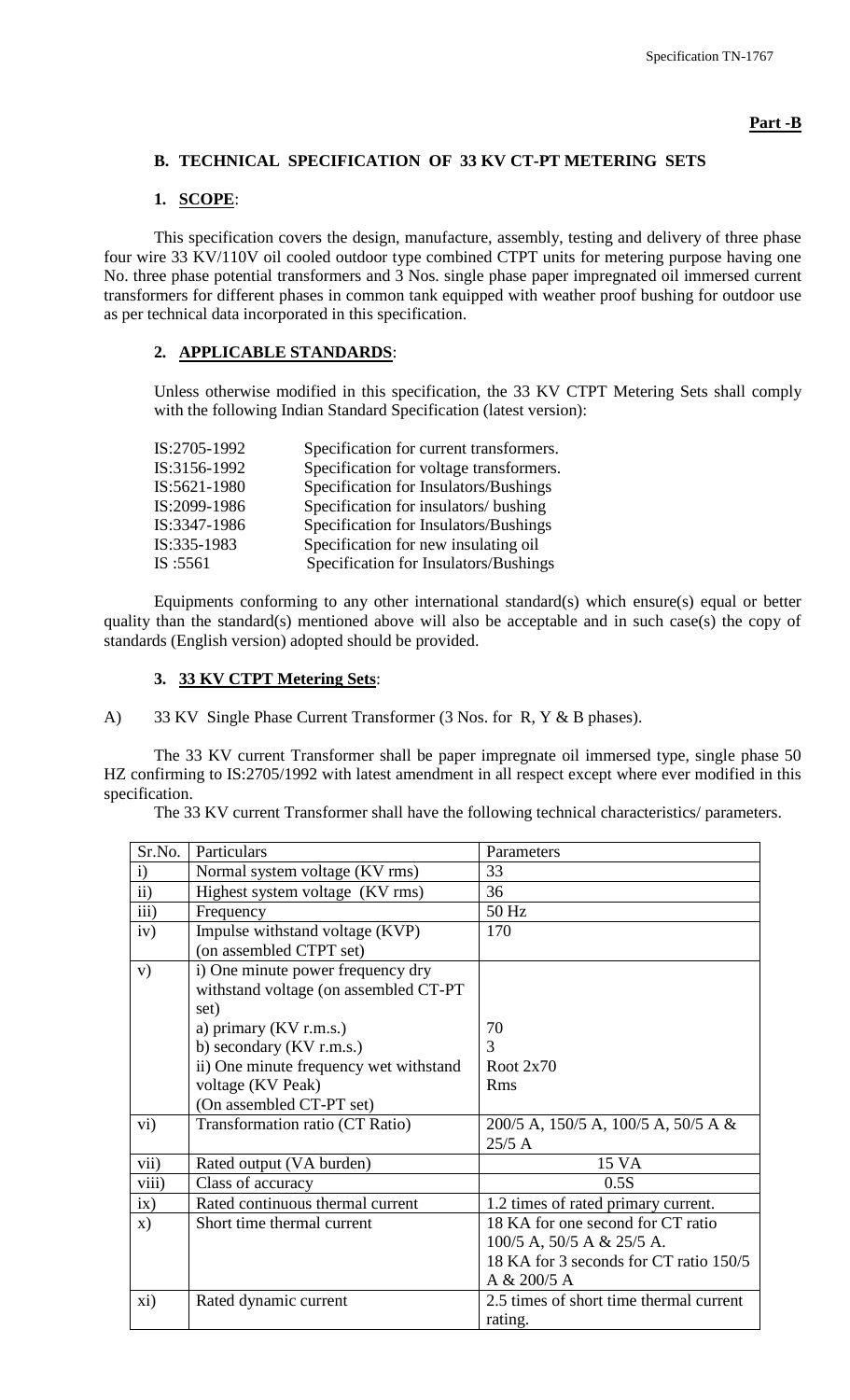| xii)  | Number of cores                                                                                                                             | One                 |
|-------|---------------------------------------------------------------------------------------------------------------------------------------------|---------------------|
| xii)  | Instrument security factor                                                                                                                  | Not exceeding 5     |
| xiii) | Max. ratio error                                                                                                                            | As per IS:2705/1992 |
| xiv)  | Max. phase angle error                                                                                                                      | As per IS:2705/1992 |
| XV)   | Max. temp. rise over max. ambient temp.<br>of 50 deg. C at rated continuous thermal<br>current at rated frequency and with rated<br>burden. | As per IS:2705/1992 |

B) 33 KV Voltage Transformers:

33 KV voltage Transformers will be used along with CTs of description stated above. These shall be paper impregnate oil immersed type conforming in all respect to the Indian Standards specification IS:3156/1992 with latest amendment except where modified in this specification.

The 33 KV voltage transformer shall have the following ratings/ technical parameters:

| Sr.No             | Particulars                         | Parameters                   |
|-------------------|-------------------------------------|------------------------------|
| i)                | Nominal system voltage (KV rms)     | 33                           |
| $\overline{I}$ i) | Highest system voltage (KV rms)     | 36                           |
| Iii)              | Nos. of phases                      | three                        |
| iv)               | Impulse withstand voltage (KVP)     | 170                          |
|                   | (on assembled CTPT set)             |                              |
| V)                | i) One minute power frequency dry   |                              |
|                   | withstand voltage (on assembled CT- |                              |
|                   | PT set)                             |                              |
|                   | a) primary (KV r.m.s.)              | 70                           |
|                   | b) secondary (KV r.m.s.)            | 3                            |
|                   |                                     |                              |
|                   | b) One minute frequency wet         | Root $2x70$                  |
|                   | withstand voltage (KV Peak)         | rms                          |
|                   | (On assembled CT-PT set)            |                              |
| vi)               | Frequency                           | 50 Hz                        |
| vii)              | <b>Transformation ratio</b>         | 33 KV/110V                   |
|                   | (PT Ratio)                          |                              |
| viii)             | Rated output (VA burden)            | 30 VA per phase              |
| ix)               | Class of accuracy                   | 0.5 (A s per IS :3156/1992)  |
| X)                | Winding connection                  | Star/Star                    |
| xi)               | Rated voltage factor and time       | 1.2 continuos and 1.9 for 30 |
|                   |                                     | secs.                        |
| xii)              | Temp.rise over max. ambient temp.   | Within limits of IS          |
|                   |                                     | :3156/1992                   |
| xiii)             | Max. Phase angle error              | Within limits of IS          |
|                   |                                     | :3156/1992                   |
| xiv)              | Ratio error (Max.)                  | Within limits of IS          |
|                   |                                     | :3156/1992                   |

#### **4. GENERAL TECHNICAL DESCRIPTION OF 33 KVCT-PT METERING SETS**:

- i) The CT PT Metering set shall comply to the latest standards mentioned in the specification and guaranteed technical particulars.
- ii) High voltage winding of 33 KV instrument transformers shall have paper insulation impregnated with oil under vacuum. The paper used for insulation shall be of high insulation grade. The process of impregnation shall be detailed out.
- iii) The core material of CT-PT sets shall be of high grade, non-ageing, electrical silicon steel having low hysteresis loss and high permeability to ensure accuracy at both normal and over current/ voltage.
- iv) The instrument transformers shall be contained in a fully weather proof, outdoor type, platform mounting and also suitable for pole mounting type tank with 6 Nos. of 36 KV class weather proof bushing for incoming and outgoing connections.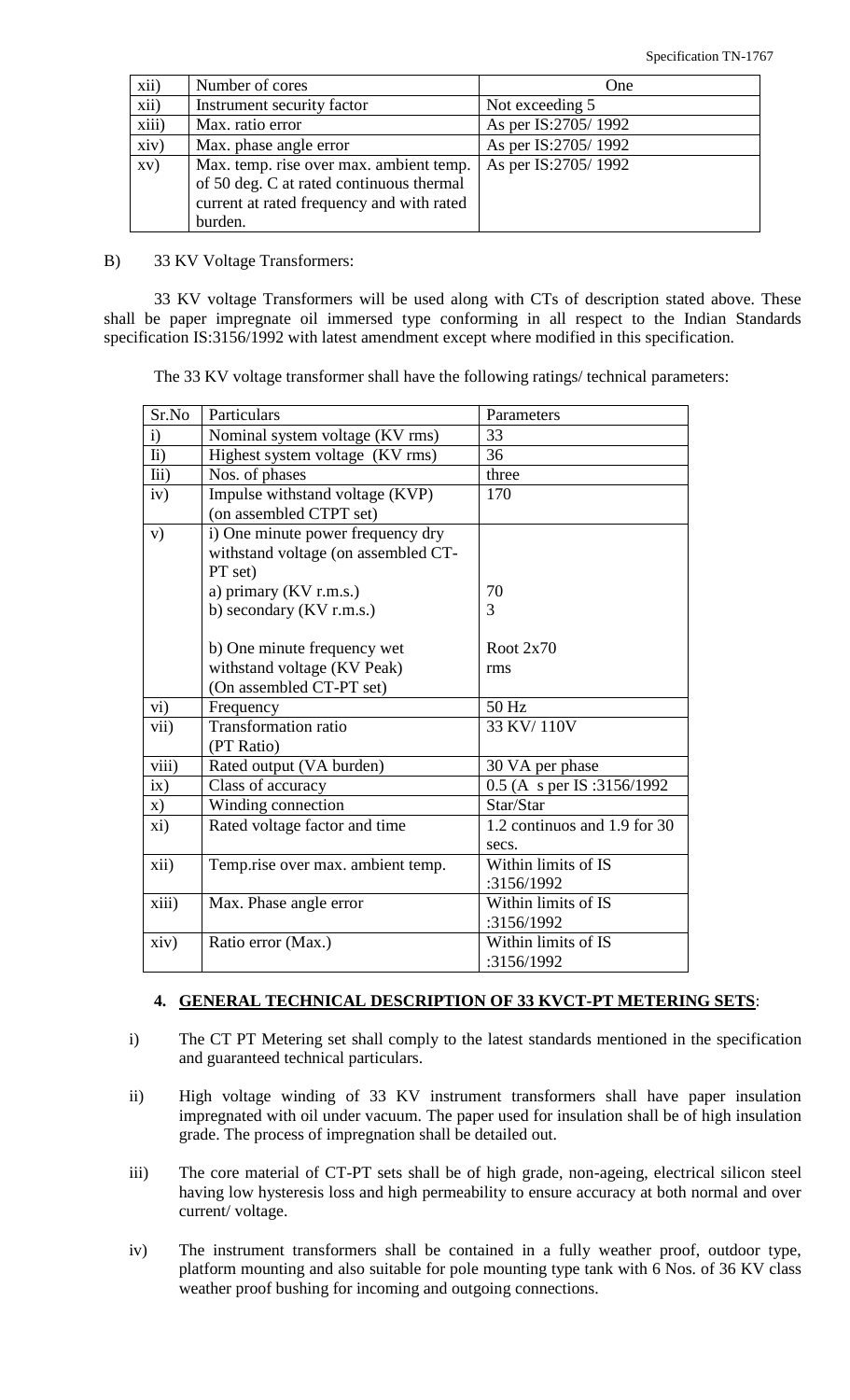- v) The thickness of MS sheet used for fabrication of tank shall be min. 3.15 mm for sides and bottom and 5 mm for top cover.
- vi) The external surfaces of tanks of CT-PT sets shall be painted with one coat of primer and two coats of synthetic enamel paint of shade No.631 of IS:5. The internal surfaces of the tank shall be painted with two coats of a suitable heat resistant oil insoluble paint.
- vii) The metering sets shall be supplied with first filling of insulating oil conforming to IS:335 (including latest amendment).
- viii) The bushings used in the CT-PT sets shall confirm to IS:2099, IS:5621 and IS:3347 (latest amendments). These shall be suitable for operation in heavily polluted atmosphere with Creepage distance of 25 MM/KV.
- ix) The minimum clearance between phases and phase to earth as specified in the relevant ISS should be maintained.
- x) The paper impregnated oil immersed type instrument transformers shall be complete with all fittings and accessories.
- xi) The 33 KV CT-PT sets shall be hermetically sealed type (should not communicate with atmospheric air) in construction without any oil conservator. The quality and work-man-ship shall be of high standard.
- xii) CT-PT sets shall be used for 3 phase 4 wire KWH metering,. as such 33 KV CT PT sets shall have 3 Nos. CTs.
- xiii) The 33 KV CT PT sets shall have one No. of Three Phase Potential Transformer. The primary winding of PT shall be connected in star formation in the tank with isolated neutral.
- xiv) The neutral of primary PT winding shall be floating. The neutral of PT Secondary winding shall be earthed.
- xv) The secondary winding neutral of PT and secondary terminals of CTs and PTs shall be brought out in one single secondary terminal box through 3 KV bushings. The terminals shall be marked as per ISS and supporting marking plate with earth terminal shall be provided. The secondary terminal box compartment shall be divided in two portions - One portion containing secondary of all CTs and the other portion shall contain all secondary PT connections with neutral and one body earthed. The whole compartment shall be covered by one bolted cover with sealing arrangement. At least two bolts at diagonally opposite corners of secondary terminal box shall be suitable for sealing arrangement. All other bolted covers and inspection windows covers, where provided shall also have sealing bolts for sealing purpose. Suitably shorting links shall be provided for individual CT shorting and PT secondary neutral.
- xvi) The secondary terminal box shall have cable gland/ flange suitable to receive two Nos. control cable of size 6 core x 4 sq.mm  $\&$  4 core X 2.5 sq. mm at the bottom of the secondary box for metering connections to secondary winding of 33 KV CT-PT circuits respectively.
- xvii) The 33 KV CT PT Set shall have 3 Nos. incoming and 3 Nos. outgoing outdoor type bushing. 33 KV CT-PT Sets shall have 6 Nos. bimetallic terminal connectors suitable for DOG/PANTHER conductor. These should be type tested from CPRI/ NABL accredited Labs and reports should not be older than **7 years** for Short Circuit Test. Inspecting officer shall verify the original type test reports at the time of inspection for terminal connectors & bushings.
- xviii) No oil drain plug at the bottom of the CT-PT Sets be provided.
- xix) Embossing/ punching with minimum height of 10mm of Sr.No., ratio & TN No. be done on the tank of the CT-PT Sets.
- xx) Manufacturer"s name in short should be embossed/ punched.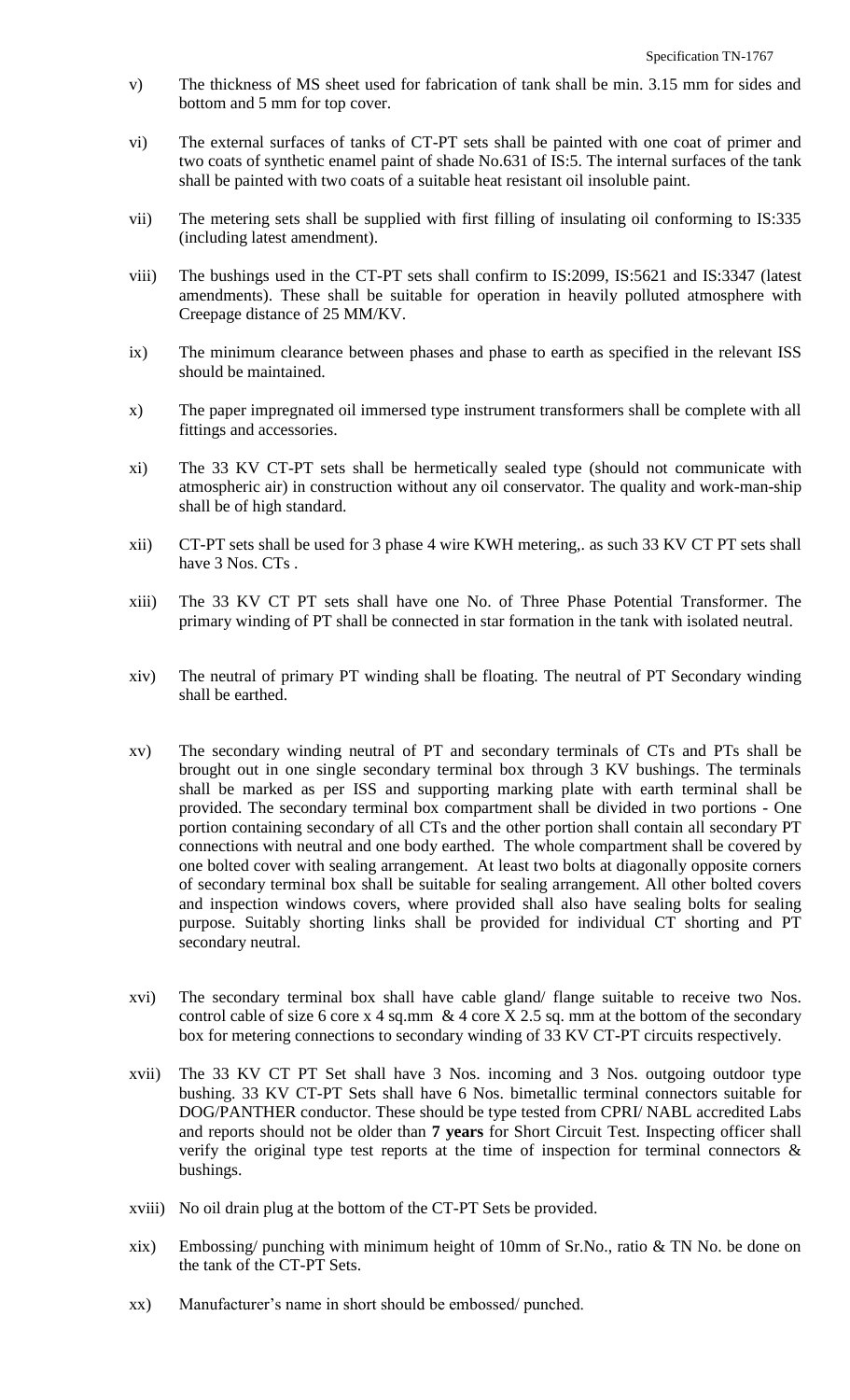- xxi) CT Ratio should be painted on tank body so that it should be visible clearly.
- xxii) The under base of CT-PT Sets shall be provided with 2 Nos. 100x50x6mm channels as shown in the figures at Annexure-I to make them suitable for fixing to a platform or plinth. These channels shall be provided through continuous welding with tank of the CT-PT Sets.
- xxiii) The HV metal parts (Primary Terminals) shall be of 16 mm dia and made of copper. The primary terminal shall be along the entire length of bushing.
- xxiv) The following sealing arrangement for providing seals on each 33 KV CT-PT set shall be made by the manufacturer.
	- i) 4 Nos. holes of 2.5 mm dia on each bushing clamp bolts of 6 nos. HT bushings for providing two polycarbonate seals at diagonally opposite bolts of each bushing clamp in M&P lab after successful testing as required.
	- ii) 4 Nos. holes of 2.5 mm dia on the bolts provided at four corners of top cover for providing two polycarbonate seals at diagonally opposite corner of CT-PT set by the inspecting officer after successful testing and providing polycarbonate seals in M&P lab after successful testing as required.
	- iii) 4 nos. sealing holes on the name plate (R&D plate so that our inspecting officer may provide numbered seal on one side of the plate covering top & bottom holes whereas on the remaining two holes of other side, the one numbered seal will be provided by MT Lab after successful testing.

#### **5. FITTING AND ACCESSORIES**:

The outdoor platform/ pole mounting type CT-PT metering sets shall be complete with tank, fittings, accessories as detailed below :

1 No. Electrically welded sheet steel tank/ enclosure for accommodating above instrument transformers with suitable bolted cover.

6 Nos. Outdoor single terminal **porcelain / Cycloaliphatic** bushing of reputed make without arcing horns. 3 Nos. for incoming and 3 Nos. for outgoing.

- 1 No. Secondary terminal box. The terminal box opening door/cover shall have suitable sealing arrangement. The necessary gland/ socket shall be in the scope of supply.
- 1 No. Oil filling hole with cap/plug.
- 1 No. Toughened prismatic oil level indicator with min. oil level marking
- 2 No. Lifting lugs for lifting the complete CT-PT unit.
- 2 Nos. Earthing terminals.
- 1 Set Under base channels with suitable fixing holes for mounting on plat-form/poles.
- 1 Set Detachable rollar assembly.
- 1 No. Rating and diagram plate.
- 6 Nos. Bimetallic Terminal Connectors suitable for Dog/ Panther conductor.

#### **6. BUSHING**:

The bushing shall confirm to IS:5621-1980 and IS:2099-1986 and its subsequent amendment, if any, the bushing shall be of standard make. The make and catalogue No. of bushing shall be clearly stated in the guaranteed technical particulars. The dimensions of 33 KV class bushings and their related parts for 33 KV CT-PT sets shall conform to the relevant Indian Standards as detailed below: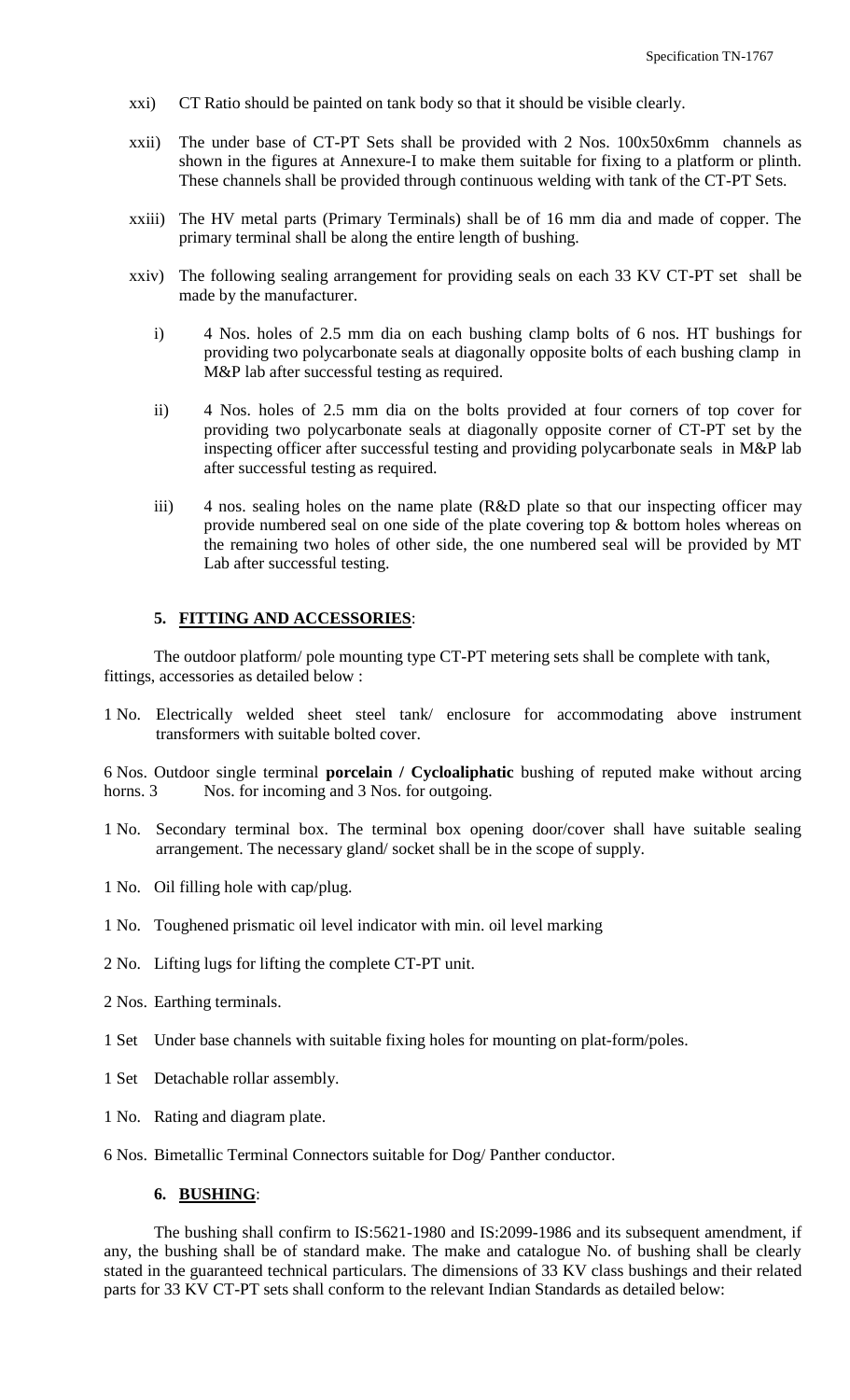| Voltage class | <b>Indian Standard</b>                                     |                         |  |  |
|---------------|------------------------------------------------------------|-------------------------|--|--|
|               | 36 KV bushing   For porcelain parts IS:3347                | For metal parts IS:3347 |  |  |
|               | (Part-V) Sec.I-1973 or the latest (Part-III) Sec.II-1967). |                         |  |  |
|               | version thereof                                            |                         |  |  |

The minimum electrical clearance of 400 mm for 33KV sets between phases shall be obtained with the bushings mounted and phase to earth clearance should be maintained as specified in relevant IS/ Indian Electricity rules.

## **7. GUARANTEED TECHNICAL PARTICULARS, DRAWINGS AND QUALITY ASSURANCE PLAN**:

Guaranteed Technical Particulars in the proforma enclosed with this specification shall be furnished along with the detailed general arrangement dimensional drawings mounting arrangements, connection diagrams and quality assurance plan etc.

## **8. INSTRUCTION MANUALS**:

The successful tenders shall have to supply required number of operation and maintenance instruction manuals along with the requisite sets of approved drawings of the equipments covered under this specification. One set of above manuals and drawings shall also be sent along with the delivery of each 33 KV unit to the consignee.

## **9. INSPECTION, TESTING AND CHECKING**:

- i) Routine tests as per relevant standard along with accuracy test of CT as per IS:2705 (Pt-II)-1992 and that of PT IS:3156 (Pt.II)-1992 shall be carried out on each equipment covered by this specification in the presence of inspecting officer. All test reports shall be submitted and got approved from the SE(M&P) before despatch of the equipment.
- ii) The supplier shall simulate single phase condition in their laboratory for testing one 33 KV CT-PT set of any ratio from each lot offered for inspection under such condition for 24 hours. The errors of PT shall be measured before and after application of single phasing condition for at least 24 hours and results shall be within permissible limits of specified accuracy class. This test shall be done as acceptance test.
- iii) One CT-PT set of each rating in each offered lot should be subjected to temperature rise test .The test shall be carried out simultaneously application of rated current (1.2 lb) and rated voltage ( 36 KV) and also ISF test, at firm"s works free of cost.
- iv) During routine/ acceptance test, errors for CTs shall be conducted at 1%, 5%, 20%, 100% and 120% of rated current and in case of PT at 80%, 100% and 120% of rated voltage.
- v) Algebraic summation of errors of standard CTs/PTs to the errors observed on CTs/PTs under test should be made to get final errors on specified percentage current/ voltage/ burden if class of accuracy of standard CT-PT is less than 10 times of the accuracy of CT-PT set under test.
- vi) Leak test :- One CT-PT set of each rating in each offered lot should be subjected to "Leak Test" through Nitrogen gas for a pressure of 10 PSI (Pound sq. inch) for half an hour and pressure shall not drop more than 2 PSI. There should be no leakage observed at any part of CT-PT set.
- vii) One CT-PT set of each rating in each offered lot shall be opened for verifying the diameter and cross sectional area of primary coil conductors of CT including verification of GTP.
- viii) One sample of oil shall be taken from each ratio in each lot and shall be tested for a) Break down voltage b) Tan delta at 90 Deg.C.

The oil supplied with CT PT set shall be of EHV grade Transformer oil suitable for insulation and coding of the electric transformers of extra high voltage and shall conform to IS 335 (with latest amendments)

If CT-PT set fails in any of the above tests/verification at works, entire lot shall be rejected.

During the inspection at firm"s works, inspecting officer / agency shall provide polycarbonate seals on each CT-PT set as under -

- i) One polycarbonate seal on one side of the plate covering top & bottom holes.
- ii) Two polycarbonate seal at diagonally opposite corner of top cover of CT-PT set.

Further, it shall be ensured that all meters and instruments used during inspection/ testing are calibrated from NABL approved test house and date of calibration should not be older than one year at the date of presenting the same to the inspecting officer.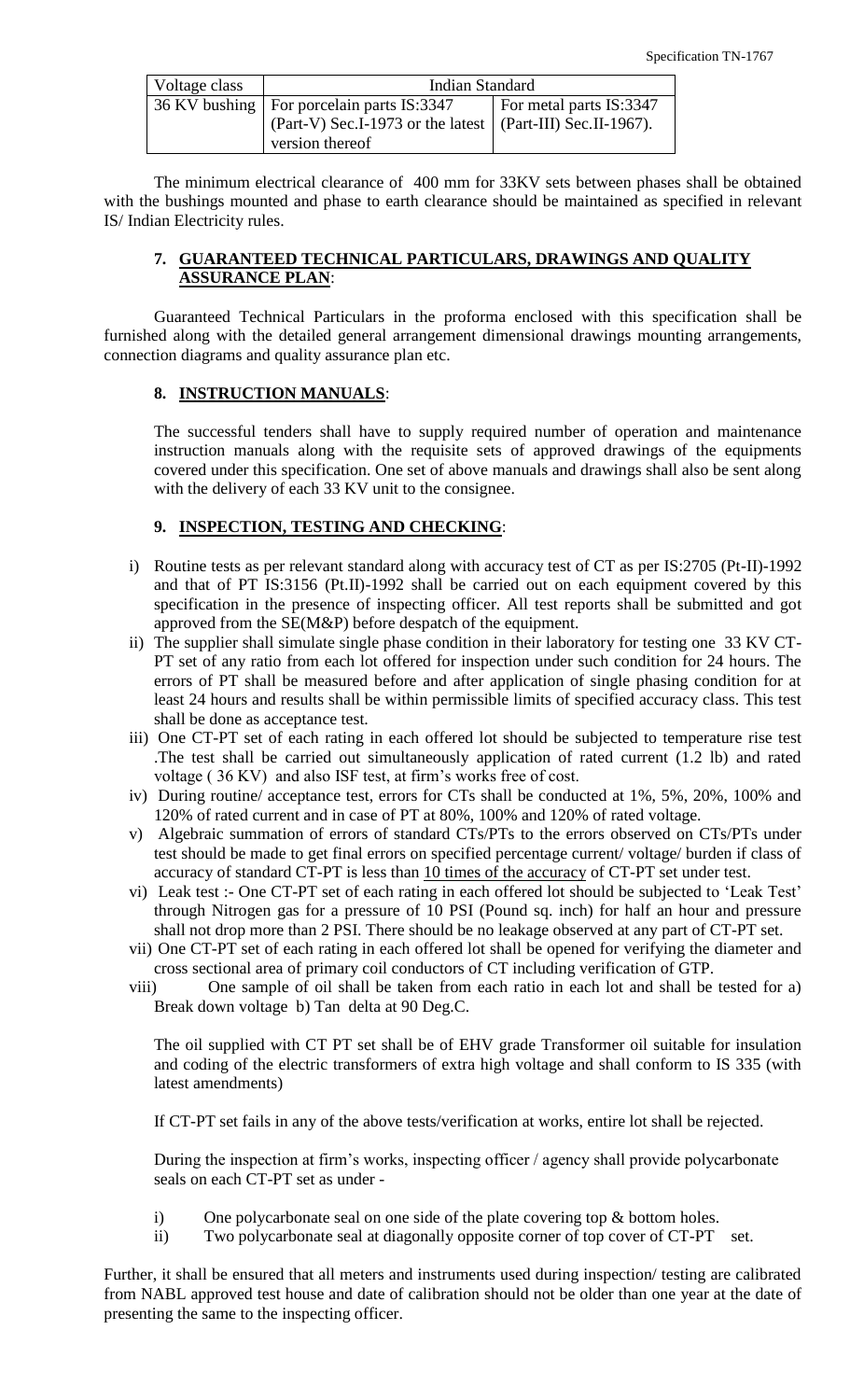## **10. COMPLETENESS OF EQUIPMENT**:

Any fittings, accessories or apparatus which may not have been specifically mentioned in the specification for 33 KV metering sets covered under the scope of this enquiry, but which are usual or necessary in the equipment of similar type shall be deemed to be included in the contract and shall be supplied by the contractor without extra charges. All plants and equipment shall be complete in all respect whether such details are mentioned in the specification or not.

## **11. NAME PLATE AND MARKING**:

- a) The equipment shall have a non detachable type name plate which should be clearly visible and effectively secured against removal having markings as per requirement of IS. In addition, Sr. No., Ratio and date of despatch shall have to be engraved on bushing side of tank with letters of suitable depth & 25 mm height filled with red colour.
- b) The main and load are to be stencilled on top cover on main and load side respectively.
- c) A sticker reading as under must be provided in the HV neutral compartment of secondary box.
- d) Two additional identification plates of size 4"x4" duly welded on both sides smaller vertical faces of the tank of CT-PT set with the following details engraved may be provided:
	- i) Sr. No.
	- ii) Ratio
	- iii) Make
	- iv) TN No.

**"DO NOT REMOVE EARTH LINK WHEN HV TERMINAL IS LIVE**" be given in Red colour.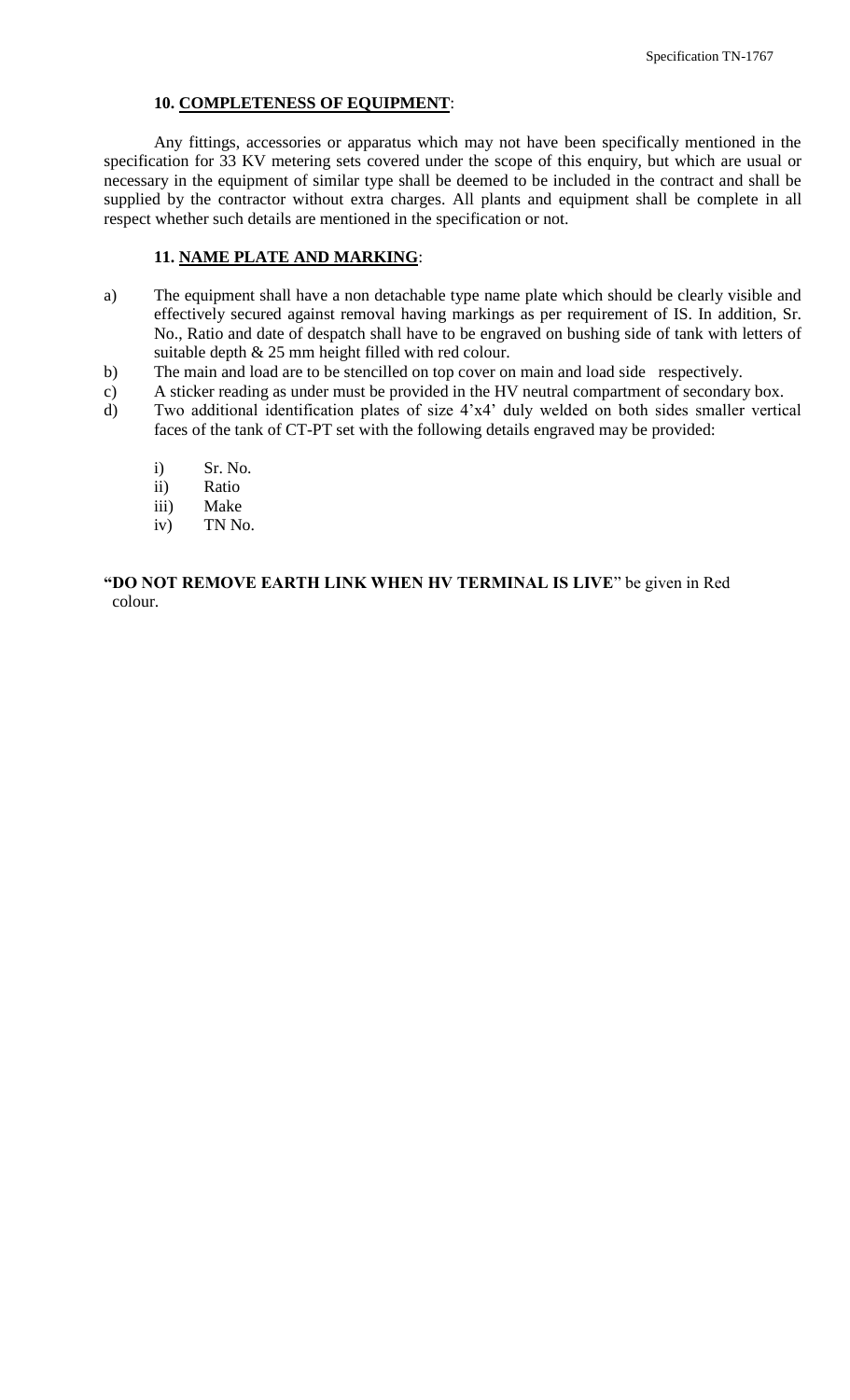## **Schedule – III**

#### **JODHPUR VIDYUT VITRAN NIGAM LIMITED**

## **A Govt. of Rajasthan Undertaking Prescribed technical specification for supply of**

## **(Name of Material/Equipment/Machinery / T&P etc.)**

S.No. Technical specification Name of IS/other Other particularsto which material/equipment/ standard specification if any. Machinery/T&P shall confirm to which material should confirm

Certified that we agree to all the aforesaid technical specification except at S.No……. for which our technical specification shall be as under:-

| S.No. Technical specification                          | Name of IS/other                                   | Other particulars to which |
|--------------------------------------------------------|----------------------------------------------------|----------------------------|
| material/equipment/<br>Machinery/ $T\&P$ shall confirm | standard specification<br>to which material should | if any.                    |
| confirm                                                |                                                    |                            |

 **(Signature) Name & Designation with seal of the bidder.**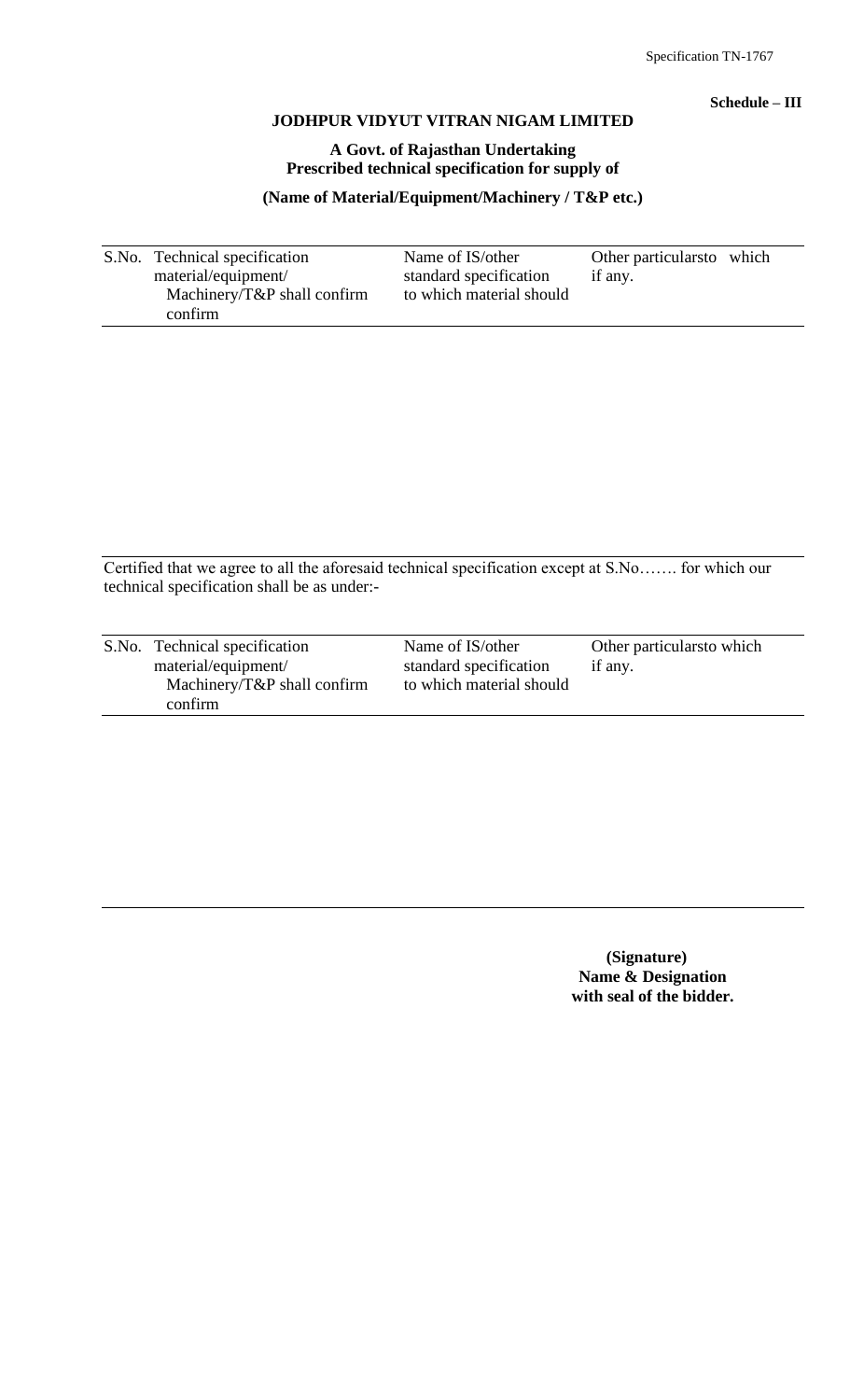#### **QUALIFICATION REQUIREMENT/ TECHNICAL CONDITIONS FOR EMPANELMENT OF VENDORS FOR SUPPLY OF 11 KV & 33 KV CT-PT METERING SETS IN JODHPUR DISCOM OF RAJASTHAN, FROM WHOM THE APPLICANT CAN PURCHASE THE SAME FOR ELECTRIC CONNECTION TN- 1767**

The bidder should fulfill following qualifying requirements for successful participation in the tender along with relevant documentary evidence supporting each qualifying requirement without which the offer shall be considered non-responsive & rejected.

- I) The bidder should be a Manufacturer.
- II) The bidder should have designed, manufactured / fabricated, tested and supplied to utility / Discoms / Govt. Departments at least 300 Nos. CTPT sets of 11KV or higher voltage CT-PT Sets of various ratios for empanelment of 11 KV CTPT Sets and at least 100 Nos. CTPT sets of 33 KV or higher voltage CT-PT Sets of various ratios for empanelment of 33 KV CTPT Sets in last three financial years from the date of opening of bid. In support of fulfillment of the past supply criteria, the bidder shall furnish documentary evidence in the form of certificate from Chartered Accountant in the following manner:-
	- 1. The CA certificate should be furnished by the firm duly notarized by the notary public along with the signature of CA.
	- 2. The CA certificate should be furnished on the letter head of CA and information should be in prescribed format of QR.
	- 3. The CA certificate should have the membership no. with name & address of the CA.
	- 4. The CA certificate clearly indicate the quantity supplied, type of material supplied, voltage, current and accuracy class etc. of the material year wise.
	- 5. The CA certificate should be signed by concerning firm/supplier along with seal.

Note:-The material supplied and accepted for same or better rating for Turnkey projects to a licensed power utility/Govt. shall be considered for the purpose of evaluation criteria. The certificate given by C.A. shall indicate above quantity **separately**.

- III) The bidders should be qualified, not be insolvent, not be in receivership, not be bankrupt or being wound up, should not have affairs administered by a court or a judicial officers, should not have business activities suspended, should not be blacklisted or debarred by any utility/ government agency, should not have a conflict of interest. For this bidder is required to furnish a Declaration as per Appendix-B, on Rajasthan Non-Judicial Stamp Paper of Rs. 100/ (excluding surcharge on Stamp Paper, as per rules).
- IV) The bidder shall deliver 5 Nos. CTPT sets of lowest ratio for which they have offered in the MT lab, Jodhpur as a pre-bid samples at least one day prior to date of opening of bid for their testing and checking as per technical requirements of TN-1767. However, the bidder who have already supplied CTPT sets of lowest ratio for which they have offered, in any Discom of Rajasthan in last 3 years, will be exempted.
- V) The bidder shall furnish valid and authenticated type test certificates **for the lowest ratio or better (of lower ratio)** of complete unit of 11 KV & 33 KV CT-PT set separately for which they have required empanelment for following tests from a Govt. approved / a Govt. recognized / NABL Accredited laboratory / ILAC i.e. International Laboratory Accreditation Cooperation (in case of foreign laboratory) of lowest ratio and design of offered material / equipment:
	- i) Short Time Current Test.
	- ii) Lightening Impulse voltage withstand Test.
	- iii) Temperature Rise Test.
	- iv) Wet Power Frequency Voltage Withstand Test.
	- v) Determination of Errors according to the requirement of the appropriate Accuracy Class.
	- vi) Instrument Security Factor Test.

Such type test certificates should not be older than **7 years** as on the date of bid opening. For this purpose date of conducting type test will be considered.

The type test certificate by in house laboratory of bidding firm even if it is a Govt. approved / Govt. recognized / NABL accredited laboratory / ILAC accredited, shall not be accepted. This will not apply if tendering firm is Govt. company / public Sector undertaking.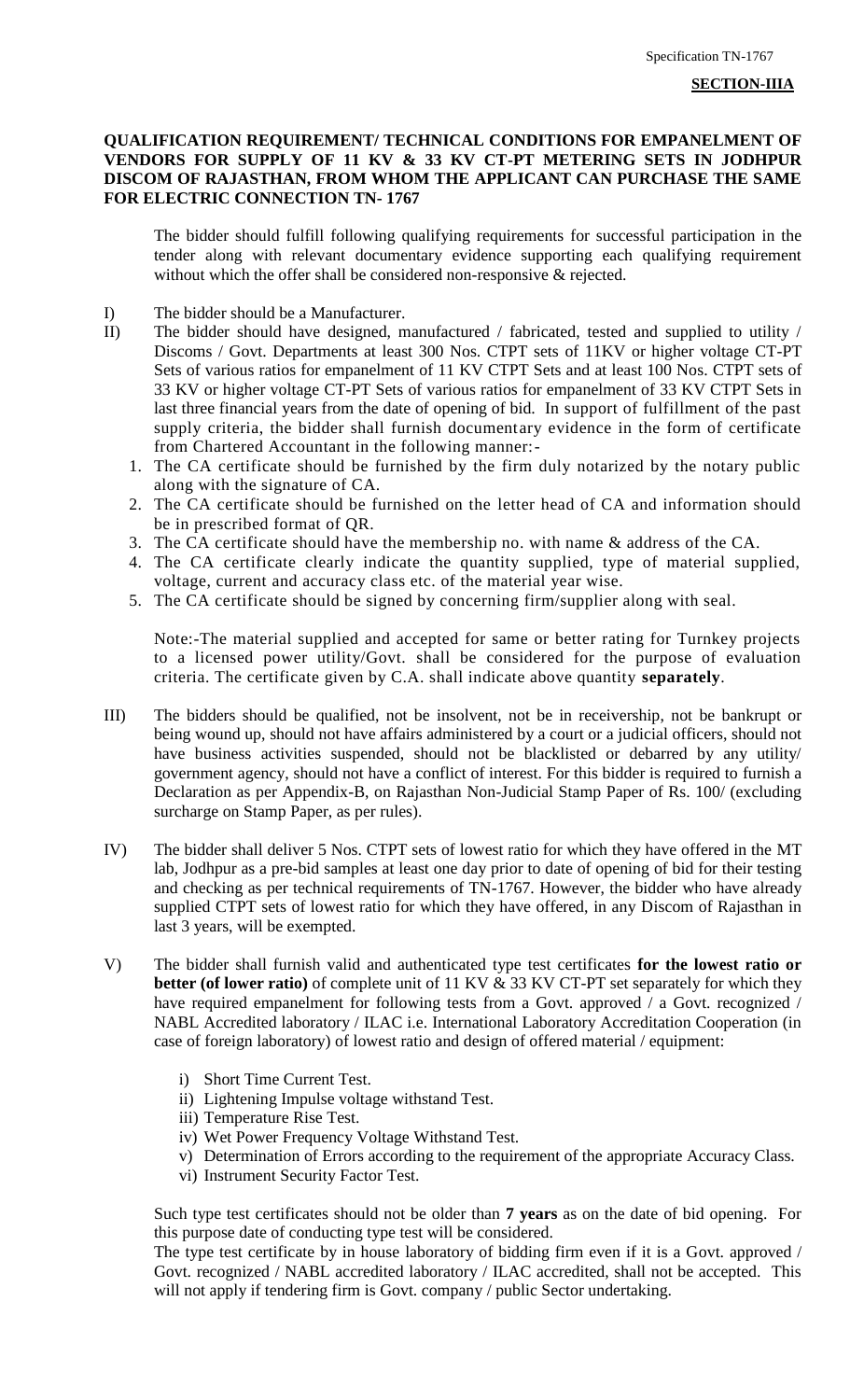The bidder should furnish documentary evidence in support of the laboratory whose type test have been furnished, that the said laboratory is a Govt. / a Govt. approved / a Govt. recognized / NABL accredited laboratory / ILAC accredited (in case of foreign laboratory).

- The type test certificates shall be furnished either in original or copy duly attested by notary.
- VI) The type tests certificates of bushings not older than **seven** years shall also be furnished along with tender.
- VII) The bidder should possess adequate testing facilities for carrying out routine & acceptance test of items as per relevant standard at their works. The bidder shall furnish documentary evidence in support for conducting routine & acceptance test.
- VIII) The bidder must clearly fill up each and every particular of Guaranteed Technical Particulars annexed with Technical Specification otherwise he will be responsible for Technical Non-Responsiveness.
- IX) A Bidder debarred under section 46 of the RTPP Act 2012 shall not be eligible to participate in any procurement process undertaken by‐
	- (a) any Procuring Entity, if debarred by the State Government; and
	- (b) a Procuring Entity if debarred by such procuring Entity
- X) The bidder who have been black listed in any of the state Discom or with whom business relations have been severed or debarred in Jodhpur Discom shall not be considered.
- XI) The Vender who will be qualified for empanelment and will be listed as approved Vendor for supply of 11 KV & 33 KV CT-PT Sets should supply the material strictly as per technical specification enclosed at Annexure-A (In case of 11 KV CT-PT sets) and Annexure-B (In case of 33 KV CT-PT sets). The empanelment will be done for 1 year initially and may be extended for three months with mutual consent of Vender and JdVVNL.

-----------------------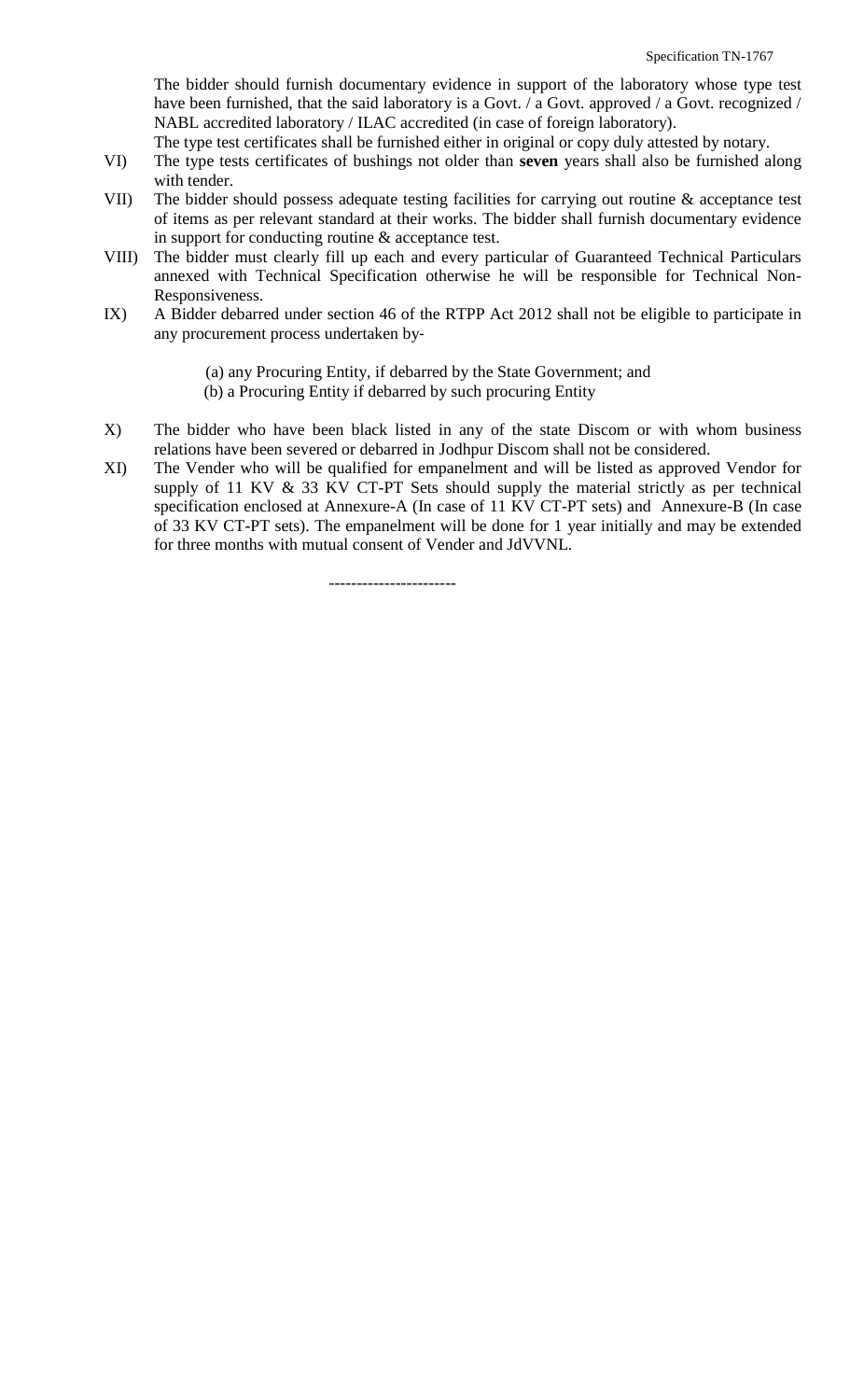#### **Schedule – V**

## **JODHPUR VIDYUT VITRAN NIGAM LIMITED**

#### **A Govt. of Rajasthan Undertaking**

Statement of guaranteed technical particulars and other performance data for supply of ……………………………………….. (Name of material) against specification no..………………………..

**S.No. Particulars of technical & other performance data guaranteed.**

Certified that we agree to all the aforesaid technical particulars and other performance data except following:-

| S.No. | Particulars of technical & other | <b>Reasons for</b>     |  |
|-------|----------------------------------|------------------------|--|
|       | Performance data                 | deviations/ departure. |  |

 **(Signature) Name & Designation with seal of the bidder**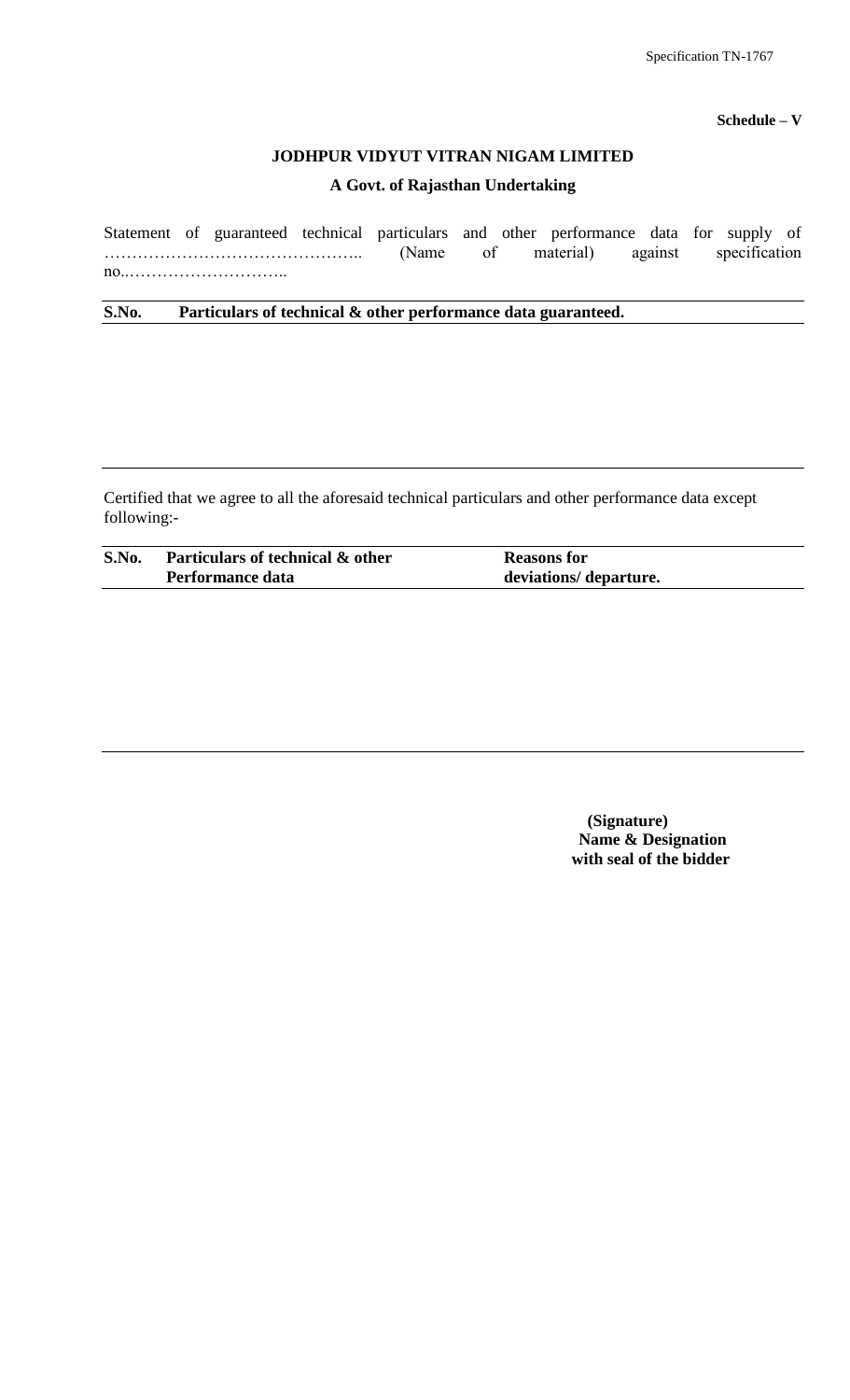#### **SCHEDULE VA**

# **GUARANTEED AND OTHER TECHNICAL PARTICULARS FOR 11KV CT-PT SETS**

# **(I) FOR 11 KV SINGLE PHASE CURRENT TRANSFORMERS**

|                                      | <b>PARTICULARS</b>              |        |                   |               |
|--------------------------------------|---------------------------------|--------|-------------------|---------------|
| <b>NAME &amp; ADDRESS OF</b>         |                                 |        |                   |               |
| <b>MANUFACTURER.</b>                 |                                 |        |                   |               |
| <b>MANUFACTURER'S TYPE &amp;</b>     |                                 |        |                   |               |
| DESIGNATION.                         |                                 |        |                   |               |
|                                      |                                 |        |                   |               |
|                                      | NOMINAL SYSTEM VOLTAGE (KV rms) |        |                   |               |
|                                      | HIGHEST SYSTEM VOLTAGE (KV rms) |        |                   |               |
|                                      |                                 |        |                   |               |
| <b>INSULATION LEVEL:</b>             |                                 |        |                   |               |
|                                      | a) IMPULSE WITHSTAND VOLTAGE(KV |        |                   |               |
|                                      | PEAK)                           |        |                   |               |
|                                      |                                 |        |                   |               |
|                                      | b) ONE MINUITE POWER FREQUENCY  |        |                   |               |
| r.m.s)                               | DRY WITHSTAND VOLTAGE (KV       |        |                   |               |
|                                      |                                 |        |                   |               |
| (i) PRIMARY(KV rms)                  |                                 |        |                   |               |
|                                      |                                 |        |                   |               |
| (ii) SECONDARY (KV rms)              |                                 |        |                   |               |
|                                      |                                 |        |                   |               |
|                                      | a) ONE MINUITE POWER FREQUENCY  |        |                   |               |
|                                      | WET WITHSTAND VOLTAGE (KV       |        |                   |               |
| Peak)<br><b>RATED FREQUENCY (Hz)</b> |                                 |        |                   |               |
|                                      |                                 |        |                   |               |
| TRANSFORMATION RATIO.                |                                 |        |                   |               |
|                                      |                                 |        |                   |               |
| RATED OUTPUT (VA BUDEN)              |                                 |        |                   |               |
|                                      |                                 |        |                   |               |
| CLASS OF ACCURACY.                   |                                 |        |                   |               |
|                                      | SHORT TIME THERMAL CURRENT FOR  |        |                   |               |
| THREE SECOND.(KA rms)                |                                 |        |                   |               |
|                                      |                                 |        |                   |               |
|                                      | RATED DYNAMIC CURRENT (KA PEAK) |        |                   |               |
|                                      |                                 |        |                   |               |
|                                      | RATED CONT. THERMAL CURRENT (KA |        |                   |               |
| rms)                                 |                                 |        |                   |               |
| MAX. INSTRUMENT SECURITY             |                                 |        |                   |               |
| FACTOR.                              |                                 |        |                   |               |
| DETAIL OF WINDINGS.                  |                                 |        |                   |               |
|                                      |                                 | No. of | Cross sectional   | Total weight  |
| <b>PARTICULARS</b>                   | <b>CT RATIO</b>                 | Turns  | Area of each Turn | of winding in |
|                                      |                                 |        | in Sq.mm (Aprox.) | Kg. per Unit  |
|                                      | $200/5$ A                       |        |                   |               |
|                                      | $100/5$ A                       |        |                   |               |
| i) PRIMARY                           | $50/5$ A                        |        |                   |               |
|                                      | 15/5A                           |        |                   |               |
|                                      | 5/5A<br>$200/5$ A               |        |                   |               |
| ii) SECONDARY                        | 100/5 A                         |        |                   |               |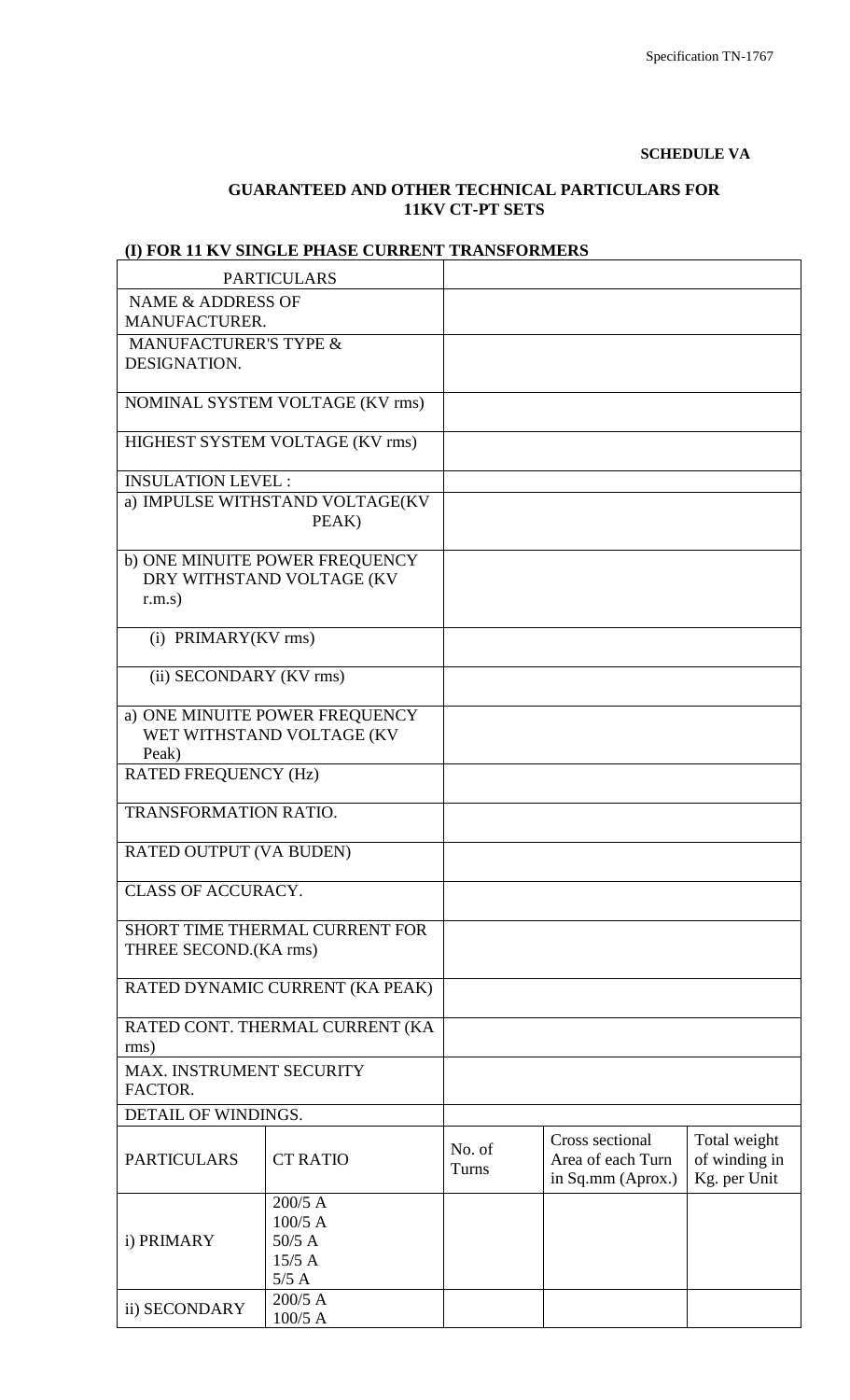| $50/5$ A<br>15/5A                                                         |  |
|---------------------------------------------------------------------------|--|
| 5/5A                                                                      |  |
| <b>GURANTEED RATIO ERROR (MAX.)</b><br><b>GURANTEED PHASE ANGLE ERROR</b> |  |
| (MAX.)                                                                    |  |
| MAX. TEMP. RISE OF THE WINDING                                            |  |
| OVER AN AMBIENT TEMP. OF 50 DEG. C                                        |  |
| AT RATED CONTINOUS THERMAL                                                |  |
| <b>CURRENT, AT RATED FREQUENCY &amp;</b>                                  |  |
| WITH RATED BURDEN.                                                        |  |
| i) INSULATION CLASS<br>ii) INSULATION MATERIAL USED.                      |  |
| <b>CORE DETAILS:</b>                                                      |  |
| i) MATERIAL                                                               |  |
|                                                                           |  |
| ii) WEIGHT OF CORE                                                        |  |
| TYPE OF INSULTING OIL WHETHER AS                                          |  |
| PER IS-335 AND LATEST AMENDMENT.                                          |  |
| WHETHER SHORT CIRCULATING                                                 |  |
| <b>ARRANGMENT FOR CTs.</b>                                                |  |
| <b>BUSHING DETAIL</b>                                                     |  |
| a) MAKE                                                                   |  |
| b) CATALOGUE NO.                                                          |  |
| c) TOTAL CREEPAGE DISTANCE (mm)                                           |  |
| d) IS TO WHICH BUSHING CONFORMS.                                          |  |
| e) ARCING DISTANCE (mm)                                                   |  |
|                                                                           |  |
| f) MAX. CREEPAGE FACTOR.                                                  |  |
| g) Type of Bushing (porcelain /<br>Cycloaliphatic)                        |  |
| WHETHER CURRENT TRANSFORMER                                               |  |
| USED ARE OF RESIN CAST OIL                                                |  |
| <b>IMMERSED TYPE OR OTHERWISE.</b>                                        |  |
| IS TO WHICH CT CONFORMS.                                                  |  |
| <b>MAKE OF TERMINAL CONNECTOR</b>                                         |  |
| (II) FOR SINGLE PHASE POTENTIAL TRANSFORMERS                              |  |
|                                                                           |  |
| NAME & ADDRESS OF                                                         |  |
| MANUFACTURER.                                                             |  |
| <b>MANUFACTURER'S TYPE &amp;</b>                                          |  |
| DESIGNATION.                                                              |  |
| NOMINAL SYSTEM VOLTAGE (KV rms)                                           |  |
|                                                                           |  |
| HIGHEST SYSTEM VOLTAGE (KV rms)                                           |  |
| <b>INSULATION LEVEL:</b>                                                  |  |
| a) IMPULSE WITHSTAND VOLTAGE(KV                                           |  |
| PEAK)                                                                     |  |
|                                                                           |  |
| b) ONE MINUITE POWER FREQUENCY                                            |  |
| WITHSTAND VOLTAGE (KV PEAK)                                               |  |
| <b>RATED FREQUENCY (Hz)</b>                                               |  |
|                                                                           |  |
| RATED TRANSFORMATION RATIO.                                               |  |
|                                                                           |  |
| RATED OUTPUT (VA BUDEN PER<br>PHASE)                                      |  |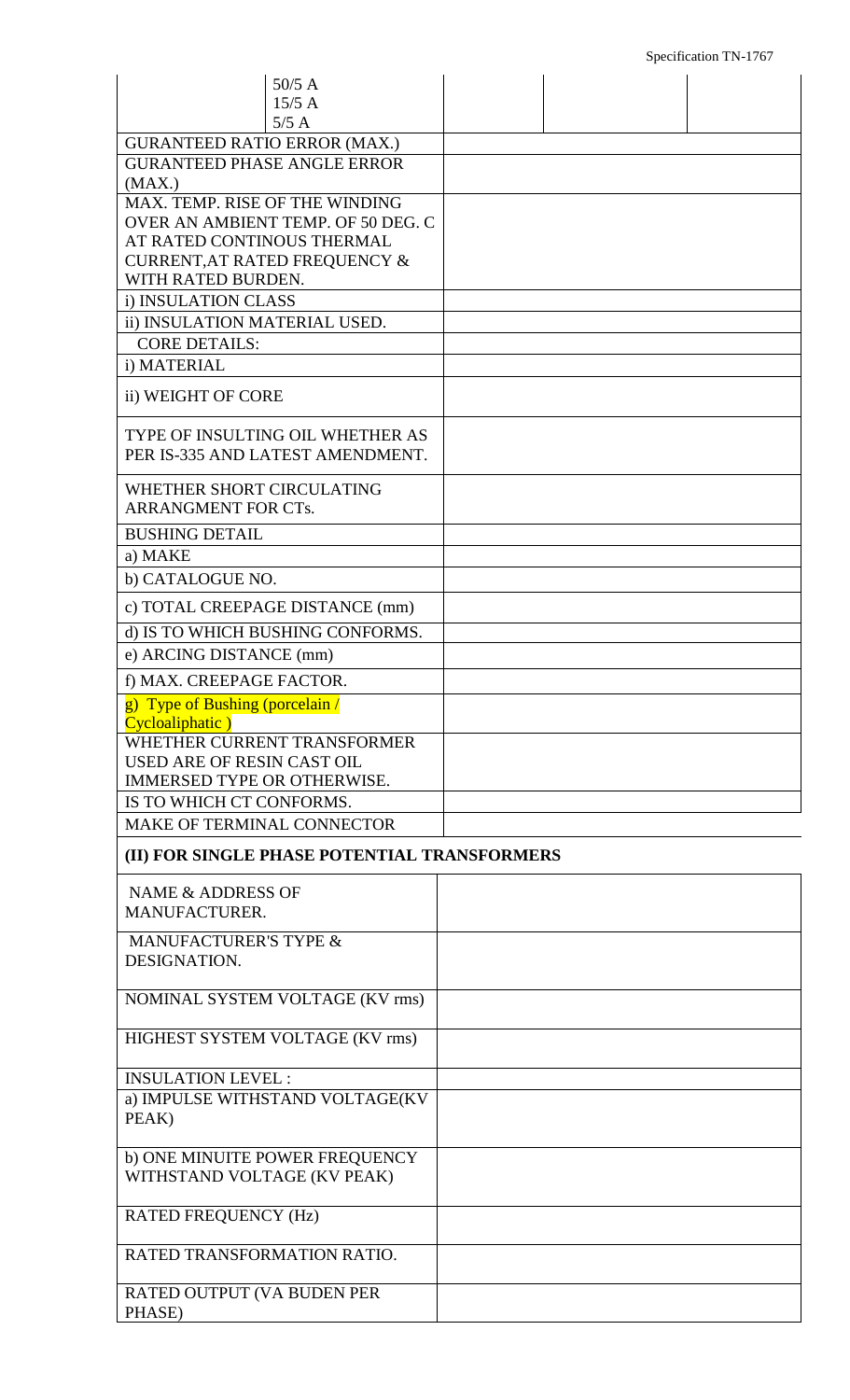| <b>CLASS OF ACCURACY.</b>                                                                                                                                                  |                       |                                                                                                         |  |
|----------------------------------------------------------------------------------------------------------------------------------------------------------------------------|-----------------------|---------------------------------------------------------------------------------------------------------|--|
| RATED VOLTAGE FACTOR AND TIME.                                                                                                                                             |                       |                                                                                                         |  |
| <b>WINDING CONNECTIONS</b>                                                                                                                                                 |                       |                                                                                                         |  |
|                                                                                                                                                                            |                       |                                                                                                         |  |
| a) PRIMARY<br>b) SECONDARY                                                                                                                                                 |                       |                                                                                                         |  |
| <b>DETAIL OF WINDINGS.</b>                                                                                                                                                 |                       |                                                                                                         |  |
| <b>PARTICULARS</b><br>PT RATIO                                                                                                                                             | NO.OF<br><b>TURNS</b> | CROSS SECTIONAL<br><b>TOTAL</b><br>AREA OF EACH TURN WEIGHT<br>IN SQ.MM.<br>OF WDG.<br>In Kg. (approx.) |  |
| i) PRIMARY WINDING (COPPER) 11 KV                                                                                                                                          |                       |                                                                                                         |  |
| ii) SECONDARY WINDING (COPPER)<br>110 V                                                                                                                                    |                       |                                                                                                         |  |
| <b>GURANTEED RATIO ERROR (MAX.)</b>                                                                                                                                        |                       |                                                                                                         |  |
| <b>GURANTEED PHASE ANGLE ERROR</b><br>(MAX.)                                                                                                                               |                       |                                                                                                         |  |
| <b>GURANTEED MAX. TEMP. RISE OF THE</b><br>WINDING OVER AN AMBIENT TEMP.<br>OF 50 DEG. C AT RATED CONTINOUS<br>THERMAL CURRENT, AT RATED<br>FREQUENCY & WITH RATED BURDEN. |                       |                                                                                                         |  |
| <b>BUSHING DETAIL</b>                                                                                                                                                      |                       |                                                                                                         |  |
| <b>MAKE</b><br>a)                                                                                                                                                          |                       |                                                                                                         |  |
| b) CATALOGUE NO.                                                                                                                                                           |                       |                                                                                                         |  |
| c) TOTAL CREEPAGE DISTANCE (mm)                                                                                                                                            |                       |                                                                                                         |  |
| b) IS TO WHICH BUSHING CONFORMS.                                                                                                                                           |                       |                                                                                                         |  |
| e) ARCING DISTANCE (mm)                                                                                                                                                    |                       |                                                                                                         |  |
| f) MAX. CREEPAGE FACTOR.                                                                                                                                                   |                       |                                                                                                         |  |
| g) Type of Bushing (porcelain /<br><b>Cycloaliphatic</b> )                                                                                                                 |                       |                                                                                                         |  |
| i) INSULATION CLASS                                                                                                                                                        |                       |                                                                                                         |  |
| ii) INSULATION MATERIAL USED.<br><b>CORE DETAILS:</b>                                                                                                                      |                       |                                                                                                         |  |
| i) MATERIAL                                                                                                                                                                |                       |                                                                                                         |  |
| ii) WEIGHT OF CORE                                                                                                                                                         |                       |                                                                                                         |  |
| WHETHER ANY FUSE HAVE BEEN<br>PROVIDED IN SECONDARY SIDE OF PT<br>$\gamma$                                                                                                 |                       |                                                                                                         |  |
| WHETHER NEUTRAL OF PT FOR HT<br><b>SIDE IS ISOLATED/FLOATED?</b>                                                                                                           |                       |                                                                                                         |  |
| III OTHER PARTICULARS FOR 11 KV COMPLETELY ASSEMBLED CT-PT SETS.                                                                                                           |                       |                                                                                                         |  |
| <b>PARTICULARS</b>                                                                                                                                                         |                       |                                                                                                         |  |
| OVERALL DIMENSIONS OF CT-PT SET.                                                                                                                                           |                       |                                                                                                         |  |
| <b>MOUNTING DETAILS.</b>                                                                                                                                                   |                       |                                                                                                         |  |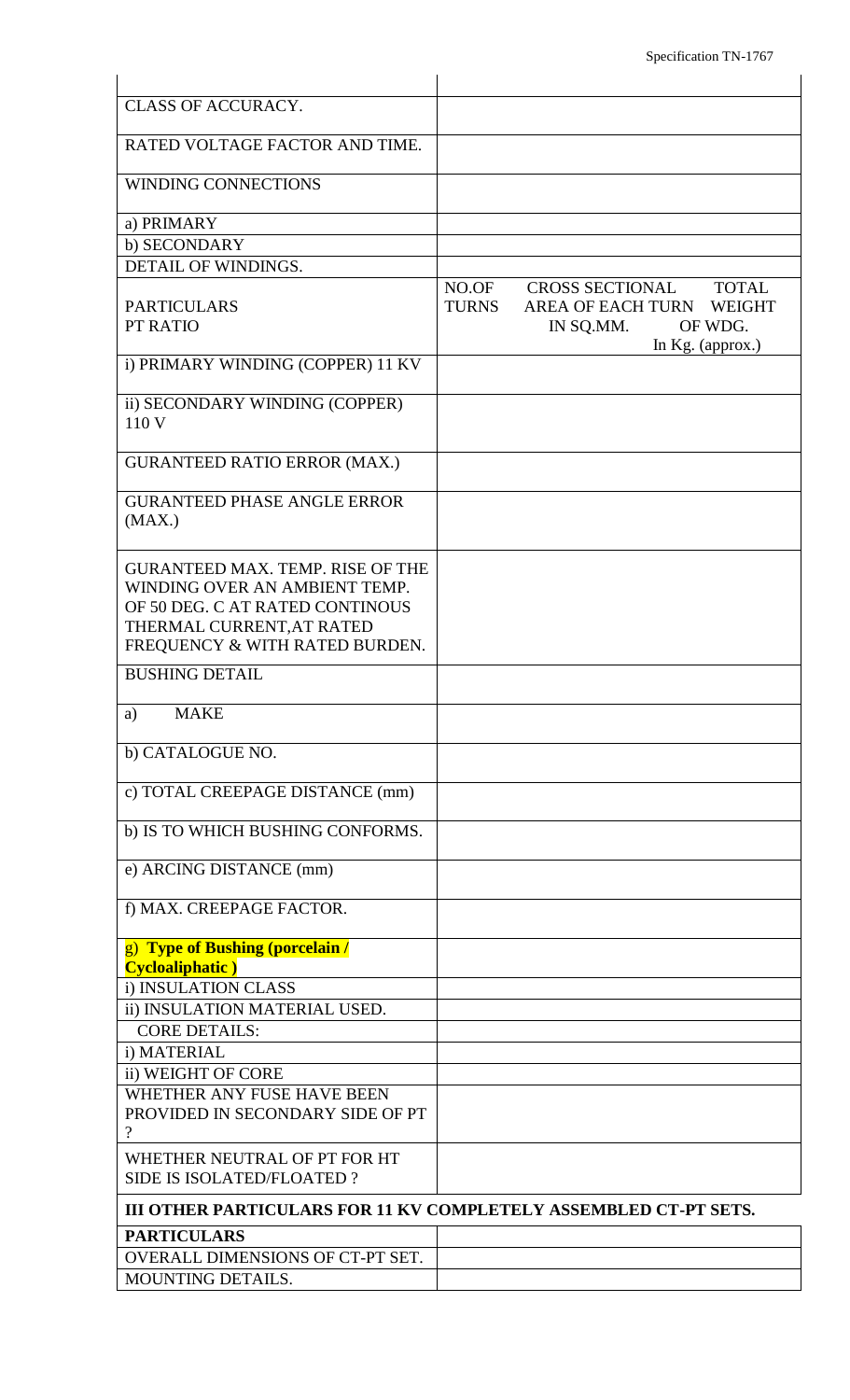| i) TOTAL MASS OF COMPLETELY              |  |
|------------------------------------------|--|
| ASSEMBLED CT-PT SET WITH OIL.            |  |
| ii) MASS OF IST FILLING INSULATION       |  |
| OIL.                                     |  |
| iii) VOLUME OF OIL (LITRES)              |  |
| i) MATERIAL OF TANK/ENCLUSURE            |  |
| SHEET.                                   |  |
| ii) THICKNESS OF THE TANK                |  |
| SHEET.(mm)                               |  |
| a) BOTTOM.                               |  |
| b) TOP COVER                             |  |
| c) SIDES                                 |  |
| <b>MAKE/MANUFACTURER'S NAME FOR</b>      |  |
| <b>INSU-LATING OIL TO BE USED IN CT-</b> |  |
| PT SETS.                                 |  |
| WHETHER ALL THE FITTINGS AND             |  |
| ACCESSORIES AS PER CLAUSE 3.06 OF        |  |
| <b>SPECIFICATION PROVIDED?</b>           |  |
| WHETHER CT-PT SETS ARE SUITABLE          |  |
| FOR SATISFACTORY OPERATION               |  |
| <b>OUNDER ABNORMAL SYSTEM</b>            |  |
| CONDITION VIZ., SINGLE PHASING           |  |
| SUPPLY ARRANGEMENT BY LOOPING            |  |
| SUPPLY PHASE WITH OTHER LINE             |  |
| PHASE?                                   |  |
| MIN. ELECTRICAL CLEARANCE                |  |
| BETWEEN PHASES. WITH BUSHINGS            |  |
| <b>MOUNTED (MM)</b>                      |  |
| MIN. ELECTRICAL CLEARANCE                |  |
| BETWEEN PHASES. TO EARTH WITH            |  |
| <b>BUSHING MOUNTED (MM) ?</b>            |  |
| WHETHER OIL CONSERVATOR                  |  |
| PROVIDED ON CT-PT SET?                   |  |
|                                          |  |
| ARRANGEMENT PROVIDED TO TAKE             |  |
| <b>CARE OF EXPANSION AND</b>             |  |
| CONTRACTION IN OIL.                      |  |
| WHETHER PRESSURE RELIEF DEVICE           |  |
| <b>PROVIDED?</b>                         |  |
| TEST RESULTS OF OIL AS PER IS: 335       |  |
|                                          |  |
| <b>BREAK DOWN VOLTAGE</b>                |  |
|                                          |  |
|                                          |  |
| TAN DELTA AT 90 DEG. C                   |  |
| <b>COLOUR OF OIL (SHALL BE</b>           |  |
| COLOURLESS)                              |  |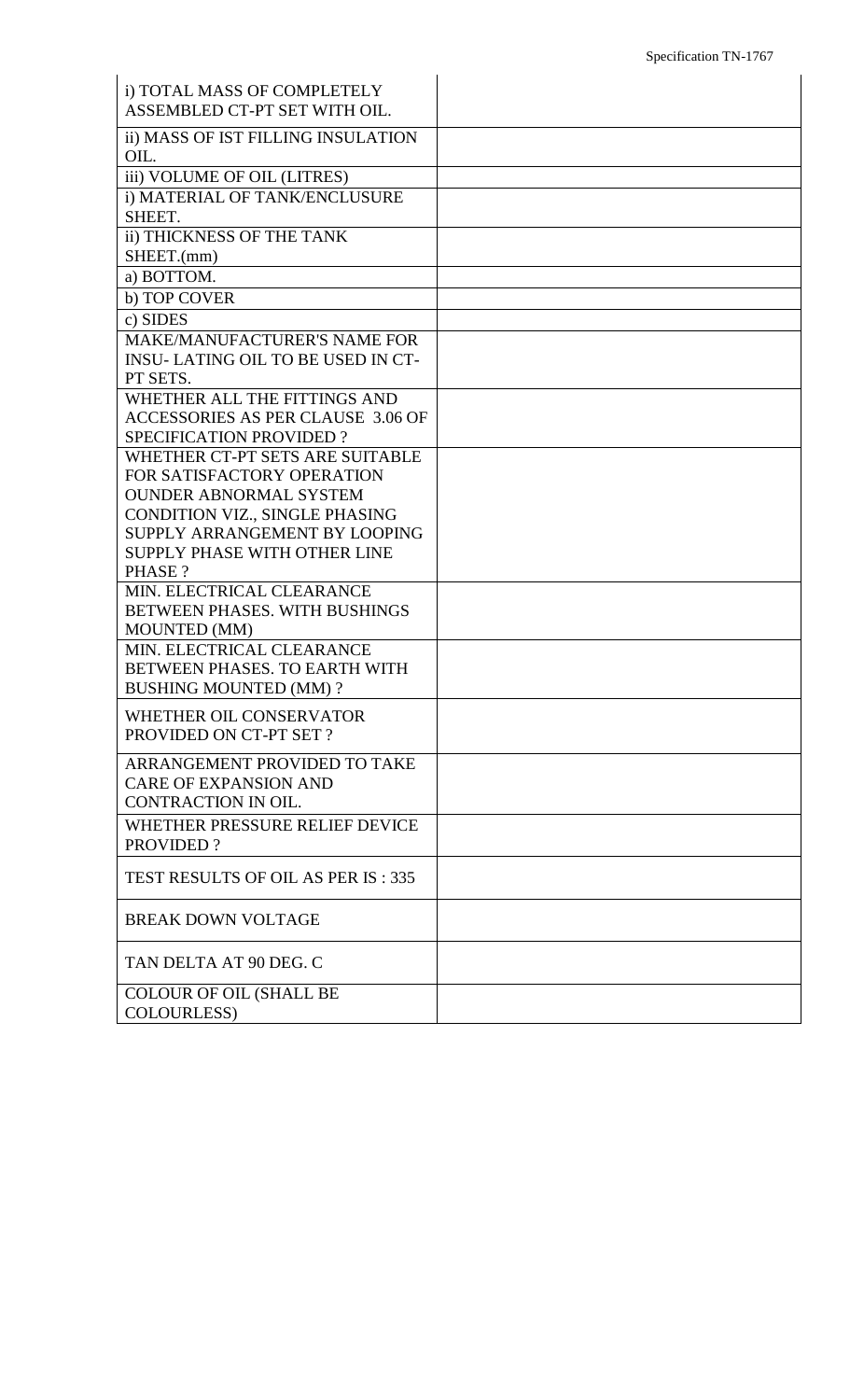# **GUARANTEED AND OTHER TECHNICAL PARTICULARS FOR 33 KV CT-PT SETS**

# **(I) FOR 33 KV SINGLE PHASE CURRENT TRANSFORMERS**

| S.No.               | <b>PARTICULARS</b>                                    |                                    |                       | <b>TO BE FURNISHED BY BIDDER</b>                                             |                                                                       |
|---------------------|-------------------------------------------------------|------------------------------------|-----------------------|------------------------------------------------------------------------------|-----------------------------------------------------------------------|
| $\mathbf{1}$        |                                                       | NAME & ADDRESS OF<br>MANUFACTURER. |                       |                                                                              |                                                                       |
| $\overline{2}$      | MANUFACTURER'S TYPE &<br><b>DESIGN</b>                |                                    |                       |                                                                              |                                                                       |
| 3                   | NOMINAL SYSTEM VOLTAGE                                |                                    |                       |                                                                              |                                                                       |
|                     | $(KV$ rms)<br>HIGHEST SYSTEM VOLTAGE                  |                                    |                       |                                                                              |                                                                       |
| $\overline{4}$      | $(KV$ rms)                                            |                                    |                       |                                                                              |                                                                       |
| 5                   | <b>INSULATION LEVEL:</b>                              |                                    |                       |                                                                              |                                                                       |
|                     | a) IMPULSE WITHSTAND                                  |                                    |                       |                                                                              |                                                                       |
|                     | <b>VOLTAGE</b><br>(KV PEAK)                           |                                    |                       |                                                                              |                                                                       |
|                     | b) ONE MINUITE POWER                                  |                                    |                       |                                                                              |                                                                       |
|                     | FREQUENCY DRY                                         |                                    |                       |                                                                              |                                                                       |
|                     | <b>WITHSTAND</b>                                      |                                    |                       |                                                                              |                                                                       |
|                     | <b>VOLTAGE</b> (KVrms)                                |                                    |                       |                                                                              |                                                                       |
|                     | (i) PRIMARY(KVrms)                                    |                                    |                       |                                                                              |                                                                       |
|                     | (ii) SECONDARY (KVrms)                                |                                    |                       |                                                                              |                                                                       |
|                     | c) ONE MINUITE POWER                                  |                                    |                       |                                                                              |                                                                       |
|                     | FREQUENCY WET                                         |                                    |                       |                                                                              |                                                                       |
|                     | <b>WITHSTAND</b>                                      |                                    |                       |                                                                              |                                                                       |
|                     | <b>VOLTAGE</b> (KVrms)                                |                                    |                       |                                                                              |                                                                       |
| 6<br>$\overline{7}$ | <b>RATED FREQUENCY (Hz)</b><br>TRANSFORMATION RATIO.  |                                    |                       |                                                                              |                                                                       |
| 8                   |                                                       |                                    |                       |                                                                              |                                                                       |
| 9                   | RATED OUTPUT (VA BURDEN)<br><b>CLASS OF ACCURACY.</b> |                                    |                       |                                                                              |                                                                       |
|                     | <b>SHORT TIME THERMAL</b>                             |                                    |                       |                                                                              |                                                                       |
|                     | <b>CURRENT FOR ONE SECOND</b>                         |                                    |                       |                                                                              |                                                                       |
| 10                  | (KA rms)                                              |                                    |                       |                                                                              |                                                                       |
|                     |                                                       |                                    |                       |                                                                              |                                                                       |
| 11                  | RATED DYNAMIC CURRENT                                 |                                    |                       |                                                                              |                                                                       |
|                     | (KApeak)                                              |                                    |                       |                                                                              |                                                                       |
| 12                  | RATED CONT. THERMAL<br><b>CURRENT</b> (KArms)         |                                    |                       |                                                                              |                                                                       |
|                     | <b>MAX. INSTRUMENT SECURITY</b>                       |                                    |                       |                                                                              |                                                                       |
| 13                  | FACTOR.                                               |                                    |                       |                                                                              |                                                                       |
| 14                  | DETAIL OF WINDINGS.                                   |                                    |                       |                                                                              |                                                                       |
|                     | <b>PARTICULARS</b>                                    | <b>CT RATIO</b>                    | NO.OF<br><b>TURNS</b> | <b>CROSS SECTIONAL</b><br><b>AREA OF EACH TURN</b><br>IN SQ.MM.<br>(Approx.) | <b>TOTAL</b><br><b>WEIGHT</b><br>OF WDG.<br>IN Kg. PER<br><b>UNIT</b> |
|                     | i) PRIMARY                                            | $200/5$ A                          |                       |                                                                              |                                                                       |
|                     |                                                       | $150/5$ A                          |                       |                                                                              |                                                                       |
|                     |                                                       | $100/5$ A                          |                       |                                                                              |                                                                       |
|                     |                                                       | $50/5$ A                           |                       |                                                                              |                                                                       |
|                     |                                                       | $25/5$ A                           |                       |                                                                              |                                                                       |
|                     | ii) SECONDARY                                         | $200/5$ A                          |                       |                                                                              |                                                                       |
|                     |                                                       | $150/5$ A                          |                       |                                                                              |                                                                       |
|                     |                                                       | $100/5$ A                          |                       |                                                                              |                                                                       |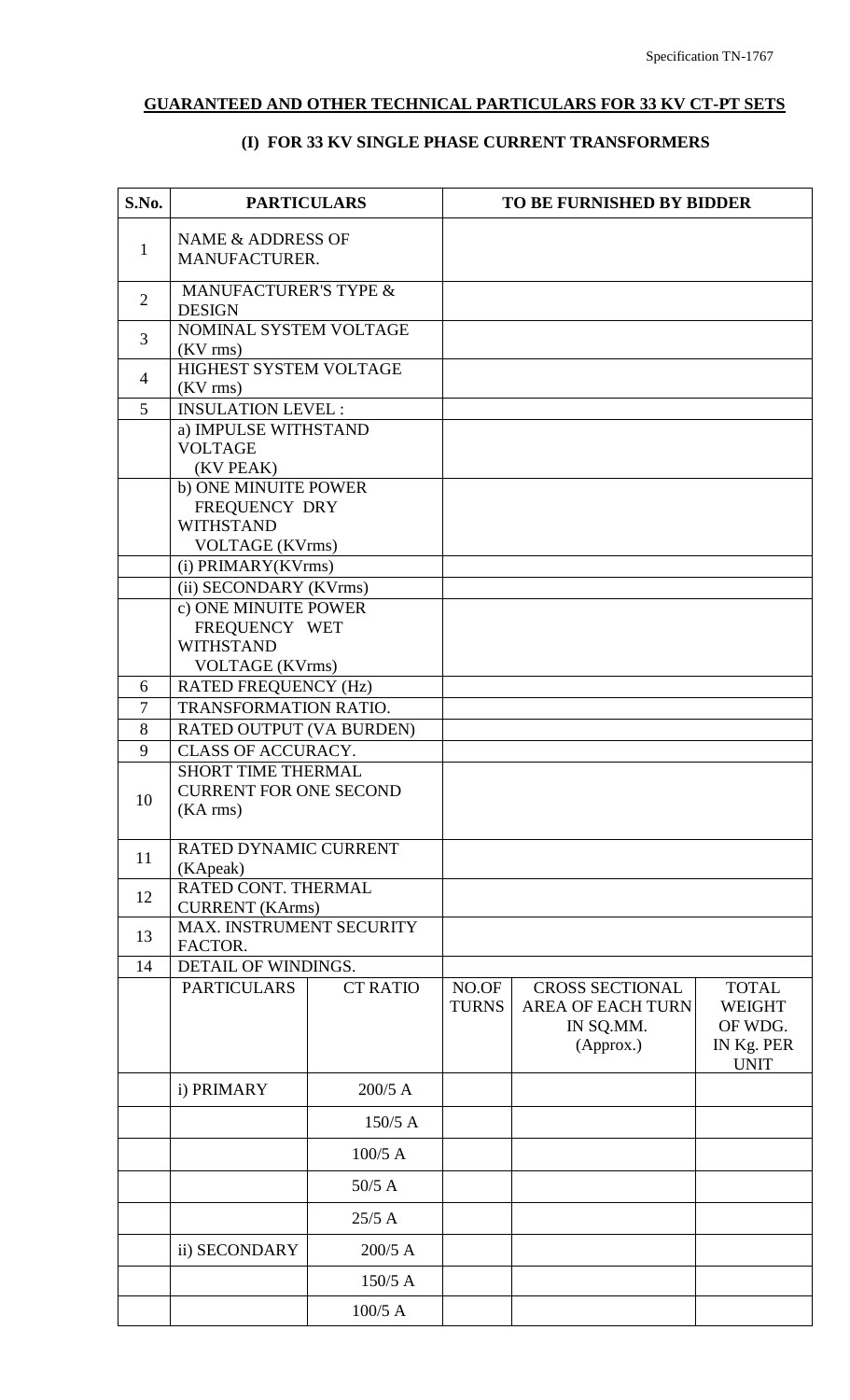#### Specification TN-1767

|    |                                                                                                                                                                                     | $50/5$ A |  |  |
|----|-------------------------------------------------------------------------------------------------------------------------------------------------------------------------------------|----------|--|--|
|    |                                                                                                                                                                                     | $25/5$ A |  |  |
| 15 | <b>GUARANTEED RATIO ERROR</b><br>(MAX.)                                                                                                                                             |          |  |  |
| 16 | <b>GUARANTEED PHASE ANGLE</b><br>ERROR (MAX.)                                                                                                                                       |          |  |  |
| 17 | MAX. TEMP. RISE OF THE<br>WINDING OVER AN AMBIENT<br>TEMP. OF 50 DEG. C AT RATED<br><b>CONTINOUS THERMAL</b><br><b>CURRENT AT RATED</b><br>FREQUENCY & WITH RATED<br><b>BURDEN.</b> |          |  |  |
| 18 | i) INSULATION CLASS                                                                                                                                                                 |          |  |  |
|    | ii) INSULATION MATERIAL<br>USED.                                                                                                                                                    |          |  |  |
| 19 | <b>CORE DETAILS:</b>                                                                                                                                                                |          |  |  |
|    | i) MATERIAL                                                                                                                                                                         |          |  |  |
|    | ii) WEIGHT OF CORE                                                                                                                                                                  |          |  |  |
| 20 | TYPE OF INSULTING OIL<br>WHETHER AS PER IS-335 AND<br>LATEST AMENDMENT.                                                                                                             |          |  |  |
| 21 | <b>WHETHER SHORT</b><br><b>CIRCULATING ARRANGMENT</b><br>FOR CTs IS AS PER<br>SPECIFICATION.                                                                                        |          |  |  |
| 22 | <b>BUSHING DETAIL</b>                                                                                                                                                               |          |  |  |
|    | a) MAKE                                                                                                                                                                             |          |  |  |
|    | b) CATALOGUE NO.                                                                                                                                                                    |          |  |  |
|    | c) TOTAL CREEPAGE DISTANCE                                                                                                                                                          |          |  |  |
|    | (mm)                                                                                                                                                                                |          |  |  |
|    | d) IS TO WHICH BUSHING                                                                                                                                                              |          |  |  |
|    | CONFORMS.<br>e) ARCING DISTANCE (mm)                                                                                                                                                |          |  |  |
|    | f) MAX. CREEPAGE FACTOR.                                                                                                                                                            |          |  |  |
|    | g) Type of Bushing (porcelain /                                                                                                                                                     |          |  |  |
|    | Cycloaliphatic)                                                                                                                                                                     |          |  |  |
| 23 | <b>WHETHER CURRENT</b><br><b>TRANSFORMER USED ARE OF</b><br>RESIN CAST OIL IMMERSED<br>TYPE OR OTHERWISE.                                                                           |          |  |  |
| 24 | IS TO WHICH CT CONFORMS.                                                                                                                                                            |          |  |  |
| 25 | <b>MAKE OF TERMINAL</b><br>CONNECTORS.                                                                                                                                              |          |  |  |

# **(II) FOR 33 KV THREE PHASE POTENTIAL TRANSFORMERS**

| S.No. | <b>PARTICULARS</b>               | TO BE FURNISHED BY BIDDER |
|-------|----------------------------------|---------------------------|
|       | NAME & ADDRESS OF                |                           |
|       | MANUFACTURER.                    |                           |
|       | <b>MANUFACTURER'S TYPE &amp;</b> |                           |
|       | DESIGN.                          |                           |
|       | NOMINAL SYSTEM VOLTAGE           |                           |
|       | $(KV$ rms)                       |                           |
|       | HIGHEST SYSTEM VOLTAGE           |                           |
|       | $(KV$ rms)                       |                           |
|       | <b>INSULATION LEVEL:</b>         |                           |
|       | a) IMPULSE WITHSTAND             |                           |
|       | <b>VOLTAGE(KV PEAK)</b>          |                           |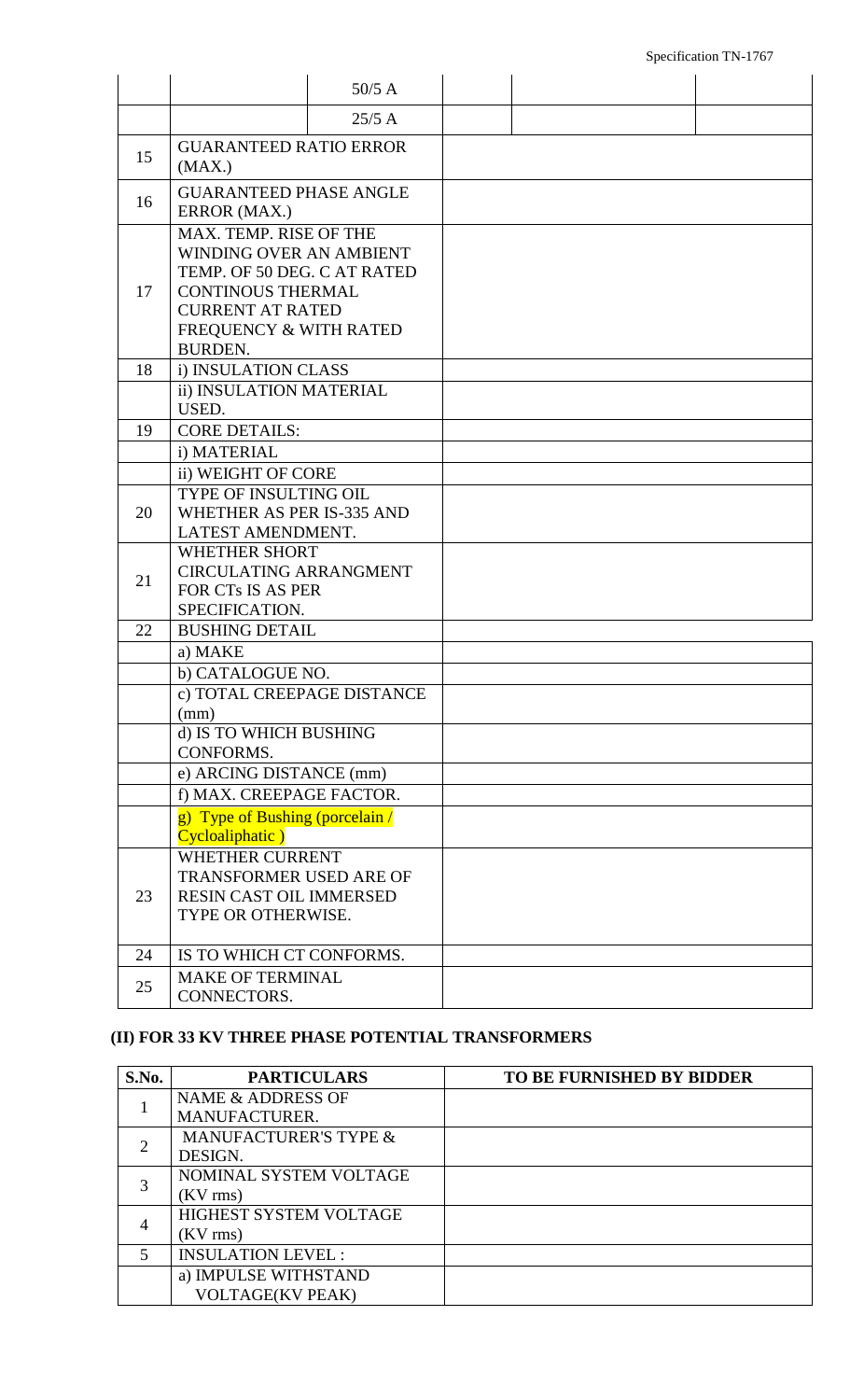|                | b) ONE MINUITE POWER<br>FREQUENCY WITHSTAND<br><b>VOLTAGE (KV PEAK)</b>                                                                                                                                   |          |                 |                                                |                                            |
|----------------|-----------------------------------------------------------------------------------------------------------------------------------------------------------------------------------------------------------|----------|-----------------|------------------------------------------------|--------------------------------------------|
| 6              | <b>RATED FREQUENCY (Hz)</b>                                                                                                                                                                               |          |                 |                                                |                                            |
| $\overline{7}$ | RATED TRANSFORMATION<br>RATIO.                                                                                                                                                                            |          |                 |                                                |                                            |
| 8              | RATED OUTPUT (VA BURDEN<br>PER PHASE)                                                                                                                                                                     |          |                 |                                                |                                            |
| 9              | <b>CLASS OF ACCURACY.</b>                                                                                                                                                                                 |          |                 |                                                |                                            |
| 10             | RATED VOLTAGE FACTOR AND<br>TIME.                                                                                                                                                                         |          |                 |                                                |                                            |
| 11             | WINDING CONNECTIONS                                                                                                                                                                                       |          |                 |                                                |                                            |
|                | a) PRIMARY                                                                                                                                                                                                |          |                 |                                                |                                            |
|                | b) SECONDARY                                                                                                                                                                                              |          |                 |                                                |                                            |
| 12             | DETAIL OF WINDINGS.                                                                                                                                                                                       |          |                 |                                                |                                            |
|                | Particulars                                                                                                                                                                                               | PT Ratio | No. of<br>Turns | Cross-<br>Sectional<br>Area of Each<br>(Sq.mm) | Total Wt. of<br>winding in KG<br>(Approx.) |
|                | i) PRIMARY WINDING (COPPER).                                                                                                                                                                              |          |                 |                                                |                                            |
|                | ii) SECONDARY WINDING<br>(COPPER).<br>110 V                                                                                                                                                               |          |                 |                                                |                                            |
| 13             | <b>GURANTEED RATIO ERROR</b><br>(MAX.)                                                                                                                                                                    |          |                 |                                                |                                            |
| 14             | <b>GURANTEED PHASE ANGLE</b><br>ERROR (MAX.)                                                                                                                                                              |          |                 |                                                |                                            |
| 15             | <b>GURANTEED MAX. TEMP. RISE</b><br>OF THE WINDING OVER AN<br>AMBIENT TEMP. OF 50 DEG. C<br><b>AT RATED CONTINOUS</b><br>THERMAL CURRENT, AT RATED<br><b>FREQUENCY &amp; WITH RATED</b><br><b>BURDEN.</b> |          |                 |                                                |                                            |
| 16             | <b>BUSHING DETAIL</b>                                                                                                                                                                                     |          |                 |                                                |                                            |
|                | a) MAKE                                                                                                                                                                                                   |          |                 |                                                |                                            |
|                | b) CATALOGUE NO.                                                                                                                                                                                          |          |                 |                                                |                                            |
|                | c) TOTAL CREEPAGE DISTANCE<br>(mm)                                                                                                                                                                        |          |                 |                                                |                                            |
|                | d) IS TO WHICH BUSHING<br><b>CONFIRMS.</b>                                                                                                                                                                |          |                 |                                                |                                            |
|                | e) ARCING DISTANCE (mm)                                                                                                                                                                                   |          |                 |                                                |                                            |
|                | f) MAX. CREEPAGE FACTOR.<br>g) Type of Bushing (porcelain /                                                                                                                                               |          |                 |                                                |                                            |
|                | Cycloaliphatic)                                                                                                                                                                                           |          |                 |                                                |                                            |
| 17             | i) INSULATION CLASS                                                                                                                                                                                       |          |                 |                                                |                                            |
|                | ii) INSULATION MATERIAL<br>USED.                                                                                                                                                                          |          |                 |                                                |                                            |
| 18             | <b>CORE DETAILS:</b>                                                                                                                                                                                      |          |                 |                                                |                                            |
|                | i) MATERIAL                                                                                                                                                                                               |          |                 |                                                |                                            |
|                | ii) WEIGHT OF CORE                                                                                                                                                                                        |          |                 |                                                |                                            |
|                | WHETHER ANY FUSE HAVE                                                                                                                                                                                     |          |                 |                                                |                                            |
| 19             | <b>BEEN PROVIDED IN</b>                                                                                                                                                                                   |          |                 |                                                |                                            |
|                | SECONDARY SIDE OF PT?<br>WHETHER NEUTRAL OF PT FOR                                                                                                                                                        |          |                 |                                                |                                            |
| 20             | HT SIDE IS ISOLATED/FLOATED<br>$\overline{?}$                                                                                                                                                             |          |                 |                                                |                                            |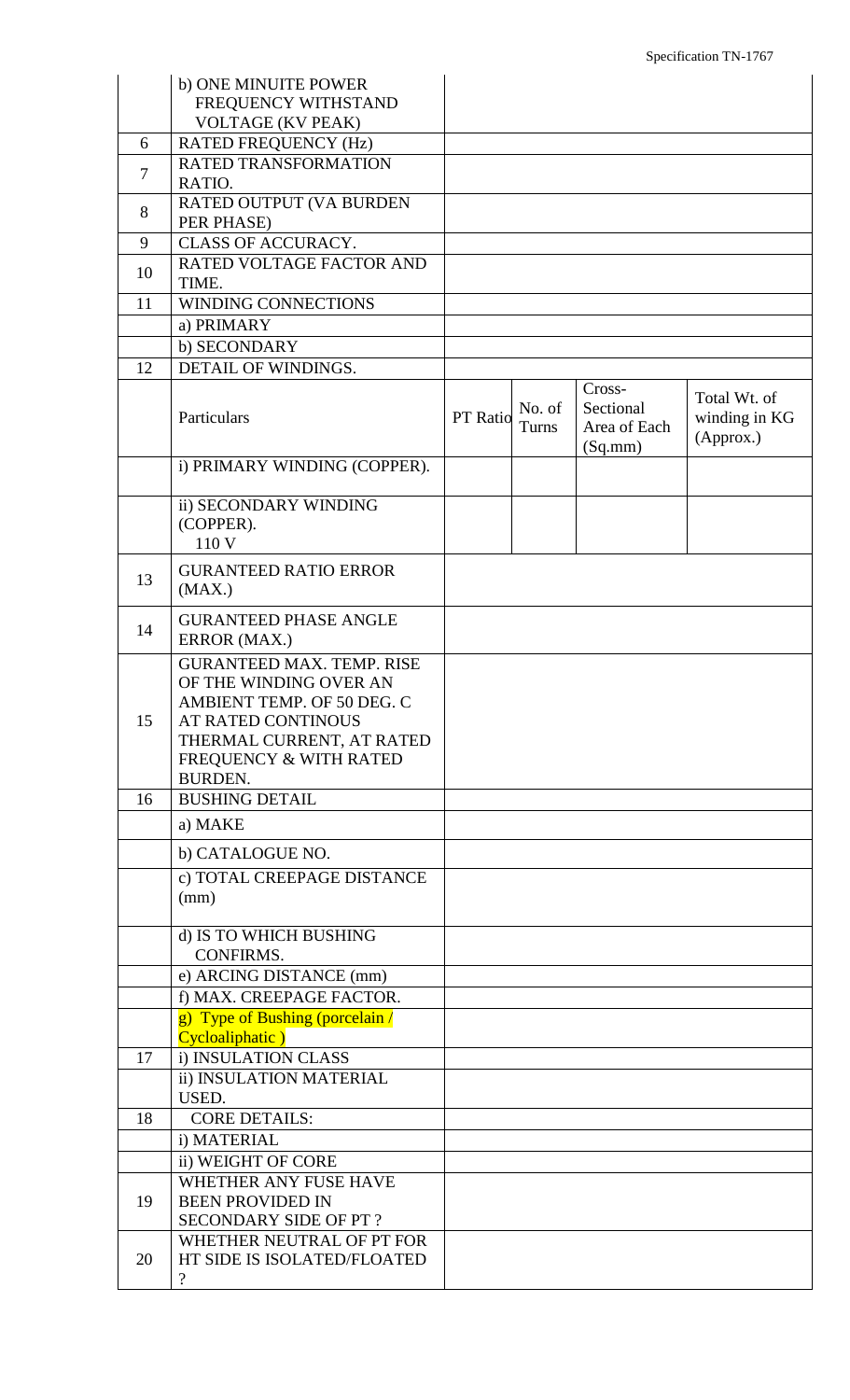| S. No          | <b>PARTICULARS</b>                                           | <b>TO BE FURNISHED BY BIDDER</b> |
|----------------|--------------------------------------------------------------|----------------------------------|
| $\mathbf{1}$   | <b>NAME &amp; ADDRESS OF</b>                                 |                                  |
|                | MANUFACTURER.                                                |                                  |
| $\overline{2}$ | <b>OVERALL DIMENSIONS OF CT-PT</b>                           |                                  |
|                | SET.                                                         |                                  |
| 3              | MOUNTING DETAILS.                                            |                                  |
|                | i) TOTAL MASS OF COMPLETELY                                  |                                  |
| $\overline{4}$ | ASSEMBLED CT-PT SET WITH OIL.                                |                                  |
|                | ii) MASS OF IST FILLING                                      |                                  |
|                | <b>INSULATION OIL.</b>                                       |                                  |
|                | iii) VOLUME OF OIL (LITRES)                                  |                                  |
|                | i) MATERIAL OF                                               |                                  |
| 5              | TANK/ENCLUSURE SHEET.                                        |                                  |
|                | ii) THICKNESS OF THE TANK                                    |                                  |
|                | SHEET.(mm)                                                   |                                  |
|                | a) BOTTOM.                                                   |                                  |
|                | b) TOP COVER                                                 |                                  |
|                | c) SIDES                                                     |                                  |
|                |                                                              |                                  |
| 6              | <b>MAKE/MANUFACTURER'S NAME</b><br>FOR INSU-LATING OIL TO BE |                                  |
|                | USED IN CT-PT SETS.                                          |                                  |
|                | WHETHER ALL THE FITTINGS AND                                 |                                  |
| 7              | <b>ACCESSORIES AS PER CLAUSE 3.06</b>                        |                                  |
|                | OF SPECIFICATION PROVIDED?                                   |                                  |
|                |                                                              |                                  |
|                | <b>WHETHER SEALING</b>                                       |                                  |
| 8              | ARRANGEMENT IS AS PER CL.3.05                                |                                  |
|                | XXV OF SPECIFICATION                                         |                                  |
|                | WHETHER CT-PT SETS ARE                                       |                                  |
|                | <b>SUITABLE FOR SATISFACTORY</b>                             |                                  |
|                | OPERATION UNDER ABNORMAL                                     |                                  |
| 9              | SYSTEM CONDITION VIZ., SINGLE                                |                                  |
|                | PHASING SUPPLY ARRANGEMENT<br>BY LOOPING SUPPLY PHASE WITH   |                                  |
|                | <b>OTHER LINE PHASE?</b>                                     |                                  |
|                | MIN. ELECTRICAL CLEARANCE                                    |                                  |
| 10             | <b>BETWEEN PHASES. WITH</b>                                  |                                  |
|                | <b>BUSHINGS MOUNTED (MM)</b>                                 |                                  |
|                | MIN. ELECTRICAL CLEARANCE                                    |                                  |
| 11             | BETWEEN PHASES. TO EARTH                                     |                                  |
|                | WITH BUSHING MOUNTED (MM)?                                   |                                  |
|                | WHETHER OIL CONSERVATOR                                      |                                  |
| 12             | PROVIDED ON CT-PT SET?                                       |                                  |
|                | ARRANGEMENT PROVIDED TO                                      |                                  |
| 13             | TAKE CARE OF EXPANSION AND                                   |                                  |
|                | CONTRACTION IN OIL.                                          |                                  |
|                | WHETHER PRESSURE RELIEF                                      |                                  |
| 14             | <b>DEVICE PROVIDED?</b>                                      |                                  |
|                | TEST RESULTS OF OIL AS PER IS :                              |                                  |
| 15             | 335                                                          |                                  |
|                | <b>BREAK DOWN VOLTAGE</b>                                    |                                  |
| a)             |                                                              |                                  |
| b)             | TAN DELTA AT 90 DEG. C                                       |                                  |
| $\mathbf{c})$  | <b>COLOUR OF OIL (SHALL BE</b>                               |                                  |
|                | COLOURLESS)                                                  |                                  |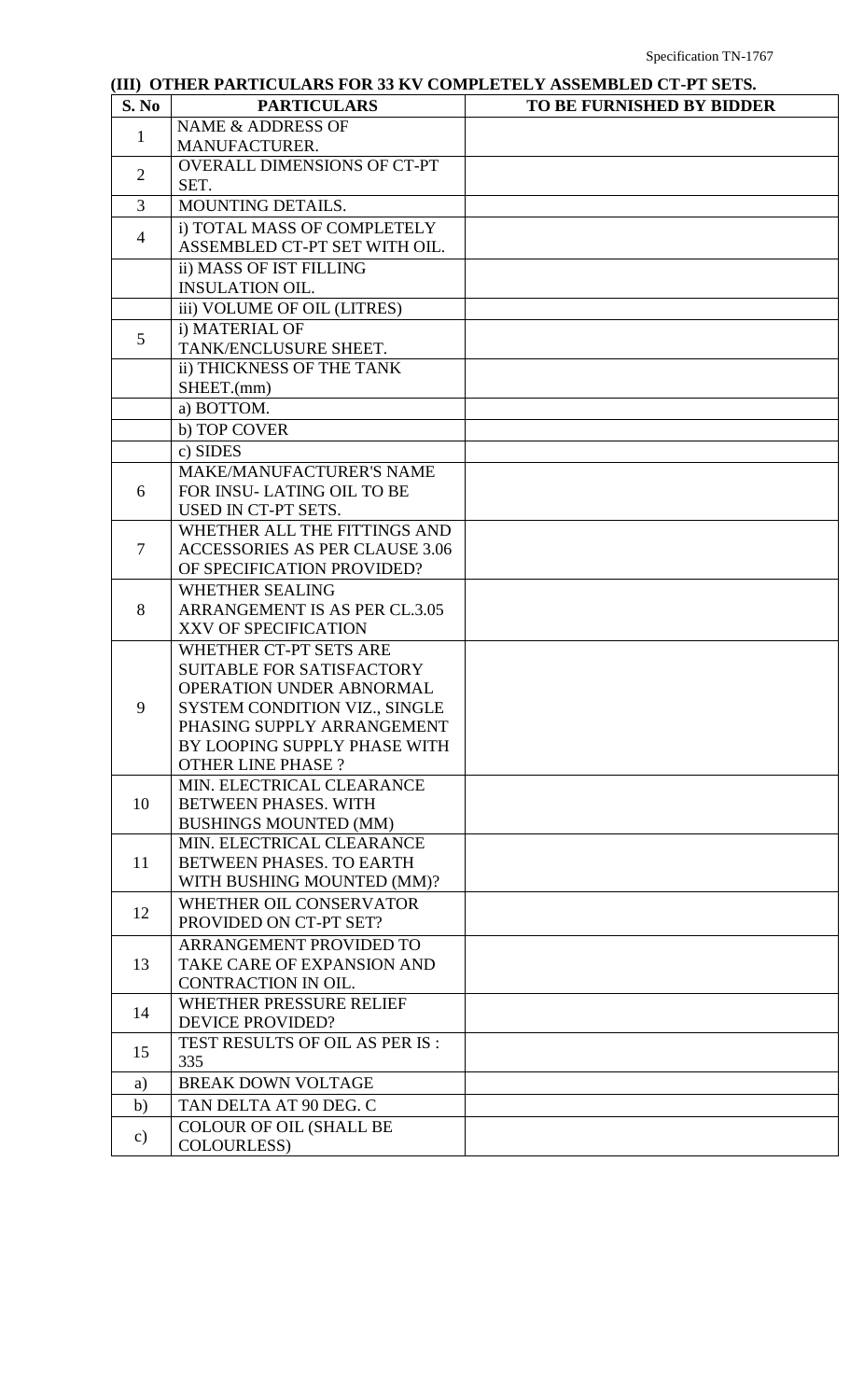## JODHPUR VIDYUT VITRAN NIGAM LIMITED

## **A Govt. of Rajasthan Undertaking**

## **DEPARTURE/DEVIATION FROM TECHNICAL SPECIFICATION**

The bidder shall state under this schedule the departure from the Purchaser's specification in respect of technical is as under:-

S.No. Main Deviations from Technical Specification.

Certified that we agree to all the technical specification of the NIT except for the deviation to the extent indicated above.

> **(Signature) Name & Designation with seal of the bidder.**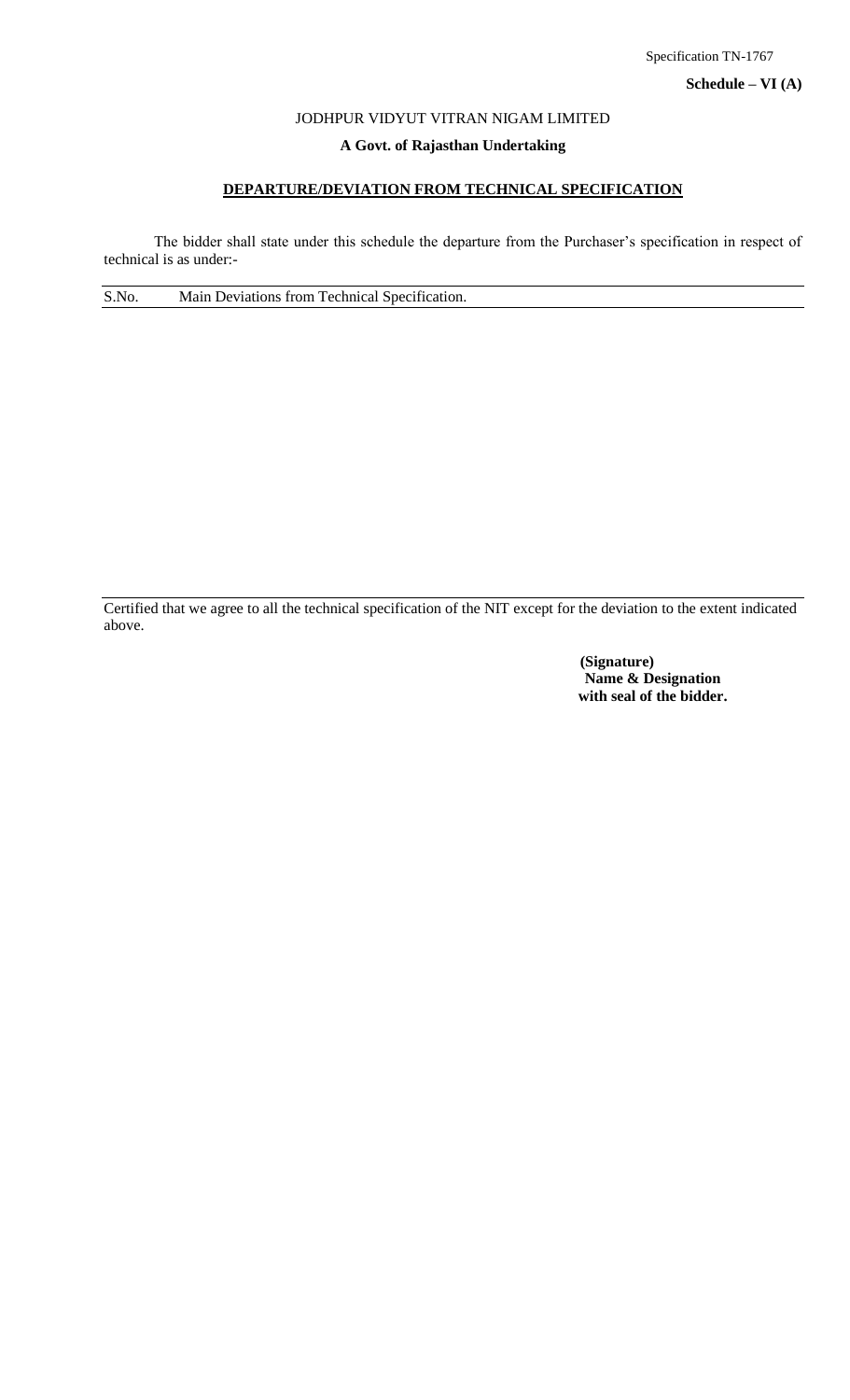**Schedule – VI (B)**

#### **JODHPUR VIDYUT VITRAN NIGAM LIMITED**

#### **A Govt. of Rajasthan Undertaking DEPARTURE FROM COMMERCIAL TERMS & CONDITIONS OF THE SPECIFICATION**

The bidder shall state under this schedule the departure from the Purchaser's specification in respect of Commercial terms & conditions:-

S.No. Main Deviations from Specification.

Certified that we agree to all the commercial terms & conditions as laid down in General Conditions of Contract to the specification except for the deviation to the extent indicated above.

> **(Signature) Name & Designation with seal of the bidder.**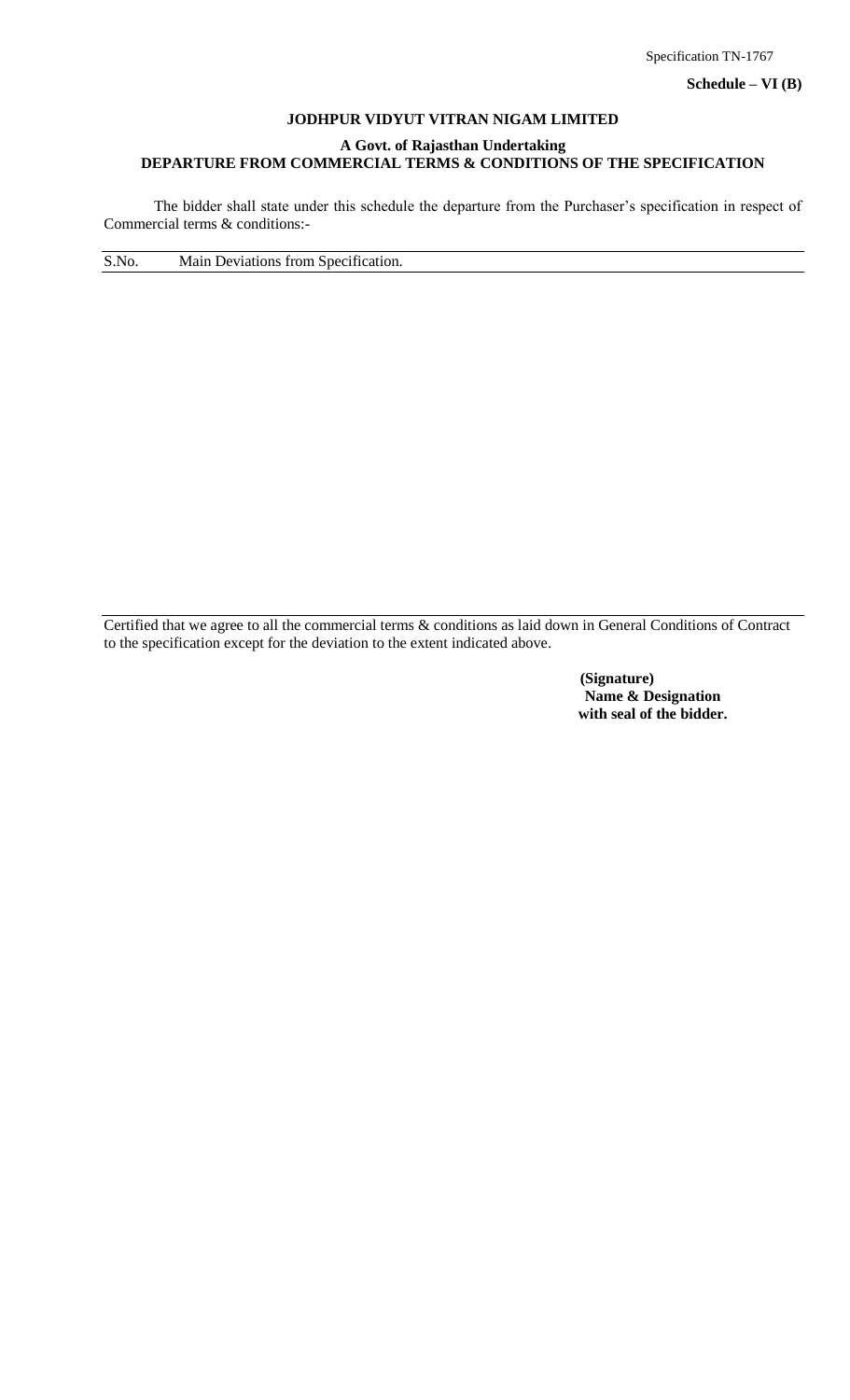#### JODHPUR VIDYUT VITRAN NIGAM LIMITED

## **A Govt. of Rajasthan Undertaking LIST OF PAST SUPPLIES**

The bidder shall state under this schedule whether material and equipments, similar to those offered in the tender have been previously supplied by him. A list shall be given of such orders executed by him together with information regarding the names of purchasing organizations, quantities supplied and when the supplies were effected. This list should be in form given below:-

| S.No. Detailed particulars | Oty in | Order No. | Name & details          | Date of    | Ol |
|----------------------------|--------|-----------|-------------------------|------------|----|
| items supplied             | sets   | & Date    | of purchasing authority | Completion |    |
|                            |        |           |                         |            |    |

| If executed partially<br>mentioned | whether still<br>to be executed<br>order | Delivery<br>stipulated in | Remarks to be<br>(Qty. in sets) |
|------------------------------------|------------------------------------------|---------------------------|---------------------------------|
|                                    |                                          |                           |                                 |

**Note:** Separate schedules are to be furnished by the bidder for past supply to the JDVVNL, Jodhpur other State Electricity Boards and other Departments /Organisations.

> **(Signature)** Name & Designation with seal of the bidder.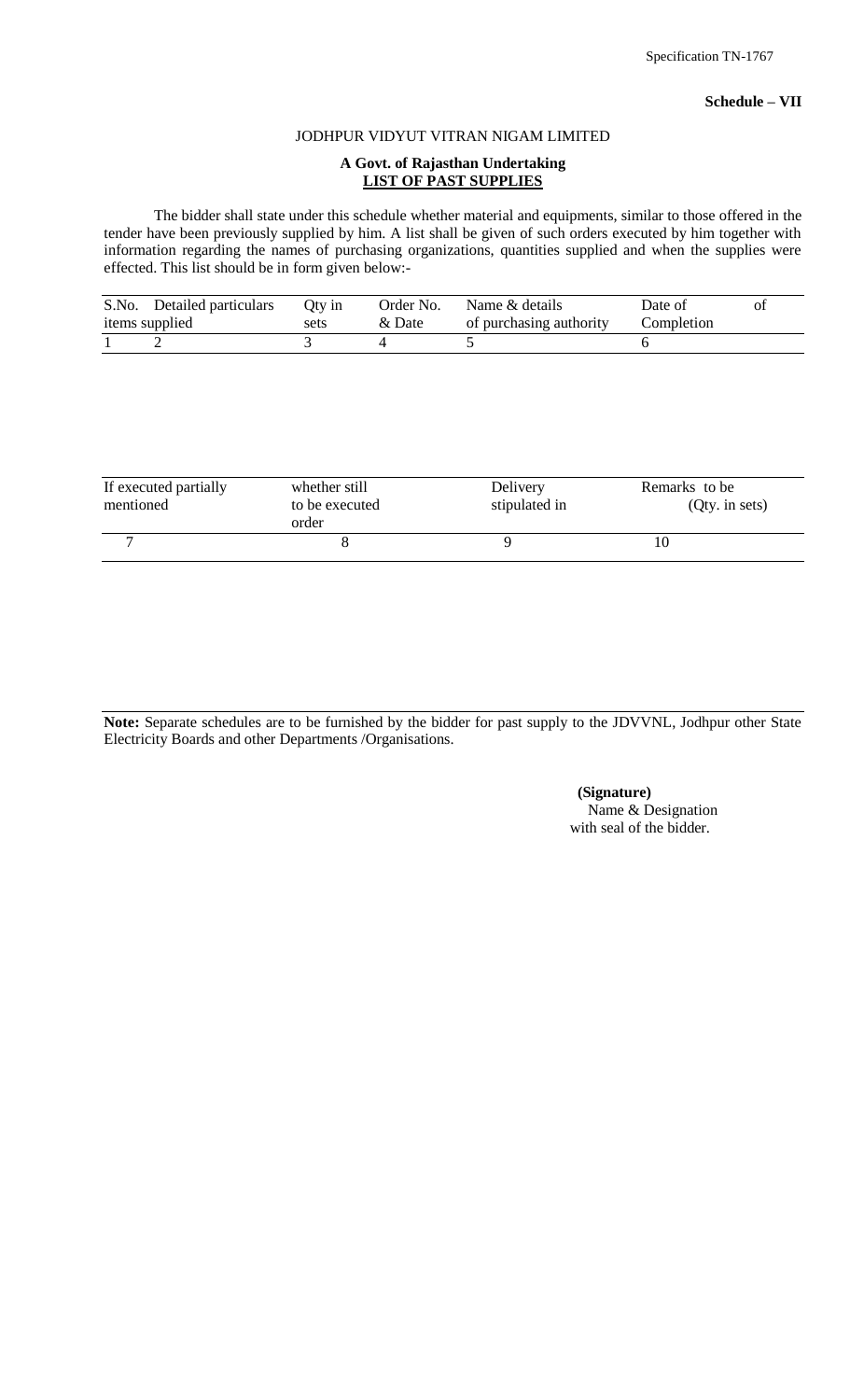#### **TO WHOMSOEVER IT MAY CONCERN**

This is to certify that M/s.<br><u>Complete with address</u>) have manufactured and **supplied the goods/ equipments/ material during the following financial year(s) to the Electrical Utilities/ Government Departments/ Discoms/ SEBs as detailed out below:**

| S.<br>No | Financial<br>in<br>year<br>which | Detailed<br>particular<br>of<br>S | Name<br>particular<br>of<br>- S | $\&$ Order No.<br>$\&$<br>Date<br>against | Unit | Ordered |                | Actual<br>to | Supplied Up    | Remarks |
|----------|----------------------------------|-----------------------------------|---------------------------------|-------------------------------------------|------|---------|----------------|--------------|----------------|---------|
|          | material<br>supplied             | item(s)<br>supplied               | purchasin<br>g<br>authority     | which<br>item(s)<br>supplied              |      | Qty     | Value<br>(Rs.) | Qty          | Value<br>(Rs.) |         |
|          |                                  |                                   |                                 |                                           |      |         |                |              |                |         |
|          |                                  |                                   |                                 |                                           |      |         |                |              |                |         |
|          |                                  |                                   |                                 |                                           |      |         |                |              |                |         |

Signature Signature  $\alpha$  seal of C.A.

Name & Designation Name: With Seal of the Bidder Address Date\_ Place\_\_\_\_\_\_\_\_\_\_\_\_\_\_ Membership No.

UDIN No.

The above particulars are true and correct based on explanations, records and books of accounts produced before us. Further the above certificate issued on the request of the company.

CA Firm(\_\_\_\_\_\_\_\_\_\_\_\_\_\_\_\_\_\_\_\_\_\_\_\_\_\_)

**Note:- The C.A. certificate must be signed by the bidder and C.A. firm on the letter head of C.A. The details i.e. address of C.A. & membership No. shall clearly be mentioned on C.A. certificate. In case C.A. certificate is not signed by the bidder/furnished without membership No. & address of C.A. then same may not be considered for which responsibility rests with the bidder.**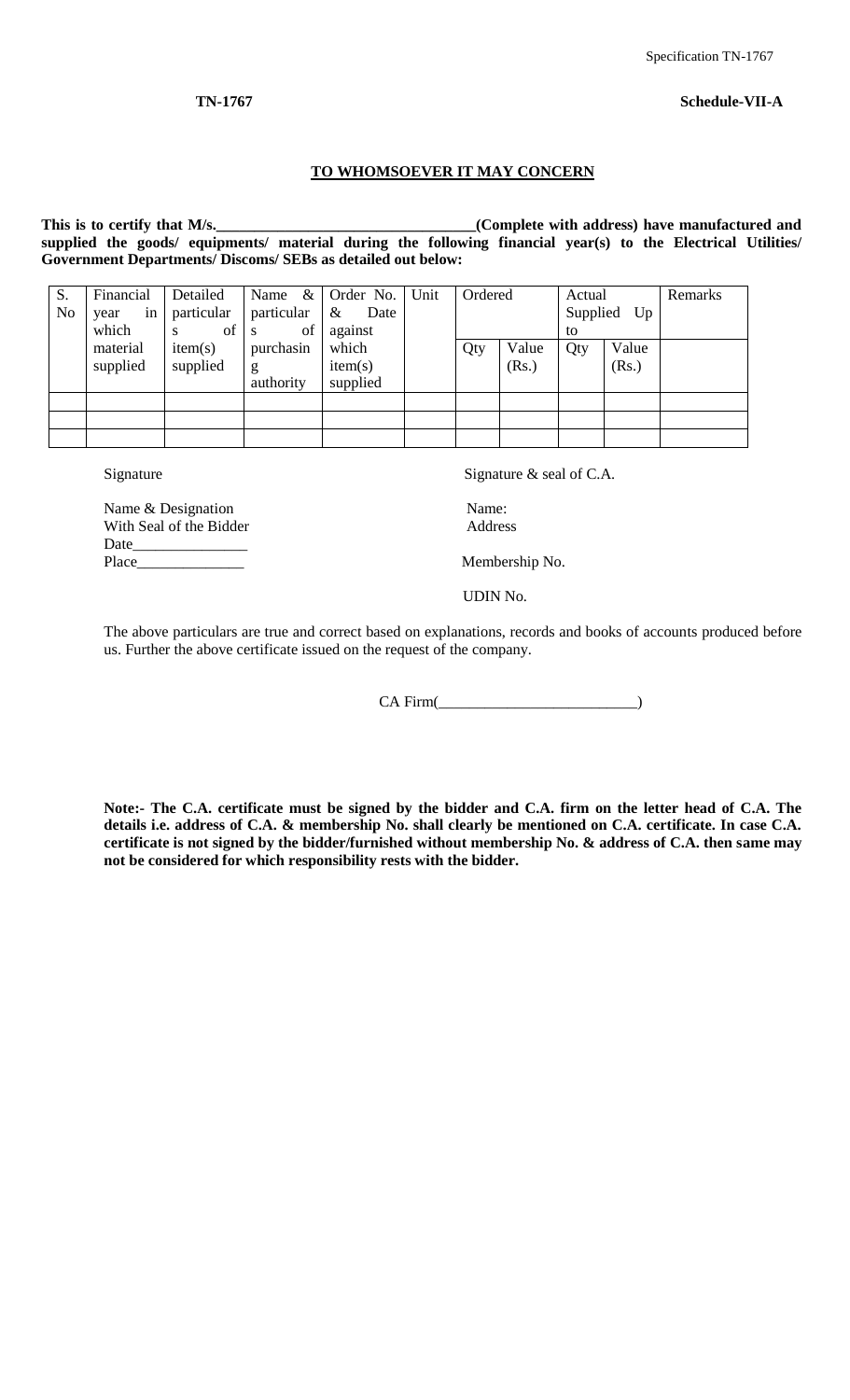**\ Schedule-VII B**

## **UNDERTAKING FOR CA CERTIFICATE (TO BE FURNISHED ON NON-JUDICIAL STAMP WORTH Rs.100/- & DULY NOTARIZED)**

I/WE UNDERTAKE THAT THE CA CERTIFICATE SUBMITTED AS PER THE REQUIREMENT OF PRE-QUALIFICATION REQUIREMENTS, FOR ADJUDGING THE PAST SUPPLIES ,UNDER THE SUBJECT TENDER, TN-\_**\_\_\_\_\_\_\_\_\_\_\_** , IS CORRECT AND I, UNDERSIGNED WILL BE SOLELY RESPONSIBLE FOR ANY DEVAITION/ DISCREPANCY/ IN-CORRECT INFORMATION , IF EVER NOTICED IN THE CA CERTIFICATE.

FURHER, IN CASE, IF ANY DEVAITION/DISCREPANCY/IN-CORRECT INFORMATION IS NOTICED IN THE CA CERTIFICATE FURNISHED WITH THE BID, AT ANY STAGE DURING PROCESSING/ CURRENCY OF TENDER, DISCOM CAN TAKE THE ACTION AGAINST THE FIRM

 $M/s$ 

\_\_\_ \_\_\_\_\_\_\_\_\_\_\_\_\_\_\_\_\_\_\_\_\_\_\_\_\_\_\_\_\_\_\_\_\_\_\_\_\_\_\_\_\_\_\_\_\_\_\_\_\_\_\_\_AS PER THE RULES &

REGULATIONS.

 **(SIGNATURE)** NAME & DESIGNATION WITH SEAL OF THE BIDDER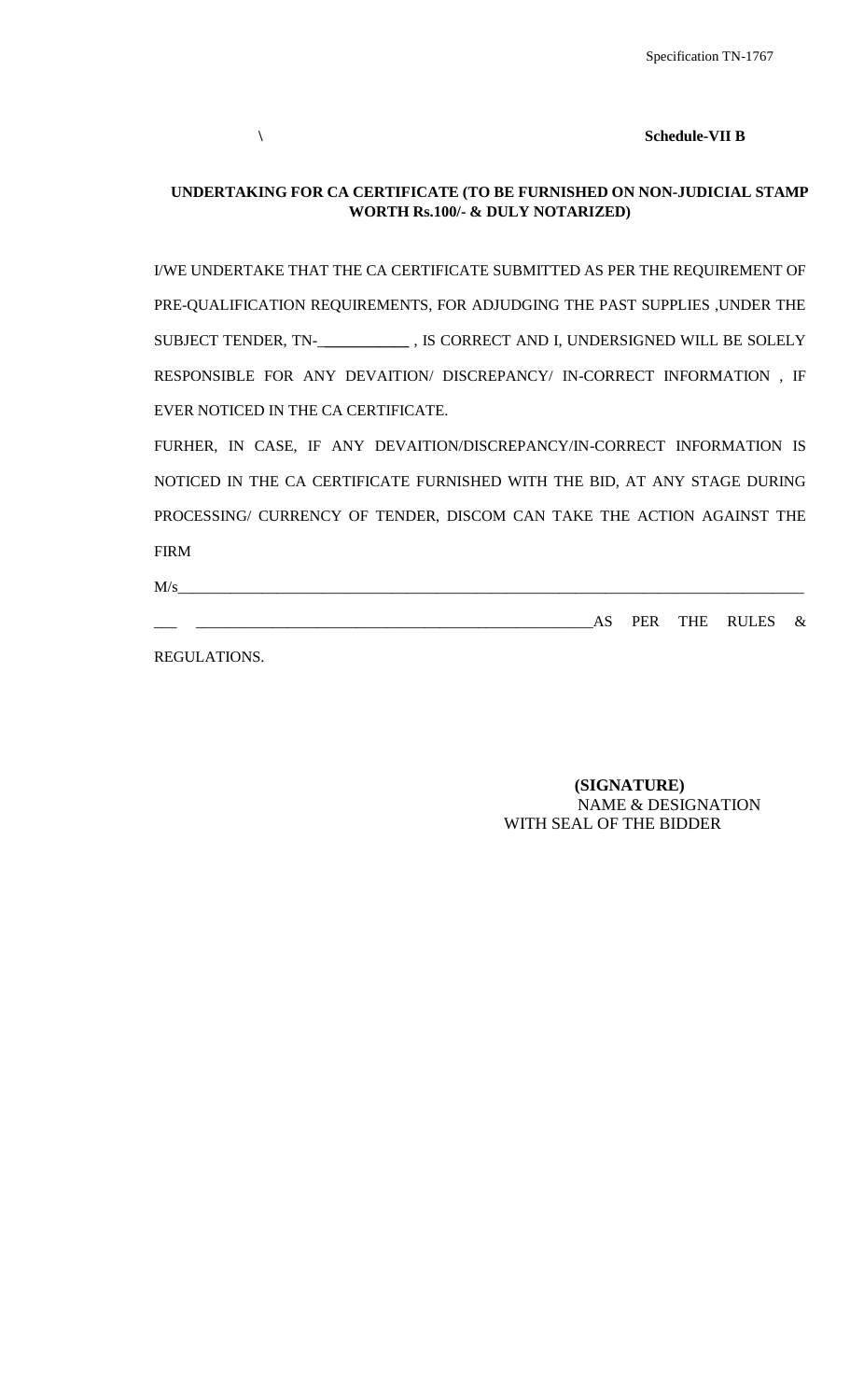**Schedule – IX**

## **JODHPUR VIDYUT VITRAN NIGAM LIMITED**

**A Govt. of Rajasthan Undertaking**

# **List of Equipments and Technical Hands Available with the Firm**

# **(To be filled in by the bidders & enclosed with the bid**

Manufacturers and / or their authorized agents who are quoting against this bid are requested to furnish the following information along-with the bid. The Purchaser will have the discretion to ignore the bid without the under noted particulars and/or ignore the bid particulars.

| 1.               | Name and Address of Manufacturer                                                                                                                                                                                 |  |
|------------------|------------------------------------------------------------------------------------------------------------------------------------------------------------------------------------------------------------------|--|
|                  | (With landline, fax and mobile no.)                                                                                                                                                                              |  |
|                  |                                                                                                                                                                                                                  |  |
| 2.               | Official email ID                                                                                                                                                                                                |  |
| 3.               | <b>GSTIN No.</b>                                                                                                                                                                                                 |  |
| $\overline{4}$ . | Whether firm is proprietorship/partnership/ Limited (Please give<br>details and also enclose copy of memorandum of constitution of<br>firm along with name of directors/ partners/proprietor & their<br>address. |  |
| 5.               | Place where works exist (indicate the name of the only one works<br>from where you want to supply the offered material).                                                                                         |  |
| 6.               | Details of machinery particularly with B.H.P. of each item<br>installed.                                                                                                                                         |  |
| 7.               | Details of staff employed in the works                                                                                                                                                                           |  |
| 8.               | Date when started the manufacturing of item under reference                                                                                                                                                      |  |
| 9.               | List of items manufactured.                                                                                                                                                                                      |  |
|                  | 10. Literature and drawings of items manufactured showing their<br>description, size, design and other important technical particulars                                                                           |  |
| 11.              | Details of order so far, executed alongwith the names of<br>organization to whom supplied.                                                                                                                       |  |
|                  | 12. Manufacturing capacity.                                                                                                                                                                                      |  |
|                  | 13. Is the workshop open for inspection by the representative of the<br>board, if required?                                                                                                                      |  |
| 14.              | Statement of financial resources and Banking Reference along<br>with Balance-Sheet for previous two years                                                                                                        |  |
| 15.              | Testing facilities available for the manufactured articles in the<br>testing laboratory of works.                                                                                                                |  |
|                  | 16. Whether the Firm is a small/medium/large scale industry.                                                                                                                                                     |  |
| 17.              | Registration No. with :-                                                                                                                                                                                         |  |
|                  | i. Small Scale, National/State.                                                                                                                                                                                  |  |
|                  | ii) DGTD                                                                                                                                                                                                         |  |
|                  | iii) State Industries Department                                                                                                                                                                                 |  |

 **(Signature)** Name & Designation with seal of the bidder.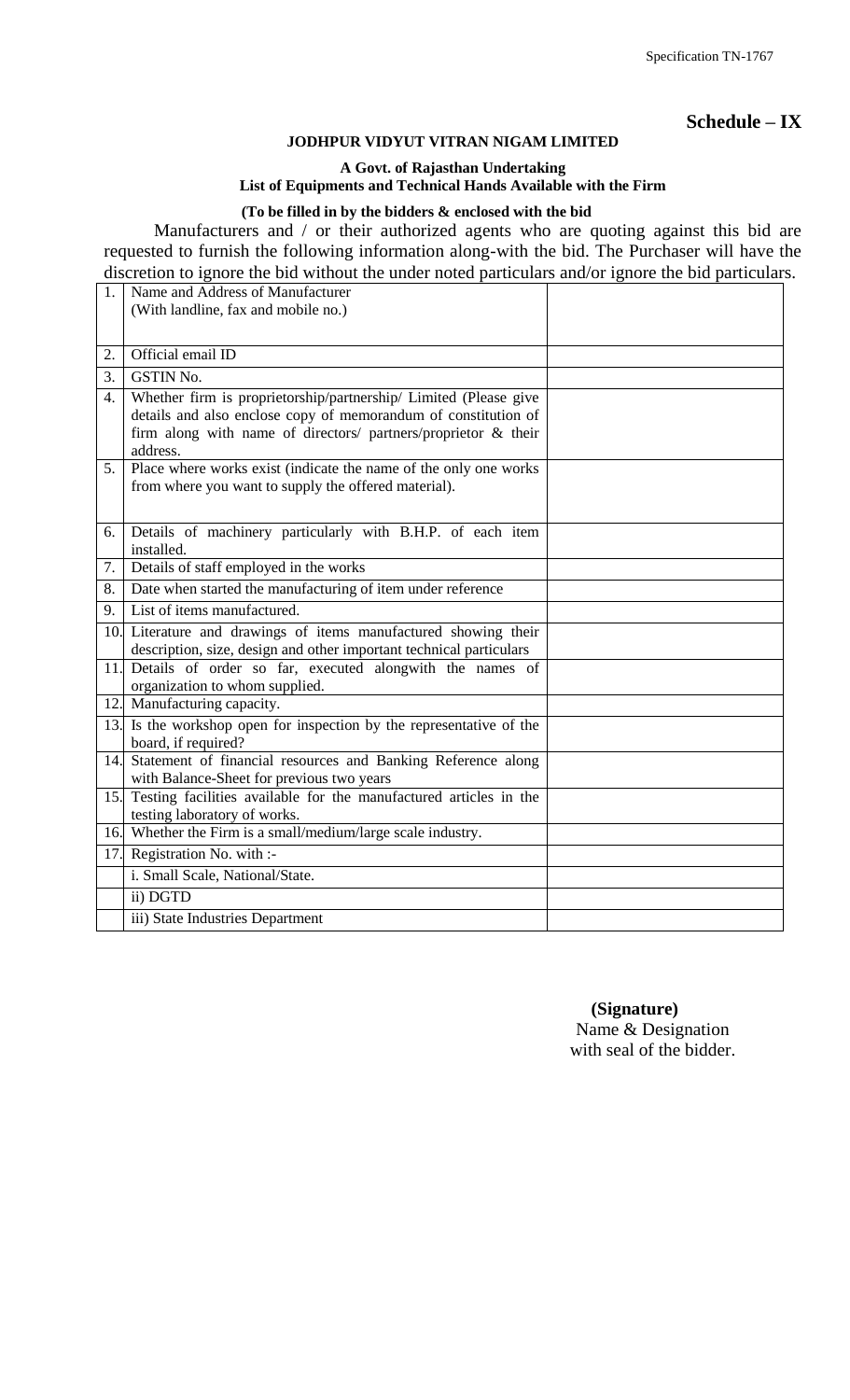## **Schedule - X**

## **GENERAL PARTICULARS ABOUT THE TENDER IN BRIEF**

## **JODHPUR VIDYUT VITARAN NIGAM LIMITED OFFICE OF THE SUPERINTENDING ENGINEER (MM&C) NEW POWER HOUSE, INDUSTRIAL AREA, JODHPUR –342 003**

#### **TELEPHONE: 0291-2651376 FAX: 0291-2746539**

**BID DOCUMENTS FOR EMPANELMENT OF VENDORS FOR SUPPLY OF 11 KV & 33 KV CT-PT METERING SETS IN JODHPUR DISCOM OF RAJASTHAN, FROM WHOM THE APPLICANT CAN PURCHASE THE SAME FOR ELECTRIC CONNECTION UNDER SPECIFICATION NO. JDVVNL/SE (MM&C)/TN-1767**

| NIT No.               | TN-1767                                                                                                                                          |
|-----------------------|--------------------------------------------------------------------------------------------------------------------------------------------------|
| Cost of Specification | Rs. 2,950.00 (Two Thousand Nine Hundred & Fifty)<br>only)<br>For MSME of Rajasthan: Rs. 1,475 (One Thousand<br>Four Hundred & Seventy Five only) |
| Processing of RISL    | Rs. 1,000.00 per set (One Thousand only)                                                                                                         |
| Bid security          | i) General Bidder: Rs. $1,00,000.00$<br>ii) Sick Unit of Rajasthan : Rs. 50,000.00<br>iii) SSI unit of Rajasthan: Rs. 25,000.00                  |
| Validity              | 120 days from the next date of opening of techno-<br>commercial bid.                                                                             |

**The micro , small & Medium Scale Industries of Rajasthan and sick Industries , other than Small Scale Industries , whose cases are pending before the Board of Industrial and Financial Reconstructioon (BIFR) shall furnish self attest documentary evidence duly attested by notary to claim the above**

#### **VERY VERY IMPORTANT:**

The bids not accompanied with qualification requirement, technical requirement indicated in the specification and other requirement given here under will be considered as incomplete offer and sufficient grounds for offer to be passed over:

- 1. Capacity, capability and competency proofing documents.
	- a. Capacity /orders of similar and higher rating of tendered equipment booked as on date of biding with type and rating and construction details of equipment for which order received be indicated.
	- b. Copy of purchase orders of Erstwhile RSEB /SEB`S / Electric Utilities / Govt.
- 2. Departments / Discom for similar or higher rating equipment latest executed.
- 3. Year wise past experience for last 5 years of similar or higher rating of tendered equipment.
- 4. The details of testing facilities available at the works and copies of latest type test certificates, carried out on similar ITEM.
- 5. Quality assurance plan.
- 6. Complete guaranteed technical particulars, out lines and general arrangement drawings along with Bill of Material.
- 7. Bids without Section-I, II, III & Schedules (III to XI) shall be rejected.
- 8. Bids shall be furnished through online.
- 9. JdVVNL has the right to reject any offer on the basis of track record of poor performance in execution of previous order / equipment supplied /after sales service while evaluating the Techno-Commercial bid.
- 10.JdVVNL reserves the right to accept minor deviations in standard terms and conditions and also in technical and constructional features as specified in the technical specification (Schedule-III).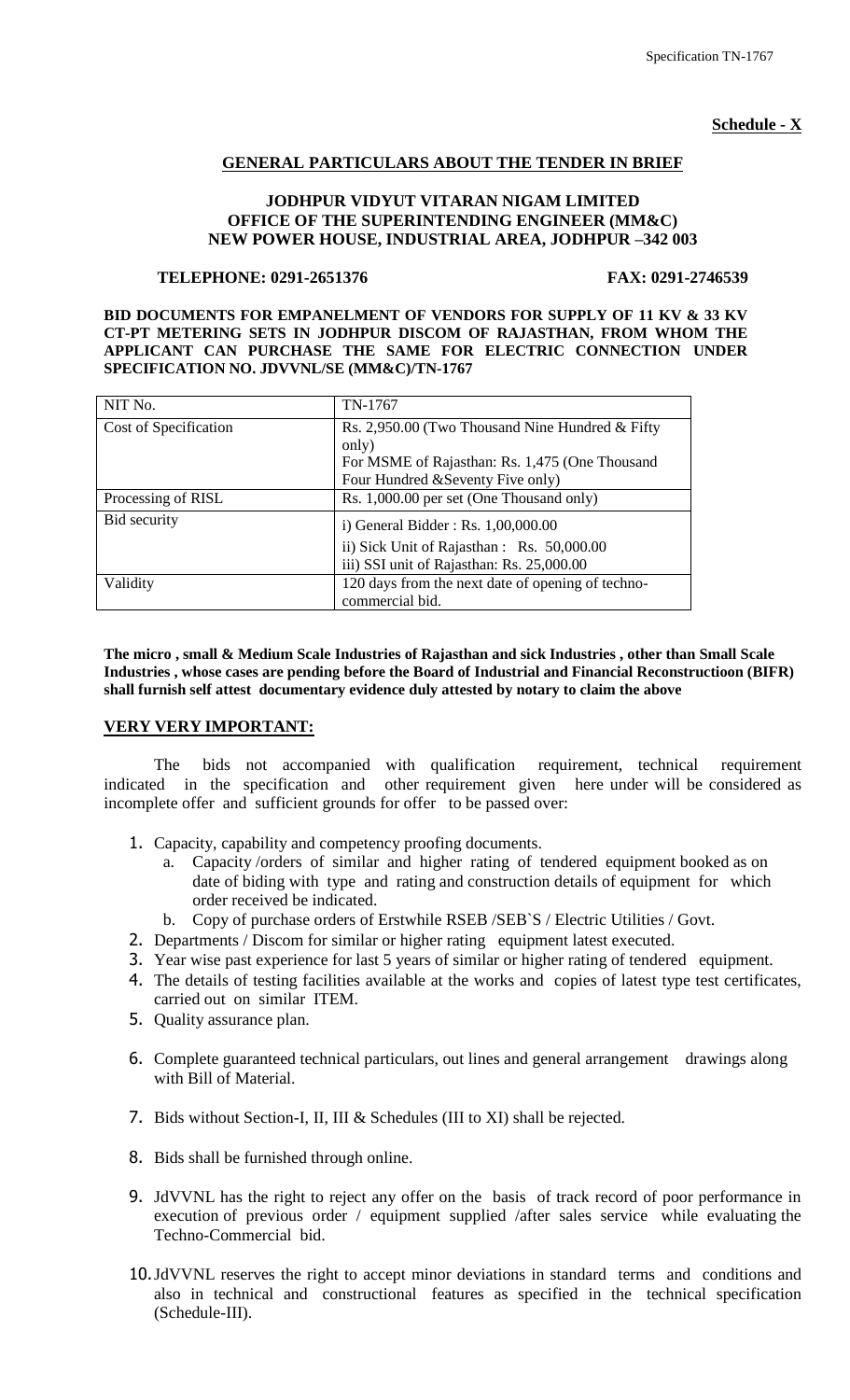- 11.Deviation of any kind shall not be quoted in price bid, if found quoted, the same shall be ignored.
- 12.The following facilities are to be provided by the supplier at his own cost to the inspecting officer of Nigam (JdVVNL):-
- i. Suitable accommodation.
- ii. Local conveyance between arrival point, place of stay, works and departure point.
- iii. The supplier shall assist in arranging return ticket and reservation on the request of the inspecting officer for which the payment shall be made by the inspecting officer. In case of joint inspection, single or shared double room accommodation shall be provided.

-------------------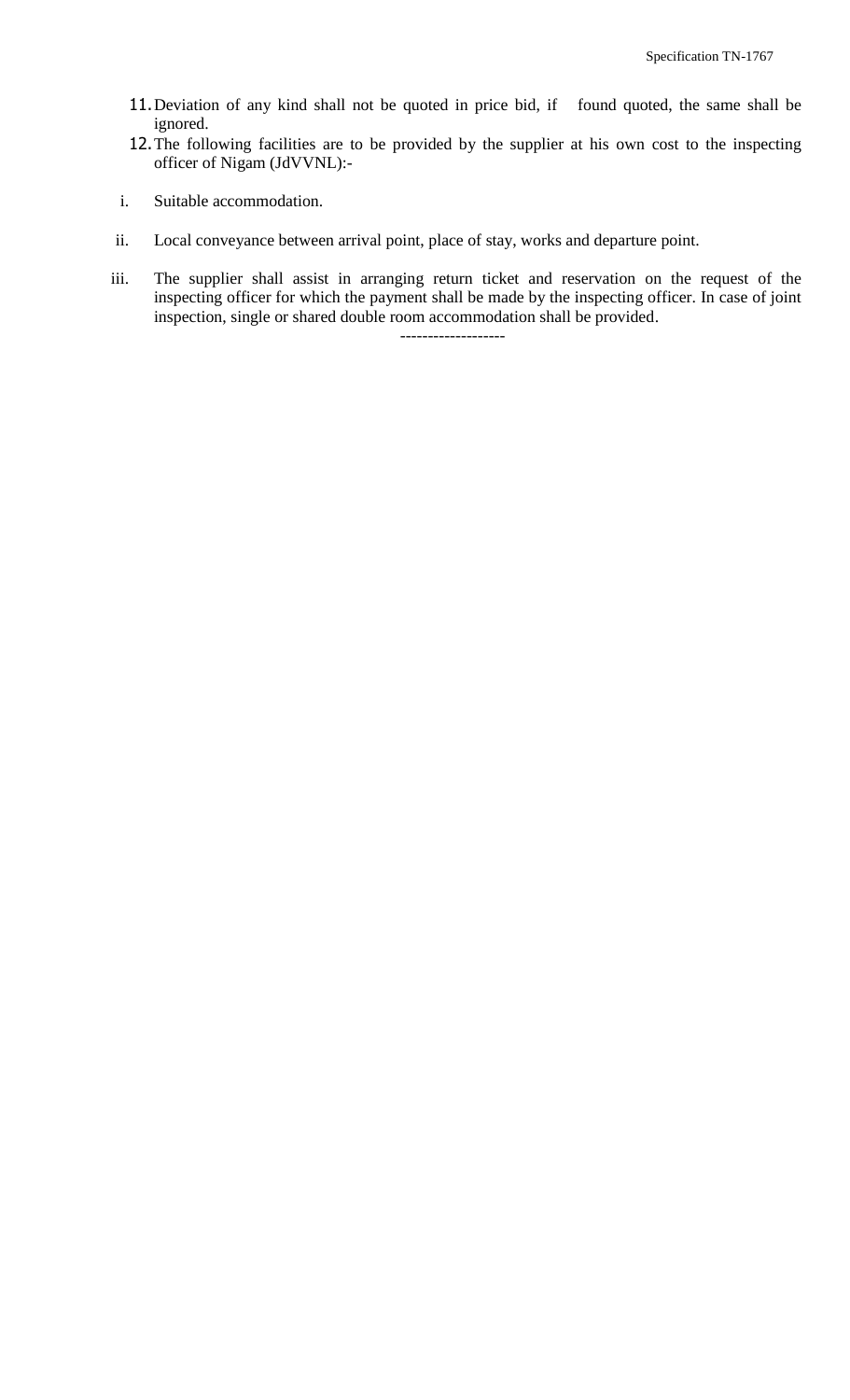## **SCHEDULE – XI**

#### **(TO BE FURNISHED ON NON-JUDICIAL STAMP WORTH Rs.100/- & DULY NOTARIZED)**

#### **FORMAT OF AFFIDAVIT**

| $\mathbf{I}$ and $\mathbf{I}$ and $\mathbf{I}$ and $\mathbf{I}$ and $\mathbf{I}$ and $\mathbf{I}$ and $\mathbf{I}$ and $\mathbf{I}$ and $\mathbf{I}$ and $\mathbf{I}$ and $\mathbf{I}$ and $\mathbf{I}$ and $\mathbf{I}$ and $\mathbf{I}$ and $\mathbf{I}$ and $\mathbf{I}$ and $\mathbf{I}$ and |    |  |  | $S/O$ Aged $Yrs$ .           |  |  |    |
|--------------------------------------------------------------------------------------------------------------------------------------------------------------------------------------------------------------------------------------------------------------------------------------------------|----|--|--|------------------------------|--|--|----|
| Residing                                                                                                                                                                                                                                                                                         | at |  |  | Proprietor/Partner/Director  |  |  | of |
| $M/s$ do hereby solemnly affirm and declare that:                                                                                                                                                                                                                                                |    |  |  |                              |  |  |    |
| (a) My/Our above noted enterprise M/s _____________________________has been issued acknowledgement of                                                                                                                                                                                            |    |  |  |                              |  |  |    |
| Entrepreneurial Memorandum Part II by the District Industries Centre______________________. The                                                                                                                                                                                                  |    |  |  |                              |  |  |    |
|                                                                                                                                                                                                                                                                                                  |    |  |  |                              |  |  |    |
| following items:                                                                                                                                                                                                                                                                                 |    |  |  |                              |  |  |    |
| Name of Items                                                                                                                                                                                                                                                                                    |    |  |  | Production Capacity (Yearly) |  |  |    |
| (i)                                                                                                                                                                                                                                                                                              |    |  |  |                              |  |  |    |
| (ii)                                                                                                                                                                                                                                                                                             |    |  |  |                              |  |  |    |
| (iii)                                                                                                                                                                                                                                                                                            |    |  |  |                              |  |  |    |
| (iv)                                                                                                                                                                                                                                                                                             |    |  |  |                              |  |  |    |
| (v)                                                                                                                                                                                                                                                                                              |    |  |  |                              |  |  |    |
| (b) My/Our above noted acknowledgement of Entrepreneurial Memorandum Part-II has not been cancelled or                                                                                                                                                                                           |    |  |  |                              |  |  |    |

withdrawn by the Industries Department and that the enterprise is regularly manufacturing the above items. (c) My/Our enterprise is having all the requisite plant and machinery and is fully equipped to manufacture the above noted items.

(d) The present status of the firm is as per acknowledgment of Entrepreneurial Memorandum Part-II issued on the date of District Industries Center,

Place\_\_\_\_\_

Signature of Proprietor/Director Authorized Signatory With Rubber Stamp and date

**VERIFICATION**<br>S/o I, \_\_\_\_\_\_\_\_\_\_\_\_\_\_\_\_\_\_\_\_\_\_\_\_\_\_\_\_\_\_ S/o \_\_\_\_\_\_\_\_\_\_\_\_\_\_\_ Aged\_\_\_\_ Years residing at Proprietor/ Partner/ Director of M/s - verify and confirm that the contents at  $(a)$ ,  $(b)$ ,  $(c)$  &  $(d)$ above are true and correct to the best of my knowledge and nothing has been concealed therein. So, help me God.

**DEPONENT**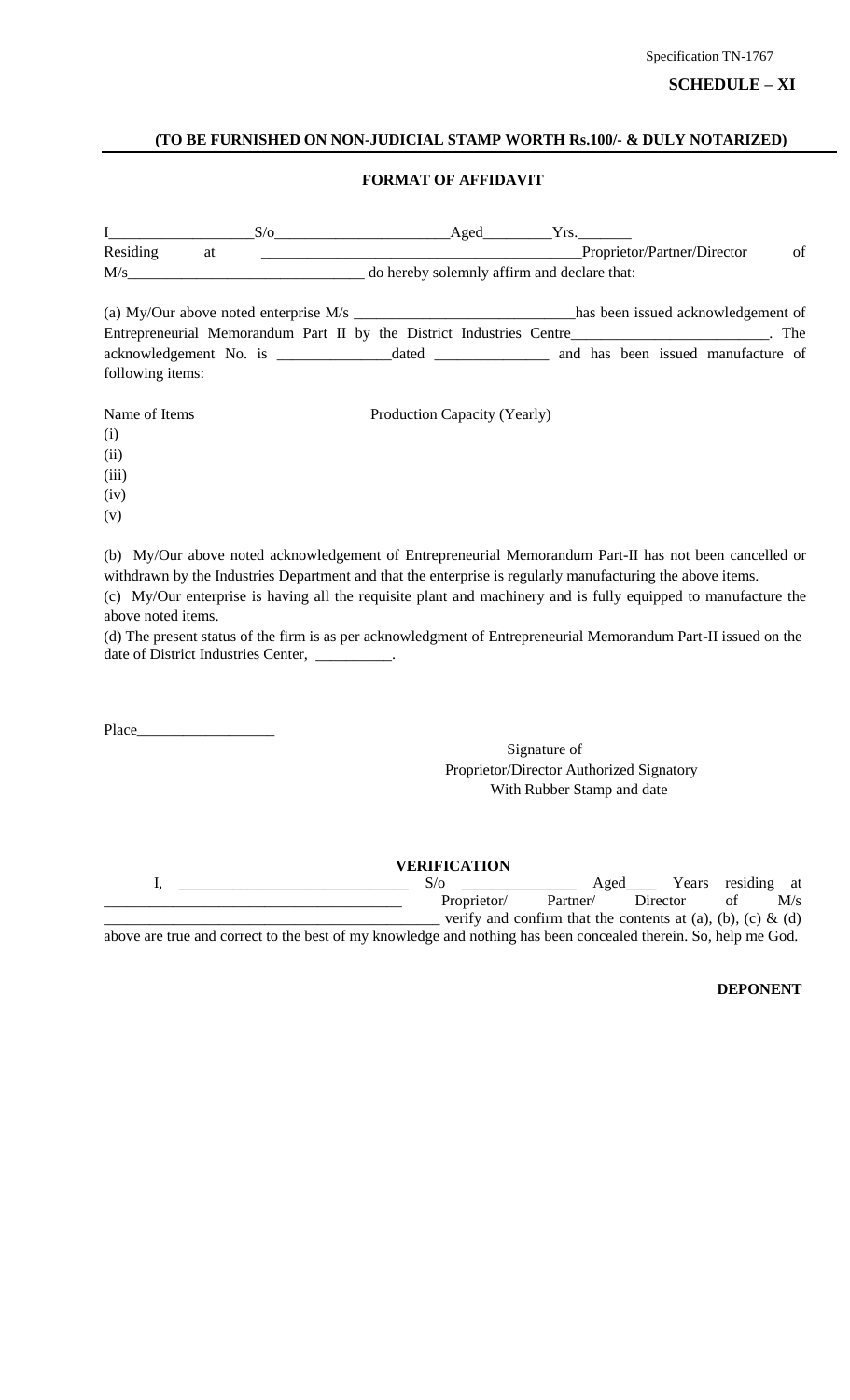## **GENERAL Amendments in GCC & ITB**

#### **1) Wherever EMD and Security Bank Guarantee (SBG), are appearing in the ITB, GCC & other Bidding Documents, same is hereby replaced by BID SECURITY as under:-**

#### **BID SECURITY**

Bid security shall be 2% **of the estimated value of subject matter of procurement put to bid.** In case of Small Scale Industries of Rajasthan it shall be 0.5% of the **quantity offered** for supply and in case of sick industries, other than Small Scale Industries, whose cases are pending with Board of Industrial and Financial Reconstruction, it shall be 1% of the value of bid. Every bidder, if not exempted, participating in the procurement process shall be required to furnish the bid security as specified in the notice inviting bids.

**In case SSI unit of Rajasthan quotes the less than the tendered quantity, then they are required to furnish Bid Security @ 0.5% of the value of the quantity offered by them, failing which bid shall be considered non-responsive.** 

The Bid Security amount (as applicable) to be paid by Demand Draft/Banker"s Cheque in favour of SR. AO (CASH & CPC), JDVVNL, Jodhpur (payable at Jodhpur) 342003 **upto 4.00 p.m. upto one WORKING day prior to schedule date of opening** of respective bid or Bank Guarantee, in specified format, of a scheduled bank in favour of Superintending Engineer (MM&C), JDVVNL, Jodhpur, be deposited to the Sr.Accounts Officer (MM&C), JDVVNL, New Power House, Industrial Area,Jodhpur-342003 **upto 4.00 p.m. upto one WORKING day prior to schedule date of opening** of respective bid and obtain a receipt/acknowledgement thereof. No other mode of deposit shall be accepted. At the time of depositing the Bid Security amount or Bank Guarantee, the bidder shall also furnish self attested and duly attested by Notary, the documentary evidence of SSI/MSME unit of Rajasthan or of sick unit (as applicable) along with affidavit as per schedule X on Non-Judicial Stamp of Rs. 100/-.

The Bank Guarantee against Bid Security be issued by Nationalized / Scheduled Bank. The same may be accepted after confirmation byissuing Bank. If any Bid Security Bank Guarantee not is proper format / not confirmed by the issuing Bank the same would not be accepted and the bidder would be immediately shorted out from bid process.

 The Micro, Small & Medium Scale Industries of Rajasthan and sick industries, other than Small Scale Industries, whose cases are pending before the Board of Industrial and Financial Reconstruction (BIFR) shall furnish self-attested documentary evidence duly attested by Notary to claim the above.

#### **2) Wherever Performance Bank Guarantee (PBG) and Composite Bank Guarantee (CBG) are appearing in the ITB, GCC & other Bidding Documents, same are hereby replaced by PERFORMANCE SECURITY as under:-**

## **PERFORMANCE SECURITY**

- (i) Performance security shall be solicited from all successful bidders except the department's of the State Government and undertakings, corporations, autonomous bodies, registered societies, cooperative societies which are owned or controlled or managed by the State Government and undertakings of the Central Government. However, a performance security declaration shall be taken from them. The State Government may relax the provision of performance security in particular procurement or any class of procurement.
- (ii) The amount of performance security shall be **five percent** of the amount of supply order in case of procurement of goods and services and **ten percent** of the amount of work order in case of procurement of works. In case of **Micro, small and Medium scale Industries** of Rajasthan it shall be **one percent** of the amount of quantity ordered for supply of goods and in case of sick industries, other than Small Scale Industries, whose cases are pending before the Board of Industrial and Financial Reconstruction (BIFR), it shall be **two percent** of the amount of supply order.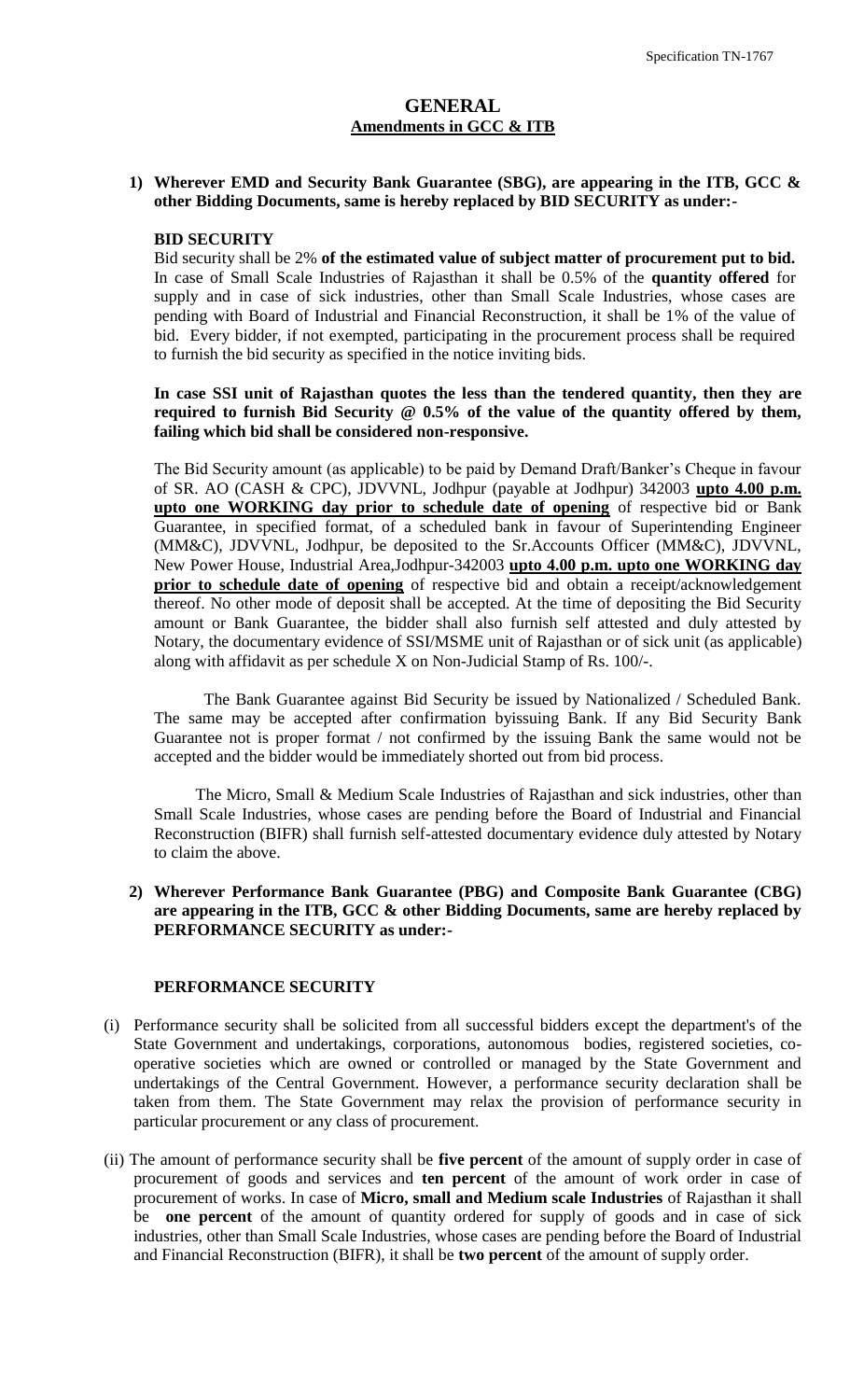#### **3) VENDOR REGISTERATION**

**Therelaxation/exemption given to the registered vendors of the Nigam in respect of EMD/SBG, wherever appearing in the ITB, GCC & other Bidding documents, are hereby WITHDRAWN.**

**4) The indirect taxes i.e. Excise Duty, Service Tax, VAT/CST, Entry Tax etc. mentioned in G.C.C., may now be read as G.S.T.**

#### **5) Due Date of payment:**

Payment shall be due and payable by the purchaser in accordance with the provision of the contract within a reasonable period from the date of receipt of each invoice by the contractor / supplier duly supported by a certificate of the Engineer. The purchaser will take all possible effort to make payment to the contractor / supplier generally on  $45<sup>th</sup>$  day after receipt of duly verified challans / receipts / bill in the office of paying authority {Sr. Accounts Officer (Cash & CPC) Jodhpur Discom, Jodhpur / Concerned Circle Accounts Officer} and completion of contractual formalities. But in case of delay in payment the purchaser shall not be liable to pay any interest on the outstanding amount to the contractor / supplier.

**6)** The GST will be charge extra at the prevailing rate on all the settlement fees as applicable and amended time to time.

## **7) APPEAL**:

i. If any Bidder or prospective bidder is aggrieved that any decision, action or omission of the procuring entity is in contravention to the provisions of this Act or the rules or guidelines issued there under, he may file 1st & 2nd appeal under section 38 of RTPP Act-2012 to the following appeal authorities **within a period of ten days from the date of such decision or action, omission, as the case may be, clearly giving the specific ground or grounds on which he feels aggrieved:** 

| Sr.No | Type of Appeal | Name & Designation of appellate authority  |
|-------|----------------|--------------------------------------------|
|       | First appeal   | Chairman, Discoms                          |
|       |                |                                            |
|       | Second appeal  | Energy Department, Government of Rajasthan |

ii) The form of appeal shall be as per Rule 83 of RTPP Rules, 2013 and memorandum of appeal shall be filled as per form-1 as prescribed under RTPP Rules, 2013.

Fee for appeal: - Subject to rule 84 of the RTTP Rule 2013 the fee shall be as under:-

a. For First Appeal:- Rs. 2,500/- (Rupees Two Thousand Five Hundred Only)+GST.

b. For Second Appeal:- Rs. 10,000/- (Rupees Ten Thousand Only)+GST.

iii) It is further intimated that the fee shall be paid in the form of Demand Draft of Bankers Cheque of a Scheduled Bank payable in the name of Sr. Accounts Officer (Cash & CPC), JdVVNL, Jodhpur.

iv) Provided that after the declaration of a Bidder as successful the appeal may be filed only by a Bidder who has participated in procurement proceedings:

v) Provided further that in case a Procuring Entity evaluates the Technical Bids before the opening of the Financial Bids, an appeal related to the matter of Financial Bids may be filed only by a Bidder whose Technical Bid is found to be acceptable.

vi) The officer to whom an appeal is filed under para (1) shall deal with the appeal as expeditiously as possible and shall endeavour to dispose it of within thirty days from the date of the appeal.

vii) If the officer designated under para (1) fails to dispose of the appeal filed within the period specified in para (2), or if the Bidder or prospective bidder or the Procuring Entity is aggrieved by the order passed by the First Appellate Authority, the Bidder or prospective bidder or the Procuring Entity, as the case may be, may file a second appeal to Second Appellate Authority specified in the Bidding Document in this behalf within fifteen days from the expiry of the period specified in para (2) or of the date of receipt of the order passed by the First Appellate Authority, as the case may be.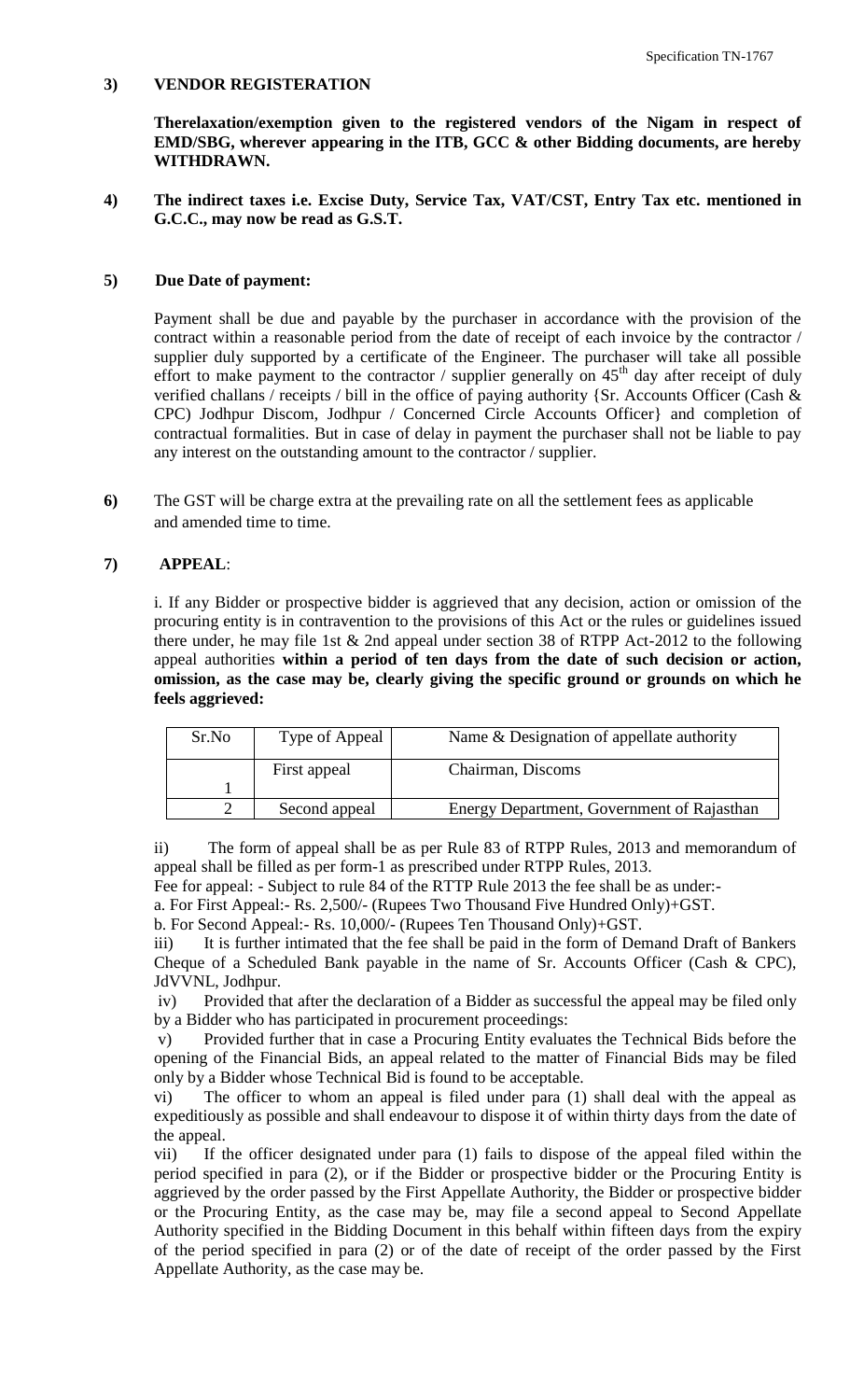- **8)** The bidders should be qualified, not be insolvent, not be in receivership, not be bankrupt or being wound up, should not have affairs administered by a court or a judicial officers, should not have business activities suspended, should not be blacklisted or debarred by any utility/ government agency, should not have a conflict of interest. For this bidder is required to furnish a Declaration as per Appendix-B, on Rajasthan Non-Judicial Stamp Paper of Rs. 100/ (excluding surcharge on Stamp Paper, as per rules)."
- **9)** In case the terms & conditions mentioned in PO, ITB & GCC are modified/differ from RTPP Act, then RTPP Act shall supersede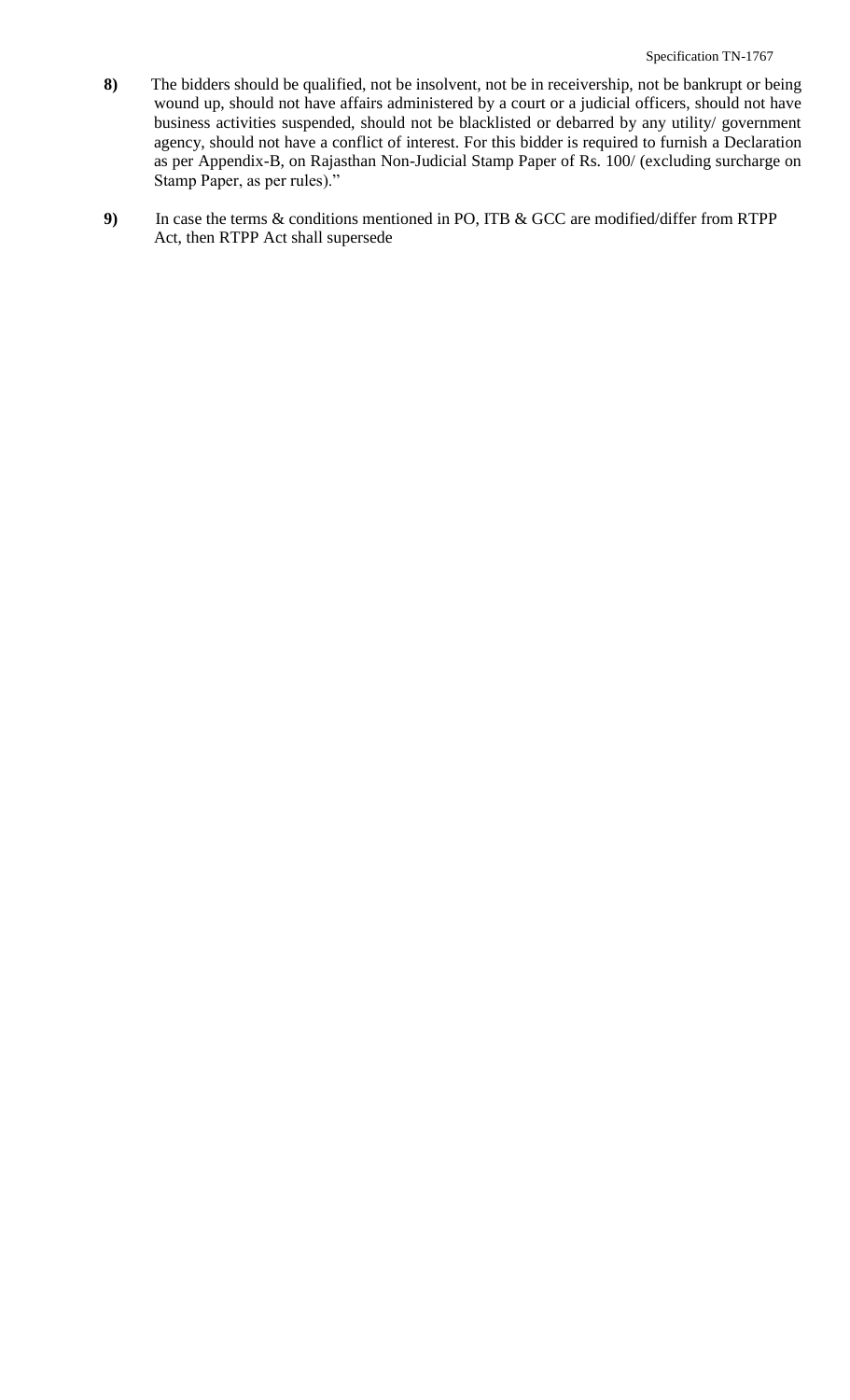#### **ADDENDUM IN ITB**

**Addendum in the provision of Instruction to Bidder (ITB) in the clause No. 1.12.2 for quantity allocation as per award criteria of purchase manual in accordance to the clause no. 74 of RTPP rules:**

#### **1.12.2 (A) for quantity allocation**

#### **(i) Trial order under Para No. 22.17 (a) & (b) of purchase manual**

(a) Any bidder located within or outside the state of Rajasthan has participated for the first time in a particular Discom& meeting minimum qualification requirement and has supplied the tendered material/or of higher rating in other utility shall be treated as an old supplier. Rajasthan"s firms although supplied in past but not meeting minimum quantity supplied criterion including altogether new units which have not supplied any quantity but having adequate & required manufacturing and testing facility and technical know-how of the tendered material shall be considered as new firms and would be eligible for trial order only. In case supply made to the licensed power utility outside India, the C.A. certificate furnished by the firm shall be considered.

Note:- The material supplied and accepted for same/higher rating for turnkey project (s) to a licensed power utility/Govt. shall be considered for the purpose of evaluating criteria. The certificate given by C.A. shall indicate above quantity separately.

(b) (i) The trial order for a particular item shall not generally exceed 10% of the total quantity considered for placement of order. This ceiling may, however, be relaxed by the corporate level purchase committee up to the extent of 30% to take the advantage of lower price where situation of differential price offering is arising.

(ii) The capacity & capability assessment of a bidder located outside state of Rajasthan who otherwise qualifies but is participating for the first time shall not be carried out.

Similarly, for the tendered item(s) where the valid BIS license is an essential qualification requirement and the bidder possesses the valid BIS but new to the utility. The capacity/capability assessment of such a bidder shall also not be carried out.

#### **(ii) Award criteria under Para No. 10.2 (iii) of purchase manual**

(a) In case of distribution transformers of rating 40 KVA and below, LT cables & conductors and fabricated steel items, order quantity may be distributed in the following manner:-

| $20\%$ to L1 |  |
|--------------|--|
| $15\%$ to L2 |  |
| $10\%$ to L3 |  |
| 05% to L4    |  |

50% to be distributed equally among other firms subject to the condition that not more than 5% of the quantity to be purchased will be allotted to any one of such firms. The balance, if any will be distributed in the same proportion as indicated above among the first four firms.

(b) In case of other items except poles, order quantity may be distributed in the following manner:-

**40% to L1 20% to L2 10% to L3 06% to L4**

The balance quantity may be equally distributed among other firms subject to the condition that not more than 4% of the quantity to be purchased will be allotted to any one of such firm. The balance, if any will be distributed in the same proportion as indicated above among the first four firms.

(c) In case of poles, the order may be awarded on the basis of landed cost (material and transportation taken together). The allocation of quantity location/destination wise may be made among the eligible firms in equal proportion as far as possible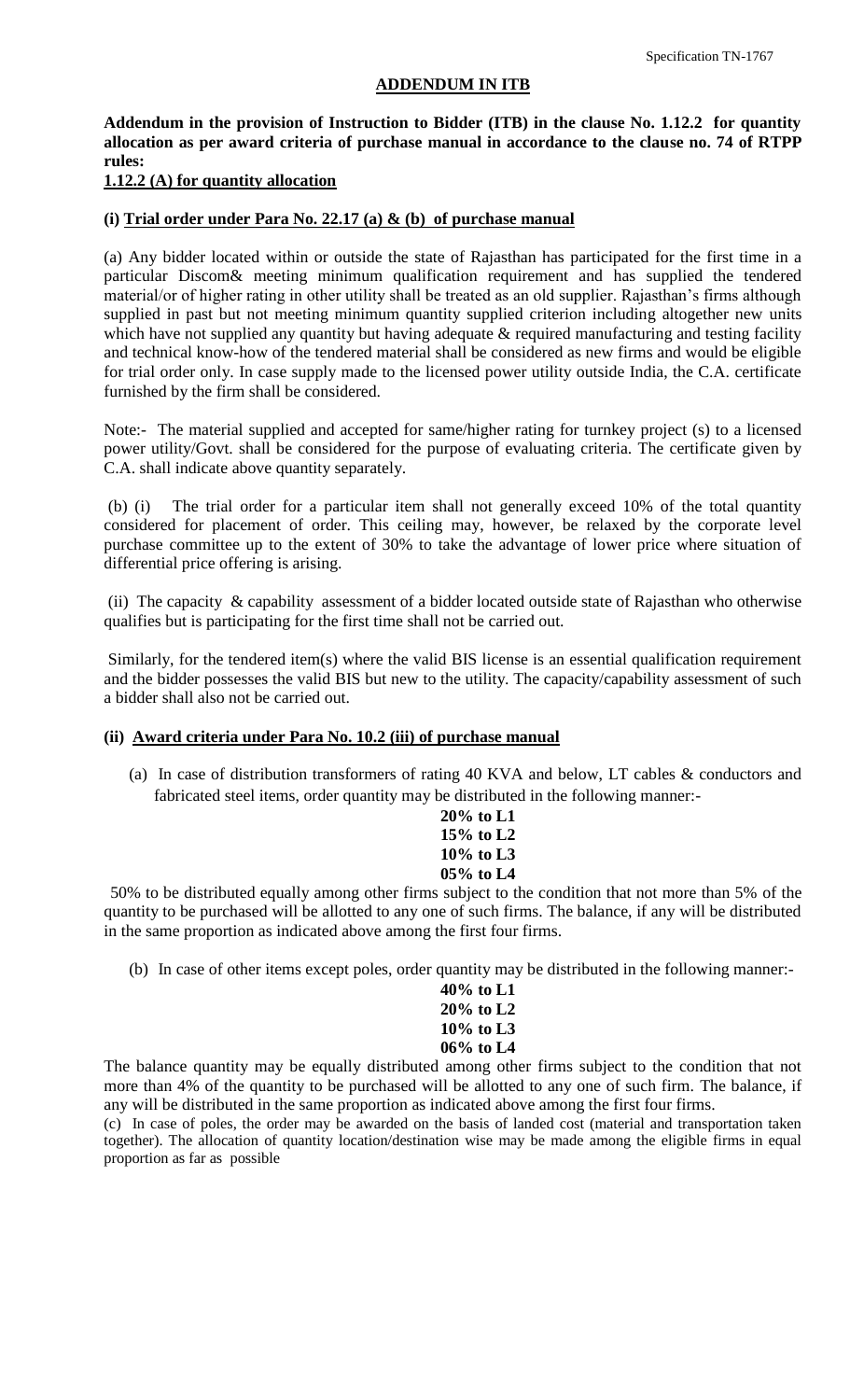## **APPENDIX-A**

Bank Guarantee No. Security Amount : \_\_\_\_\_\_\_ Issued on dated : \_\_\_\_\_\_\_\_. Valid upto : \_\_\_\_\_\_\_\_. Claim upto / Grace period: \_\_\_\_\_\_\_\_

#### **PERFORMA OF BANK GUARANTEE FOR BID SECURITY**

(Bank Guarantee in lieu of bid Security on non-judicial Stamp Paper of Rajasthan State of 0.25% of the B.G. value or Rs.25,000/-, whichever is less)

To,

The Superintending Engineer (MM&C), Jodhpur VidyutVitaran Nigam Limited, Jodhpur.

1. Whereas \_\_\_\_\_\_\_\_\_\_\_\_\_\_\_\_\_\_ (name of the Bidder) (hereinafter called "the Bidder") has submitted its bid dated \_\_\_\_\_ (hame of the Bluder) (hereinaliter called the Bluder) has submitted its bid dated \_\_\_\_\_ (date of submission of bid) for \_\_\_\_\_\_\_ (name of contract/ name of the material with Bid no. / TN No. \_\_\_\_\_\_\_) (hereinafter called 'the Bid'').

2. KNOW ALL PEOPLE by these presents that WE \_\_\_\_\_\_\_\_\_\_\_\_\_\_ (name and address of branch of Bank ) of \_\_\_\_\_\_\_\_\_ (name of country), having our registered office at \_\_\_\_\_\_\_\_\_\_\_\_\_\_\_\_\_\_\_\_\_\_ (addresses of bank) (hereinafter called "the Bank"), are bound unto (name of Purchaser) (hereinafter called "the Purchaser") in the sum of Rs.<br>For which payment well and truly to be made to the said Purchaser, the Bank binds for which payment well and truly to be made to the said Purchaser, the Bank binds itself, its successors, and assigns by these presents sealed with the Common Seal of the said Bank this

 $\frac{day}{}$  of  $\frac{20}{}$ 3. THE CONDITIONS of this obligation are :

i. If the bidder withdraws its Bid during the period of bid validity specified by the Bidder in the Bid Form; or

ii. If the bidder refuses to accept the correction of error in his Bid; or

iii. If the bidder, having been notified of the acceptance of its Bid by the purchaser during the period of bid validity:

a. Fails or refuses to execute the Contract Agreement within the time specified in purchase / work order, if required, or

b. Fails or refuses to furnish the performance security within the time specified in purchase / work order in accordance with the GCC, or

c. Fails to commence supply of goods or services or execute work as per purchase / work order within time specified.

iv. If the bidder breaches any provision of the Code of integrity specified in the RTPP Act and Chapter VI of the RTPP Rules.

4. We undertake unconditionally and irrevocably to guarantee as primary obligator and not as surety merely to pay to the purchaser a sum of Rs. \_\_\_\_\_\_\_\_\_\_\_\_ (in words Rs. \_\_\_\_\_\_\_\_\_\_\_\_\_\_\_\_\_\_\_\_\_\_\_\_\_\_\_\_\_\_\_\_\_\_\_\_\_\_) upon receipt of its first written demand, without the purchaser having to substantiate its demand, provided that in its demand the Purchaser will note that

the amount claimed by it is due to it owing to the occurrence of one or all of the above three conditions specifying the occurred condition or conditions.

5. The decision of the Superintending Engineer (MM&C), Jodhpur VidyutVitaran Nigam Limited, Jodhpur shall be final whether breach has been committed on the right to demand the amount of guarantee from us which has accrued to the purchaser.

6. This guarantee shall not cease or determine, if the purchaser grants time or indulgence or vary the terms of the contract with the Contractor or without our consent or knowledge.

7. The guarantee herein contained shall not be affected by any change in the constitution of the Contractor.

8. We \_\_\_\_\_\_\_\_\_(Bank Name) further undertake not to revoke this guarantee during its currency except with the previous consent of the Superintending Engineer (MM&C), Jodhpur VidyutVitaran Nigam Limited, Jodhpur.

9. All disputes arising under the said guarantee between the Bank and the Nigam or between the Contractor and the Nigam pertaining to the guarantee, shall be subject to the jurisdiction of the Courts in Jodhpur, Rajasthan alone.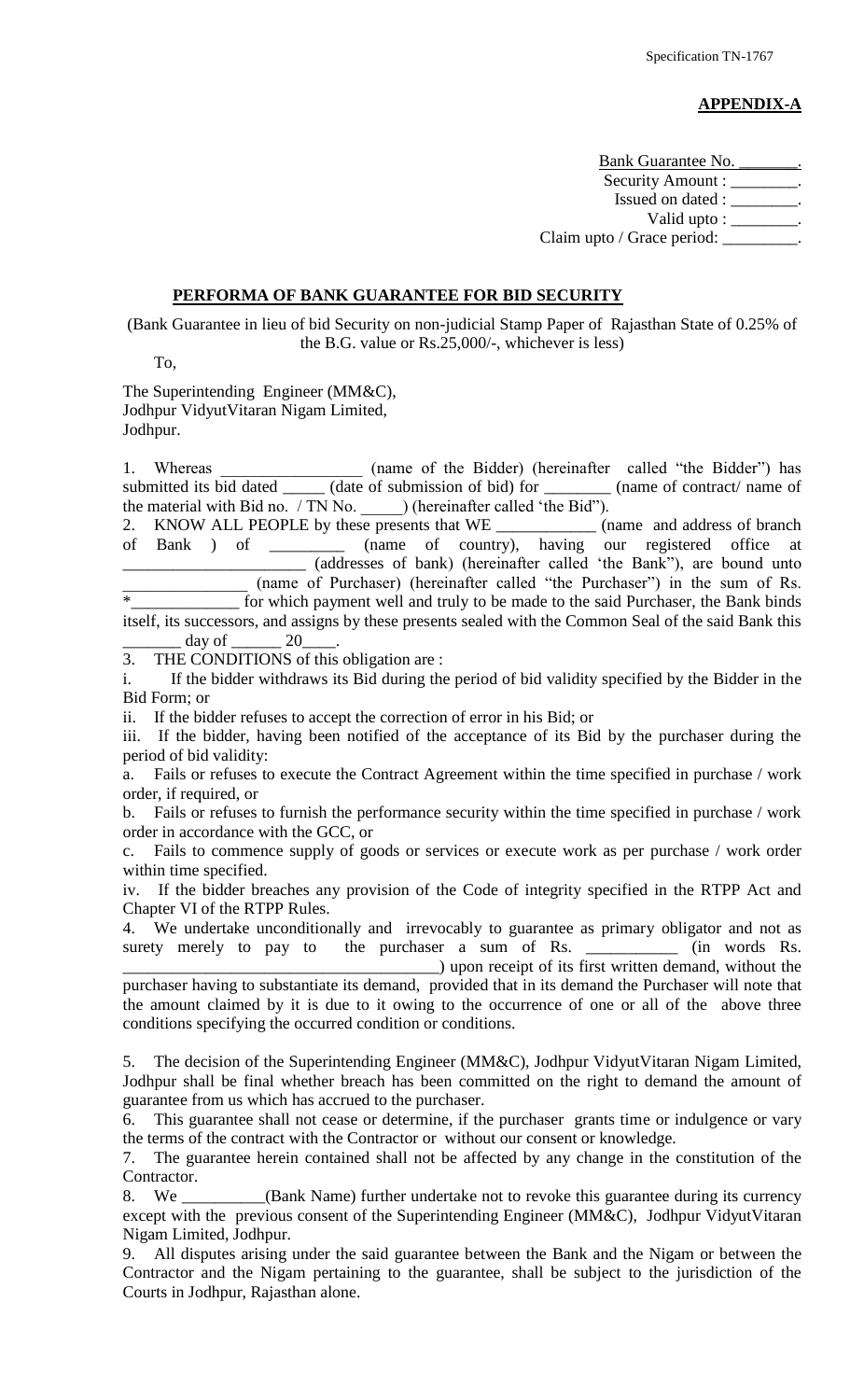10. This guarantee will remain in force up to and including one hundred eighty (180) days after the date of the opening of bids, i.e. upto \_\_\_\_\_\_\_\_, with a further grace period of Ninety (90) days and any demand in respect thereof should reach the Bank not later than the above date.

> Yours faithfully, Bankers (EXECUTANT) Signed by the above named Bank in presence of : (signature with full Name and Address)

Witness :

1. \_\_\_\_\_\_\_\_\_\_\_\_\_\_. 2. \_\_\_\_\_\_\_\_\_\_\_\_\_\_\_\_\_\_.

Attested by Notary Public, First Class Magistrate or directly confirmed by the executing Bank.

\* The Bidder should insert the amount of the guarantee in words and figures denominated in the currency of bid.

**Note** : In case the bid is submitted by a Joint Venture, the Bid Bank guarantee shall be in the name of Lead partner or in the name of joint venture partners submitting the Bid covering all the partners of the joint venture.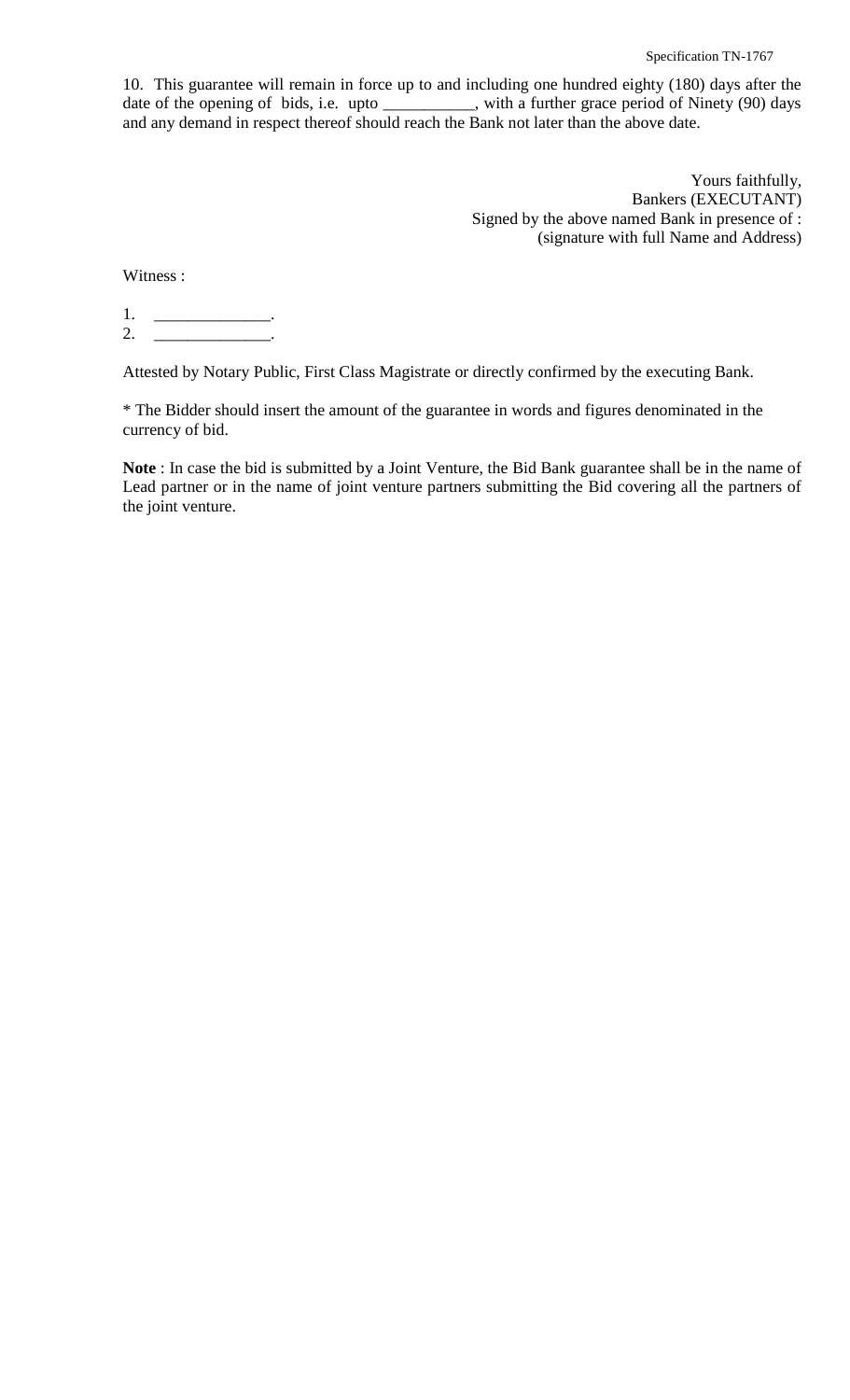## **APPENDIX-B**

#### **Declaration by the Bidder**

(On Rajasthan Non-Judicial Stamp Paper worth Rs.100/- + Surcharge on Stamp Paper as per rules)

In relation to my/ our bid submitted to SE (MM&C) JdVVNL, Jodhpur, For procurement of

\_\_\_\_\_\_\_\_\_\_\_\_\_\_\_\_\_\_\_\_\_\_\_\_\_\_\_\_\_\_\_\_\_\_\_\_\_\_\_\_\_\_\_\_\_\_\_\_\_\_\_\_\_\_\_ in response to their notice inviting

bids under TN- \_\_\_\_\_\_\_\_\_\_\_\_\_\_\_\_\_\_\_\_\_\_\_ I/We hereby declare that : -

We are qualified, not insolvent, not in receivership, not bankrupt or being wound up, not have affairs administered by a court or a judicial officers, not have business activities suspended, not blacklisted or debarred by any utility/ government agency, not have a conflict of interest.

**\_\_\_\_\_\_\_\_\_\_\_\_\_\_\_\_\_\_\_**

Signed\_\_\_\_\_\_\_\_\_\_\_\_\_\_\_\_\_\_\_\_\_\_\_\_\_\_\_\_\_\_\_\_ Name\_\_\_\_\_\_\_\_\_\_\_\_\_\_\_\_\_\_\_\_\_\_\_\_\_\_

In the capacity of \_\_\_\_\_\_\_\_\_\_\_\_\_\_\_\_\_\_\_\_\_\_\_\_\_\_\_

Duly authorized to sign the bid for an on behalf of :

Dated on \_\_\_\_\_\_ day of \_\_\_\_\_\_\_\_\_\_\_\_\_\_\_\_

Corporate Seal \_\_\_\_\_\_\_\_\_\_\_\_\_\_\_\_\_\_\_\_\_\_\_\_\_\_\_